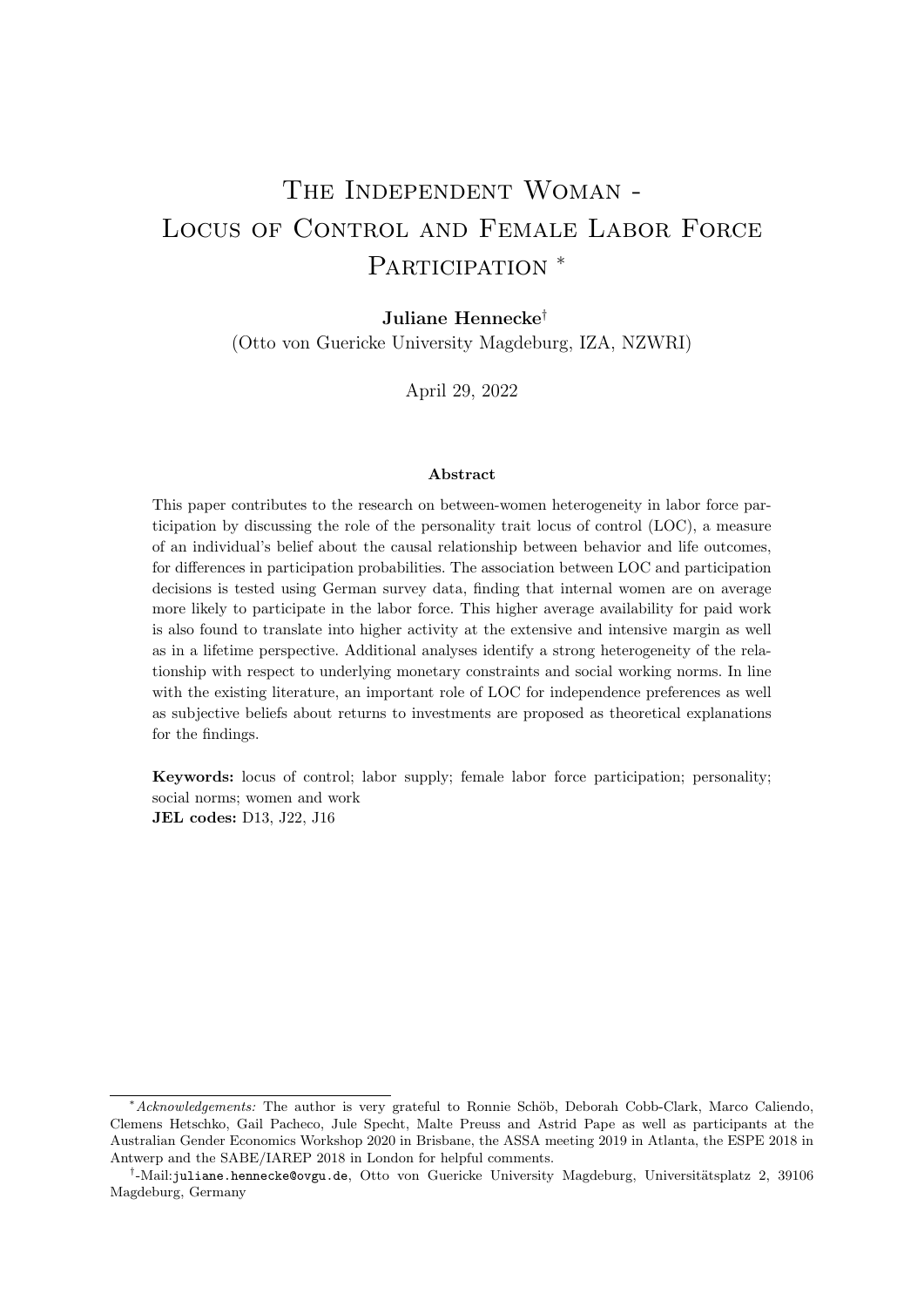### 1 Introduction

Research on female labor force participation has a long tradition. Triggered by the growing labor supply of women in the second half of the last century, a large strand of theoretical and empirical research on this issue has developed over the past decades. Especially the gender differences in participation and its potential explanations have been the center of attention in the economic literature (see e.g. [Mincer, 1962;](#page-29-0) [Goldin, 1990;](#page-28-0) [Juhn and Murphy, 1997;](#page-29-1) [Angrist, 2002;](#page-27-0) [Goldin](#page-28-1) [and Katz, 2002;](#page-28-1) [Blau and Kahn, 2007,](#page-27-1) [2017\)](#page-27-2). The most recent research has put much focus on non-monetary incentives and disincentives such as in specific social norms in order to explain gender gaps (see e.g. [Goldin, 2006;](#page-28-2) [Bertrand](#page-27-3) et al., [2015;](#page-27-3) [Fortin, 2015;](#page-28-3) Gay [et al.](#page-28-4), [2017;](#page-28-4) [Knabe](#page-29-2) [et al.](#page-29-2), [2016;](#page-29-2) [Charles](#page-27-4) et al., [2018\)](#page-27-4).

Based on this literature, we already know a lot about why women keep on having relatively lower participation rates and why these variables started converging in recent decades. However, between-women heterogeneity in participation probabilities can only be explained within this framework to a limited extend. While traditional economic models largely attribute these unexplained differences in decision outcomes to idiosyncratic shocks or unobserved constraints and opportunities, modern behavioral economic and applied microeconomic approaches started investigating these differences with respect to unobserved, inherent beliefs and preferences. A growing literature is thus interested in investigating the psychological black box behind female labor supply. Especially the most recent literature investigates the role of inherent personal attributes for female decision making in the labor market (see e.g [Wichert and Pohlmeier, 2010\)](#page-30-0).

This paper contributes to the literature by investigating the role of a specific personality trait, an individual's perception of control, also called locus of control (LOC), for women's labor supply decisions. LOC can be characterized as a "generalized attitude, belief, or expectancy regarding the nature of the causal relationship between one's own behavior and its consequences" [\(Rotter, 1966\)](#page-29-3) and describes whether individuals believe in the effects of their own efforts and abilities on their life outcomes. While individuals with an internal LOC (internals) believe that their own efforts and abilities will be rewarded in their future, individuals with an external LOC (externals) attribute life outcomes mainly to luck, chance, fate or other people. LOC has already been shown to have an important effect on economic behavior and decision making in the labor market in such areas as educational attainment [\(Coleman and DeLeire, 2003;](#page-28-5) [Mendolia and](#page-29-4) [Walker, 2015\)](#page-29-4), job search effort [\(Caliendo](#page-27-5) *et al.*, [2015;](#page-27-5) [McGee and McGee, 2016\)](#page-29-5), occupational attainment [\(Cobb-Clark and Tan, 2011;](#page-28-6) [Heywood](#page-28-7) et al., [2017\)](#page-28-7), entrepreneurial activity [\(Hanse](#page-28-8)[mark, 2003;](#page-28-8) [Caliendo](#page-27-6) *et al.*, [2014\)](#page-27-6) and labor market mobility [\(Caliendo](#page-27-7) *et al.*, [2019\)](#page-27-7) and, as an outcome of them, wages [\(Osborne Groves, 2005;](#page-29-6) [Semykina and Linz, 2007;](#page-30-1) [Schnitzlein and](#page-29-7)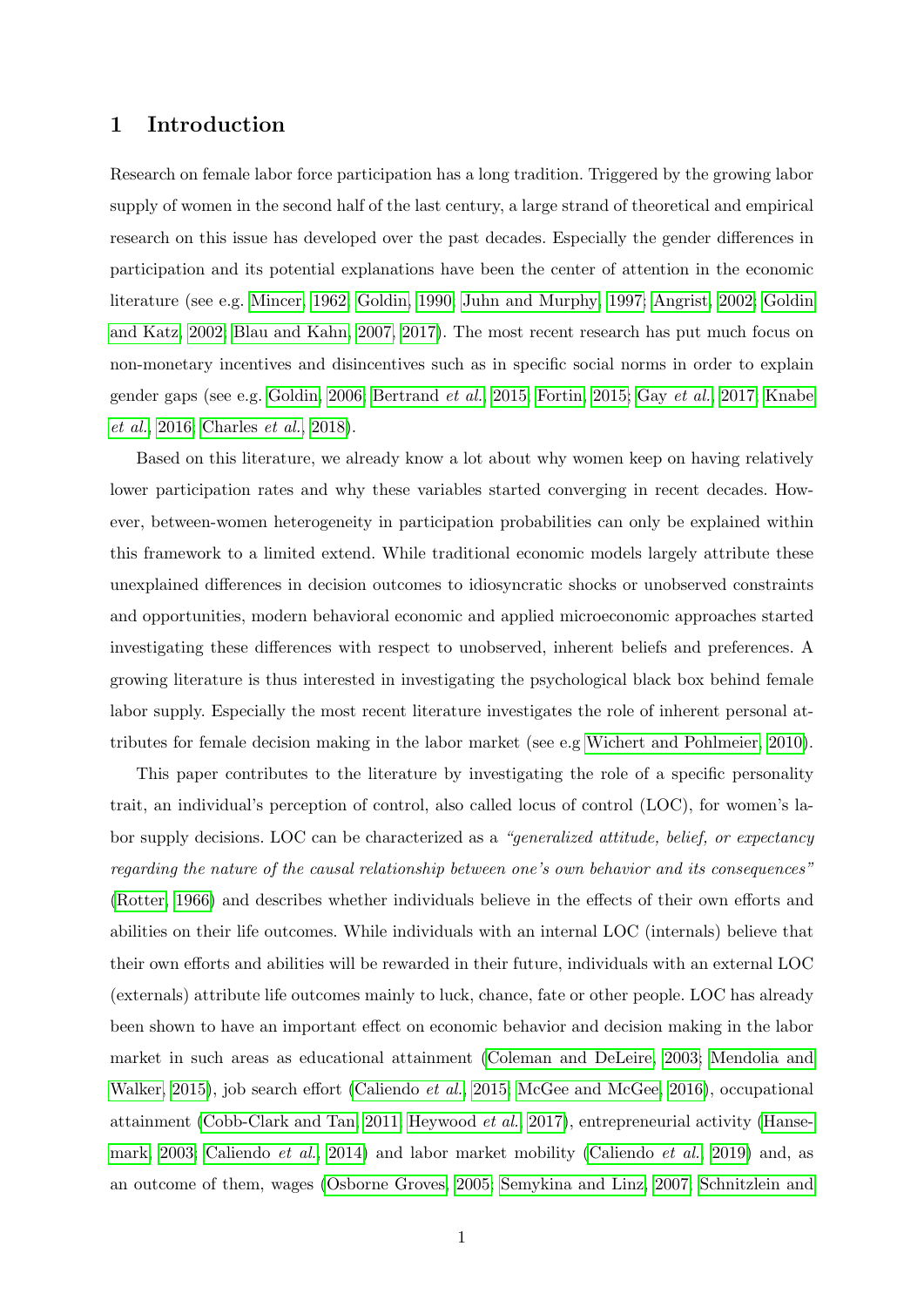<span id="page-2-1"></span>[Stephani, 2016\)](#page-29-7).<sup>[1](#page-2-0)</sup> Nevertheless, literature that directly relates female labor force participation to LOC is scarce. Most prominently, [Heckman](#page-28-9) et al. [\(2006\)](#page-28-9) find a significant positive effect of a combined measure of LOC and self-esteem on the individual probability of being employed at age 30 for the sample of young individuals from the NLSY79. They show that this relationship is much more pronounced for females. Using Australian data from the HILDA, Xue [et al.](#page-30-2) [\(2020\)](#page-30-2) find that these results on higher employment probabilities for internal individuals can be replicated using twin fixed effects in a sample of non-identical twins while they vanish if identical twins are used, which indicates a high importance of genetic factors in the formation of LOC. [Berger and Haywood](#page-27-8) [\(2016\)](#page-27-8) analyze the effect of LOC on mothers's return to employment after parental leave. Using German survey data, they find that women with an internal LOC return to employment more quickly. Based on a heterogeneity analysis with respect to the underlying flexibility in the women's occupations, they conclude that the effect is mainly driven by different subjective expectations about future career costs of maternity leave. That study is most closely related to the paper at hand. Nevertheless, it concentrates on a very specific group of women in a rather exceptional stage of life whereas this paper is intended to draw a much more general picture and shed light on the important interplay between constraints and preferences in female decision making on the labor market.

The theoretical considerations mainly discuss two potential mechanisms of the association of LOC and labor force participation, which are 1) difference in the direct marginal utility from participating as well as 2) differences in the subjective beliefs about returns to investment. Firstly, based on the psychological literature, which makes an important connection between LOC and independence considerations, the direct non-monetary gain from participation is expected to be higher for internal women. Internals put greater weight on the status of being active in the labor market. They not only derive utility from the consumption level as an outcome of participation, but also from the fact that they themselves had control over generating it. Secondly, in line with earlier literature [\(Caliendo](#page-27-5) *et al.*, [2015\)](#page-27-5), LOC can be assumed to have an effect on beliefs about positive future returns to investments as a form of individual efforts, such as parental investments, job search and the investments into the future career by participating in the labor market.

Therefore, in the empirical part of the paper, the conditional association between LOC and current labor force participation of a woman is estimated in a reduced form approach. The estimations are conducted using the extensive information available from the Socio-Economic Panel [\(SOEP, 2020\)](#page-30-3), a large representative longitudinal household panel from Germany. Using

<span id="page-2-0"></span><sup>&</sup>lt;sup>[1](#page-2-1)</sup> See [Cobb-Clark](#page-27-9) [\(2015\)](#page-27-9) for detailed discussion of the concept as well as an overview of the literature on LOC in labor economics.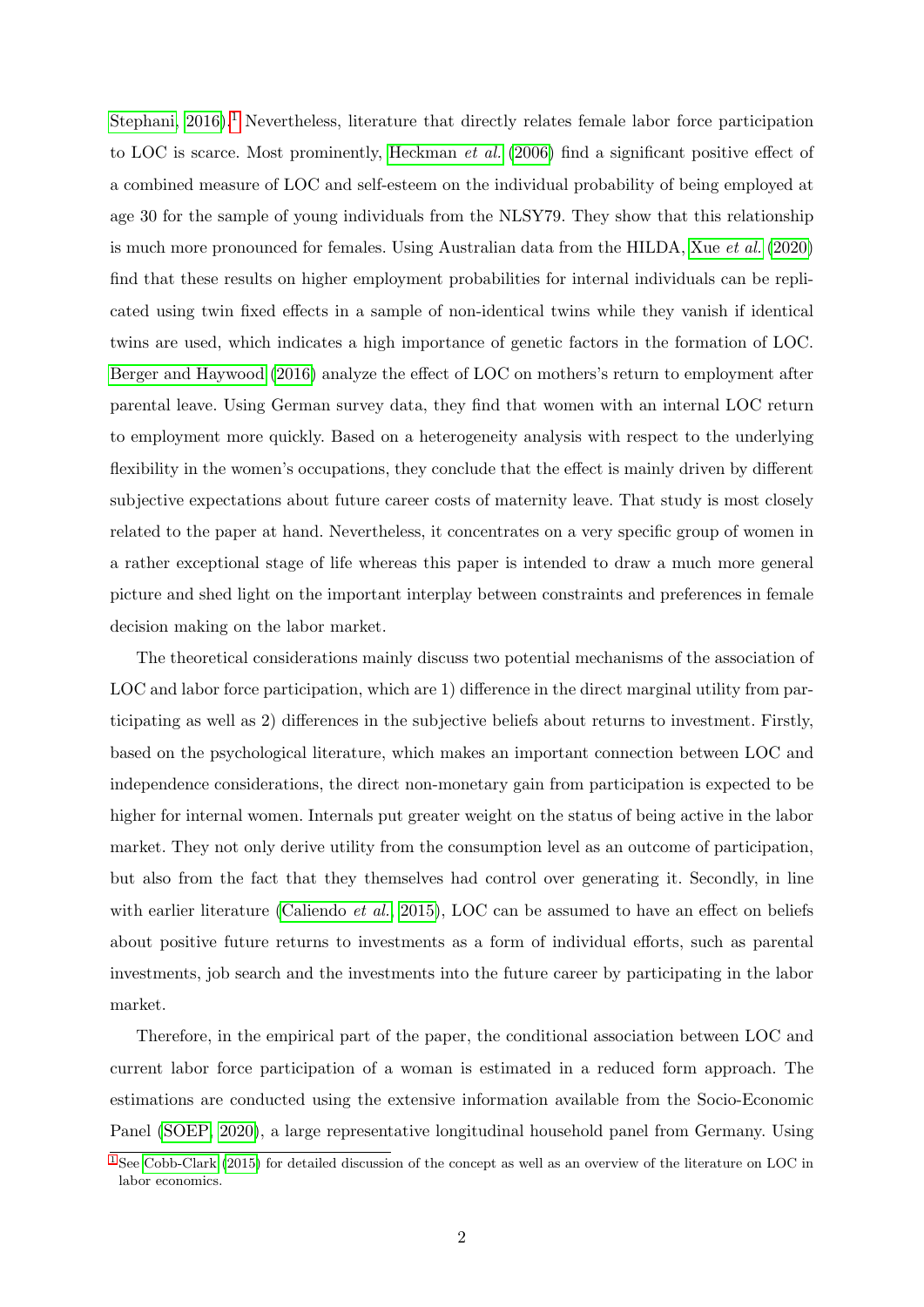this data, the average marginal effects of a woman's LOC on her probability of participating in the labor force is estimated using a binary logit estimation conditional on standard socioeconomic determinants of participation. In this context, labor force participation is defined as a general availability for market production in line with the definition of the [International](#page-29-8) [Labour Organization](#page-29-8) [\(2018\)](#page-29-8) and thus concentrates on the behavioral implications of LOC on labor supply decisions. The analysis finds a significant positive relationship between having an internal LOC and being available to the labor market. Nevertheless, the relationship is found to be non-linear with especially very external women having significantly lower participation rates. Additional analysis reveals that these effects also translate into significantly higher actual labor force activity at the extensive and intensive margin, also in a lifetime perspective. Furthermore, a subgroup analysis reveals that while a strong relationship can be observed for cohabiting women and mothers, the effect for childless women is lower or even zero, depending on family status. This indicates a crucial heterogeneity with respect to underlying monetary incentives to work. In addition, a second heterogeneity analysis shows that the estimated effects are also sensitive to the underlying social norms of working as measured by regional as well as cohort differences.

The outline of the paper is as follows. Section [2](#page-3-0) gives a brief overview the theoretical considerations behind the empirical analysis. Section [3](#page-6-0) describes the data as well as the empirical strategy and Section [4](#page-12-0) presents the main estimation results. Section [5](#page-20-0) gives an overview over various heterogeneity analyses. The paper concludes in Section [6.](#page-24-0)

## <span id="page-3-0"></span>2 Theoretical Considerations

Based on the underlying definition of locus of control, multiple hypotheses can be formed about the relationship between LOC and female labor force participation which will guide the empirical analysis. All further considerations will assume a static decision situation which abstracts from the formation process of LOC based on the assumption of relative stability of LOC during adulthood which will be discussed in further detail in Section [3.](#page-6-0) Additionally, as the focus of this paper is to analyze the behavioral aspects of labor supply, it concentrates on labor force participation as opposed to actual employment. This reduces the risk of biased results due to omitted returns in employment probability in the empirical section. In line with the ILO definition of "labor force", a woman is assumed to participate in the labor market if she is either already employed or self-employed or if she is unemployed and intends to participate by indicating that she is searching for a job (see [International Labour Organization, 2018\)](#page-29-8). Thus, labor force participation also equals one if the woman does not work but is available to the market through job searching. In this simplification, given a certain expected market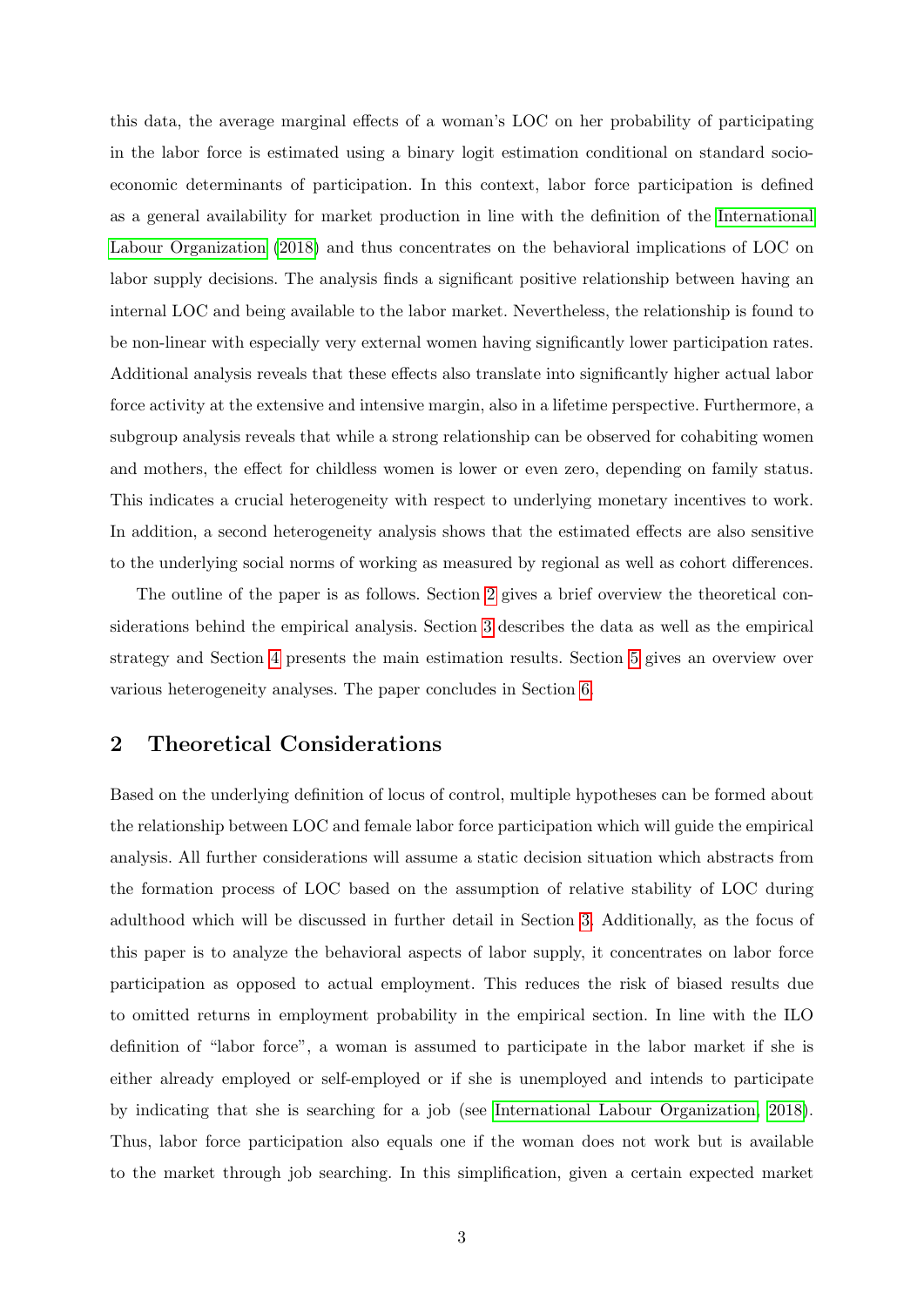wage, no assumptions on labor market conditions and frictions are necessary, as the labor force participation in period t only depends on the woman's individual decision-making processes and not on her exogenous probability of finding a job, except indirectly through expectations.

Within this framework, the decision making of the woman can be formalized using a basic neoclassical model of labor-leisure choice in which the woman maximizes her utility function

$$
U_i = f(C_i, L_i) \tag{1}
$$

given the limitations imposed by her budget constraint

$$
C_i = \tilde{w}(T - L_i) + V_i. \tag{2}
$$

with  $C$  being the woman's consumption level,  $L$  being leisure or more general all time not spend on labor force participation. Thus leisure equals the total time allocated to the woman  $T$ minus the number of hours she decides to supply given the return she expects from each unit of labor supply  $\tilde{w}$ .  $\tilde{w}$  thus refers to the expected net hourly wages (which depends on the gross wage itself [\(Mincer, 1962\)](#page-29-0) the tax regime [\(James, 1992;](#page-29-9) [Fuenmayor](#page-28-10) et al., [2016;](#page-28-10) [Eissa and Liebman,](#page-28-11) [1996\)](#page-28-11) but also child care costs [\(Morrissey, 2016\)](#page-29-10) as well as the probability of receiving this wage (i.e. the job-offer arrival rate) [\(Caliendo](#page-27-5) *et al.*, [2015\)](#page-27-5). V corresponds to her non-labor income, which includes e.g. partners income [\(Lundberg, 1988;](#page-29-11) [Devereux, 2004\)](#page-28-12) or social transfers.

The purpose of this formal depiction is to create a theoretical framework for the empirical findings discussed in the later sections and not to build the most realistic and detail theoretical model of the decision making of women between paid work, unpaid work and leisure. This is why the framework explicitly abstracts from a formal differentiation of unpaid work and leisure time. The empirical focus of the paper is on the decision whether the woman decides to work or not to work, independent from how the time not at paid work is spend. Thus, the time not spend for paid work is condensed under the label "leisure" although differences between leisure and unpaid work will be considered in the formation of hypothesis on the role of LOC.

Based on this framework, two major mechanisms for an association between LOC and female labor force participation are proposed: 1) differences in the marginal utility from participation driven by latent preferences, 2) differences in the subjective expected returns to efforts such as e.g. job search or parental and workplace investments and 3) direct monetary returns to differences in LOC.

Preferences The first potential channel suggests that LOC affects a woman's preferences for the different components of her utility function and thus the marginal utility she derives from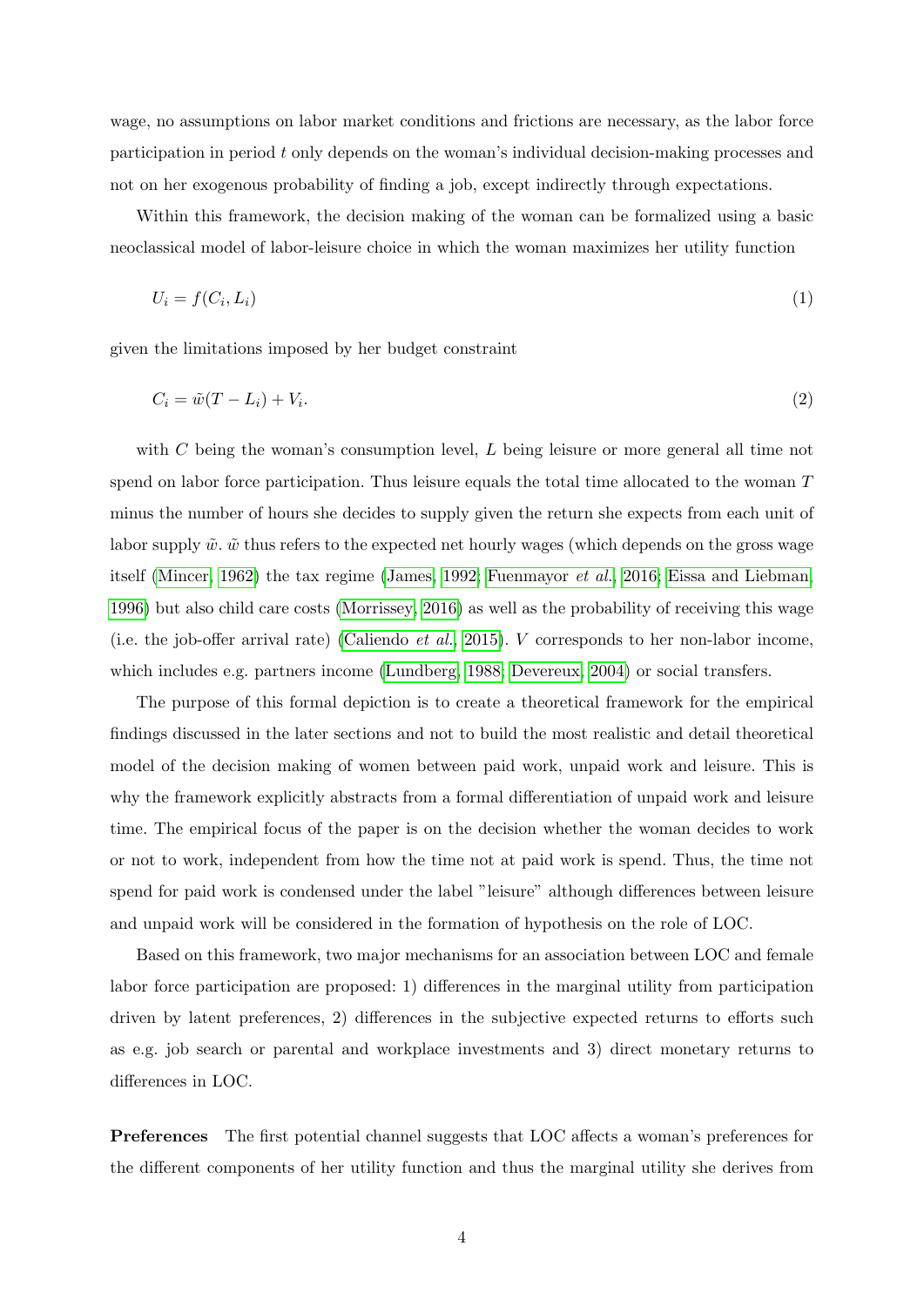participation. In line with [Almlund](#page-27-10) *et al.* [\(2011\)](#page-27-10), we can assume that a woman's marginal gains from leisure and consumption depend on a vector of individual attributes and preferences which are i.e. shaped by personality traits such as e.g. locus of control  $loc<sub>i</sub>$ .

$$
U_i = f(C_i, L_i; loc_i) \tag{3}
$$

Based on the basic idea of the model, we can assume that non-monetary benefits from working, i.e. the "joy of working" is captured by the woman's preference for leisure. This component incorporate, besides others, known concepts like identity and purpose [\(Jahoda, 1981;](#page-29-12) [Akerlof](#page-27-11) [and Kranton, 2000;](#page-27-11) [Knabe](#page-29-2) et al., [2016\)](#page-29-2) but also financial and economic independence.

Similar to the argumentation in [Cobb-Clark](#page-27-12)  $et al. (2014)$  $et al. (2014)$  about the effect of LOC on healthy behavior, internal women (i.e. women with a high LOC) are likely to have a stronger preference for being active in the labor market than external women because they prefer to directly affect their life outcomes and thus be independent of external forces. Thus, they derive more direct utility from participation than externals do, i.e. less utility from leisure time:

$$
\frac{\partial^2 U_i}{\partial L_i \partial \log_i} < 0. \tag{4}
$$

Holding everything else constant, an internal woman is on average more likely to participate than an external woman as her marginal rate of substitution  $\left(\frac{\partial U_i}{\partial U_i/\partial C_i}\right)$  is lower, i.e. she is willing to give up more leisure hours in exchange for an additional unit of consumption. Thus, consumption which is generated from self-earned income is valued higher than consumption generated from external income such as partner's earnings or social transfers. Based on these theoretical considerations, internal women are ex-ante expected to be more likely to participate.

These considerations are in line with findings from earlier economic and psychological literature. We, for example, already know from the existing literature that income autonomy is an important driver of labor division of paid and unpaid work in couples (Görges, 2014). The role of independence and autonomy considerations for LOC has already been discussed especially in the context of early childhood skill formation in the psychological literature (see e.g. [Wichern](#page-30-4) [and Nowicki, 1976;](#page-30-4) [Hill, 2011\)](#page-28-14).

As opposed to this, in the presence of children in the household, internal women might consider the effect of own actions on their children more carefully than external women. This is in line with the findings by [Lekfuangfu](#page-29-13) et al. [\(2018\)](#page-29-13) on the strong effect of maternal LOC on attitudes towards parental style as well as actual parental time investments. Thus internal mothers might have stronger preferences for home production. If we assume that home production in this very simple model is captured by leisure  $L_i$  (i.e. the opposite of participation), internal women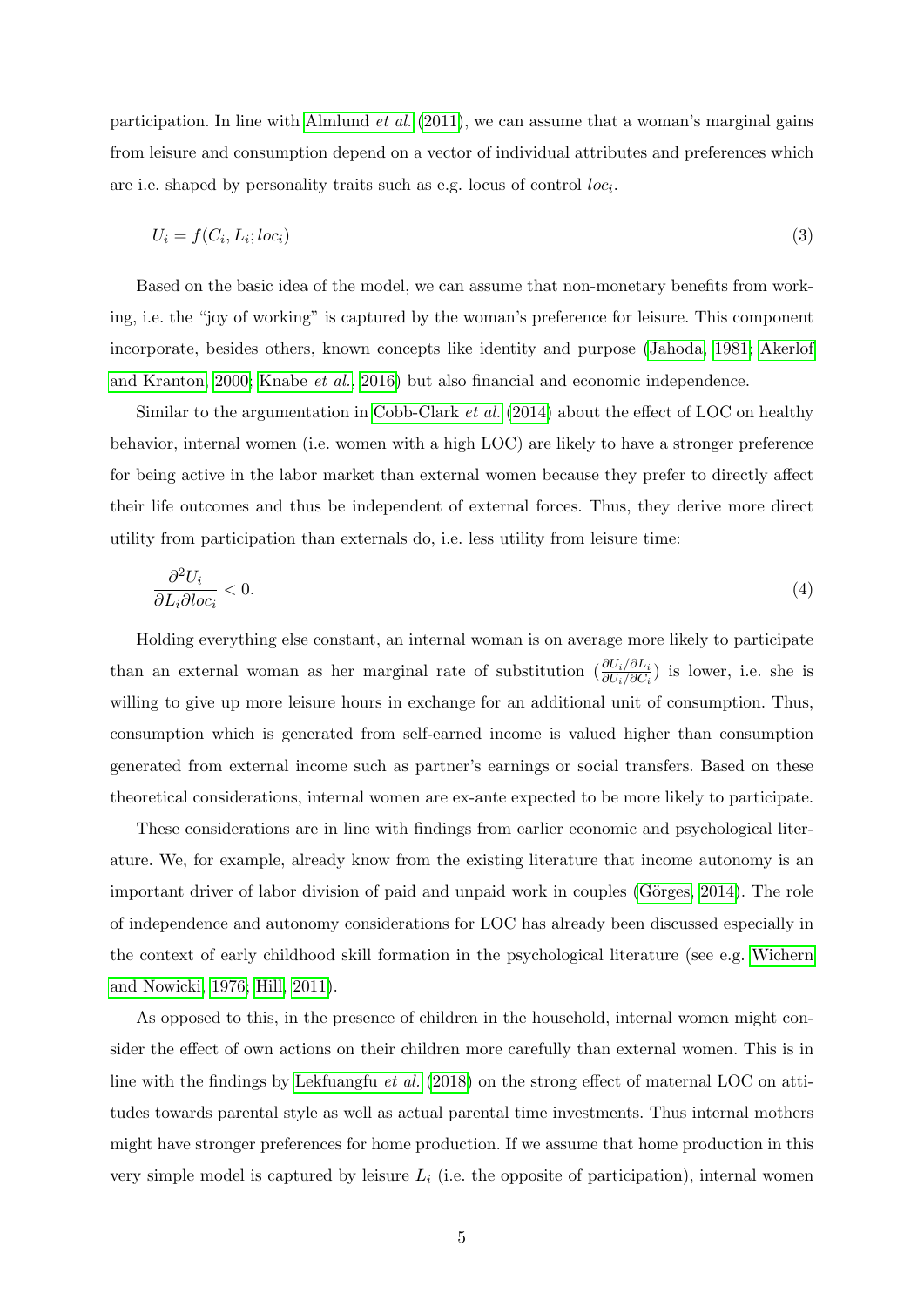might derive higher utility from every unit of  $L_i$ :  $\frac{\partial^2 U_i}{\partial L_i \partial L_i}$  $\frac{\partial^2 U_i}{\partial L_i \partial loc_i} > 0$  and might thus on average be less likely to participate.

Subjective Expectations The second channel proposes that LOC directly affects a woman's subjective expectations about the returns to own efforts and investments. The expected monetary returns to participation are higher for internal individuals as they believe in the direct causality between their own efforts and life outcomes. Internal women have higher subjective job-offer arrival rates and higher subjective future income paths [\(Caliendo](#page-27-5) et al., [2015;](#page-27-5) [Berger](#page-27-8) [and Haywood, 2016\)](#page-27-8). Hence, they expect higher (current and future) returns to participation and have a steeper budget curve:  $\frac{\partial \tilde{w}_i}{\partial loc_i} > 0$ .

Internal woman thus expect higher utility from availability for market production as their budget constraints allows for higher returns to participation in expected consumption levels. They are, on average, more likely to participate.

Monetary returns to LOC Besides these two main mechanisms, the raw difference between internal and external women could also be driven by differences in the objective monetary returns to LOC and thus, indirectly, via different constraints. One potential explanation for this may be positive demand-side responses to an internal LOC, i.e. higher realized wage rates [\(Heineck and Anger, 2010\)](#page-28-15) which are correctly anticipated by women and thus incorporated into the decision-making independent from the subjective beliefs. Additionally, internal women have been found to select occupations that are less open for flexible employment paths [\(Cobb-Clark](#page-28-6) [and Tan, 2011\)](#page-28-6). These occupations are likely to be associated with higher future career costs of non-participation and thus higher disincentives for home production. Additionally, LOC might also be correlated with the partners' earnings, captured by  $V_i$  and thus family income driven by assortative mating or mating probabilities in general (see e.g. [Lundberg, 2012\)](#page-29-14).

Nevertheless, as opposed to the first two hypothesized channels, this heterogeneity can be captured by a number of control variables and is discussed in Section [4.2](#page-13-0) in more detail.

## <span id="page-6-0"></span>3 Data and Empirical Identification

Based on these theoretical considerations, the goal of this paper is to empirically analyze the role of LOC in explaining women's current labor force participation. This is done by using data from the German Socio-Economic Panel [\(SOEP, 2020\)](#page-30-3). The SOEP is an annual representative household panel that follows a general-purpose approach. It has been studying about 22,000 individuals living in 12,000 households in Germany since 1984. Personal questionnaires are completed by all individuals aged 18 or older. For more information on the SOEP see [Goebel](#page-28-16) et al.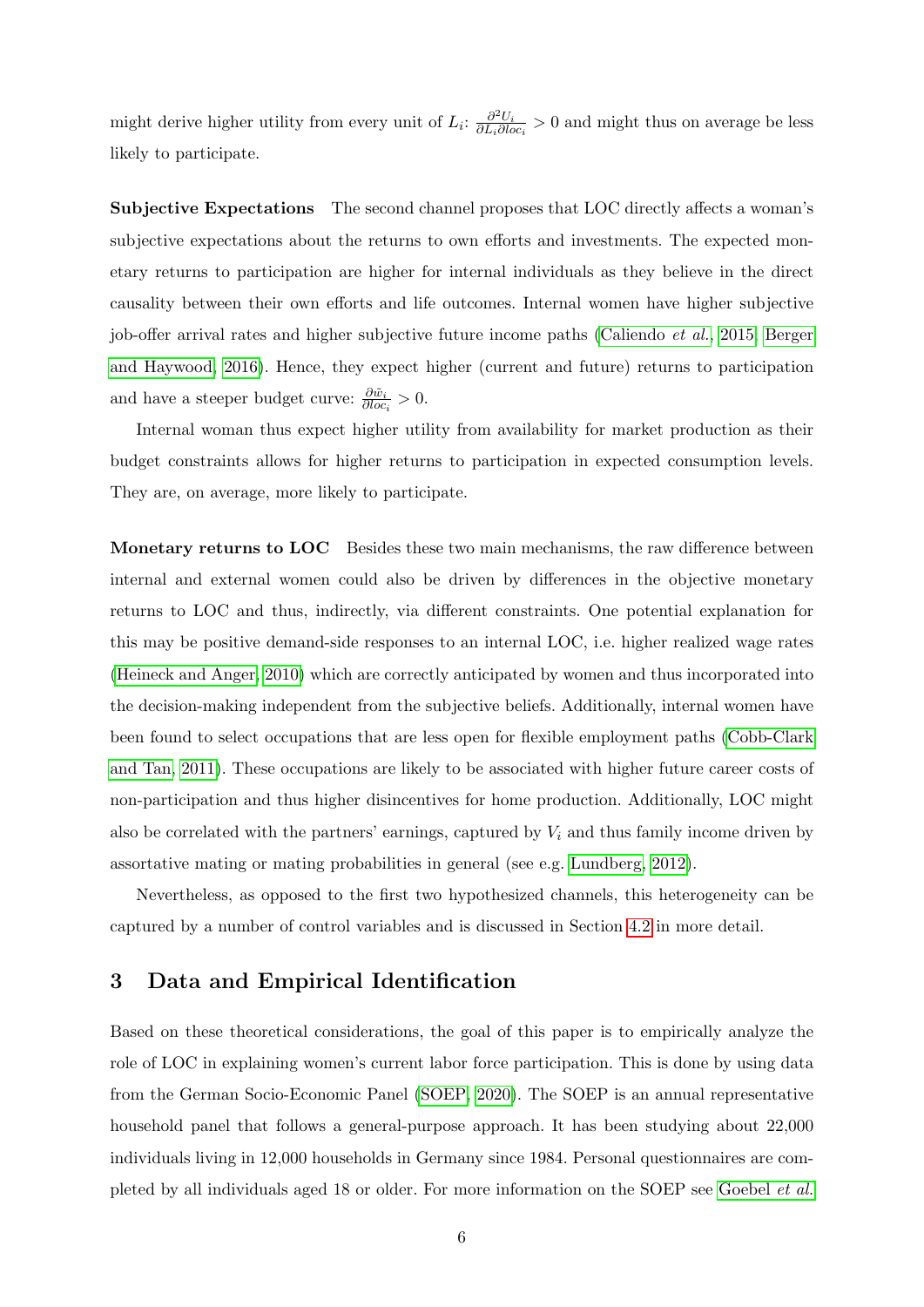[\(2019\)](#page-28-16). The SOEP contains a measurement of LOC over multiple waves, rich information on current labor-market outcomes and family status as well as the opportunity to connect women to their partners' characteristics if they are surveyed in the same household.

Sample Restriction The sample restriction process is intended to create a relatively homogeneous sample of women who could potentially participate in the workforce. Thus, the sample only consists of women in the traditional working age, which is defined as 25 to 65 years, as well as only women who are not in school, academic or vocational education, not already in (early) retirement or in military service. Additionally, only women who live in single-adult or in couple households with or without children are kept. All women in multi-generation households or other unknown household combinations are dropped in order to enable a more straightforward argumentation about intra-household decision making. Finally, only women for whom it is possible to observe all the relevant socio-economic control variables are kept. This leaves 70,662 observations for 11,013 women over the period 2000 to 2018 in which women are observed for, on average, 10.35 years. Column (1) if Table [A.1](#page-31-0) in the Appendix gives an overview of the descriptive statistics of the sample.

#### 3.1 Locus of Control

LOC is surveyed within the SOEP in the years 1999, 2005, 2010 and 2015. Respondents are asked how closely a series of 10 statements characterizes their views about the extent to which they influence what happens in life. A four-point Likert scale ranging from 1 ('applies fully') to 4 ('does not apply') was used in 1999, while in 2005, 2010 and 2015, responses were measured on a seven-point Likert scale ranging from 1 ('disagree completely') to 7 ('agree completely'). A list of the items can be found in Table [A.2](#page-33-0) in the Appendix.

<span id="page-7-3"></span>In order to harmonize the scales, the responses from 1999 are reversed and "stretched".<sup>[2](#page-7-0)</sup> Afterwards, an exploratory factor analysis is conducted jointly for all years in order to investigate the way these items load onto latent factors. The factor analysis clearly indicates one underlying factor with an eigenvalue of 1.78 (with the eigenvalue of a second factor being 0.55). The rotated factor loadings indicate that items 2, 3, 5, 7, 8 and 10 have a positive loading and item 1 has a negative loading on this factor.<sup>[3](#page-7-1)</sup> Items 4, 6 and 9 have relatively low factor loadings and are excluded from the factor prediction.<sup>[4](#page-7-2)</sup> Excluding these three items improves the internal

<span id="page-7-5"></span><span id="page-7-4"></span><span id="page-7-0"></span> $^{2}$  $^{2}$  $^{2}$ In line with [Specht](#page-30-5) *et al.* [\(2013\)](#page-30-5), this process preserves the relative differences between individuals. The process results in values of 1, 3, 5 or 7 such that a '1' on the 1999 four-point scale, for example, becomes a '7' on the 2005-2015 seven-point scales.

<span id="page-7-1"></span><sup>&</sup>lt;sup>[3](#page-7-4)</sup> A scatterplot of the loadings can be found in Figure [S.1](#page-36-0) in the supplementary material.

<span id="page-7-2"></span> $4$  The exclusion of items 4 and 9 is in line with the literature and supported by [Specht](#page-30-5) *et al.* [\(2013\)](#page-30-5). The exclusion of item 6 is specific to this paper as the near-zero loading seems to be driven by the sample of women while earlier studies have found a low but negative loading (see e.g. [Caliendo](#page-27-7) et al., [2019;](#page-27-7) [Preuss and Hennecke, 2018\)](#page-29-15).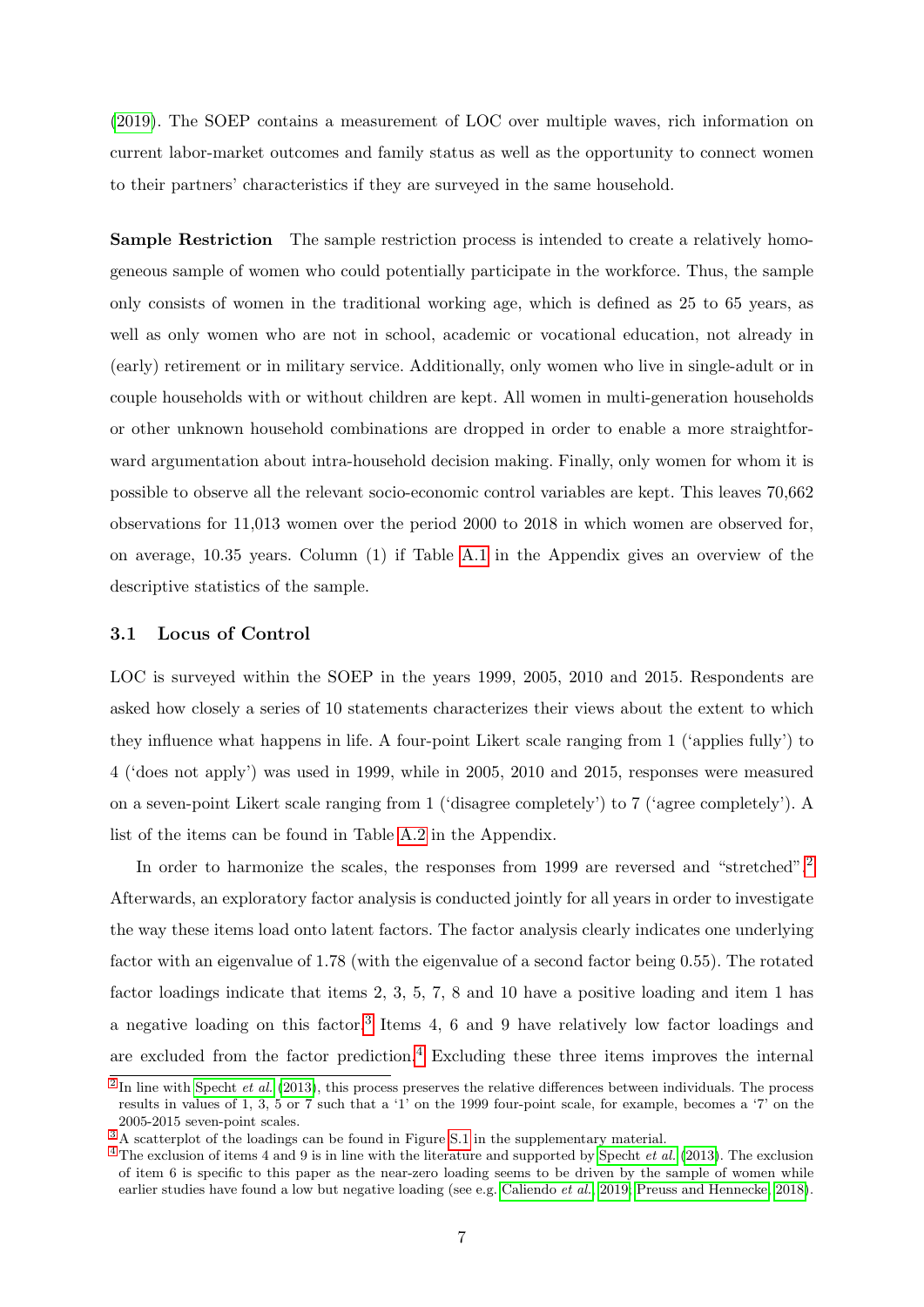<span id="page-8-1"></span>

Figure 1: Distribution of Locus of Control

Source: SOEP, waves 2000 - 2018, version 36, doi:10.5684/soep.v35, own illustration.

consistency and scale reliability of the resulting factor, as Cronbach's alpha [\(Cronbach, 1951\)](#page-28-17) increases from 0.63 to 0.69. Nevertheless, the estimation results are robust against the inclusion of item 4,6 and 9. Results of the sensitivity check can be found in Section [4.4.](#page-17-0) In line with the previous literature (see e.g. [Piatek and Pinger, 2016\)](#page-29-16), a two-step procedure is used in order to create a continuous and unidimensional LOC factor. First, the scores for items 2, 3, 5, 7, 8 and 10 are reversed such that all seven items are increasing in internality. Second, confirmatory factor analysis is used to extract a single factor. This has the advantage that it avoids simply weighting each item equally, as averaging would do, and instead allows the data to determine how each item is weighted in the overall index. Simple averaging of items would risk measurement error and attenuation bias [\(Piatek and Pinger, 2016\)](#page-29-16).<sup>[5](#page-8-0)</sup>

<span id="page-8-2"></span>The resulting factor is increasing in internal LOC and its distribution is shown in Figure [1.](#page-8-1) In order to fill the observation gaps, LOC is imputed forwards lagged by at least one year, i.e. the LOC observed in 1999 is imputed into the years 2000 to 2005 and so forth. On the basis of the generated and imputed continuous LOC factor variable, a categorical variable is created that splits the continuous LOC in three terciles, in order to identify non-linear relationships.

<span id="page-8-3"></span><span id="page-8-0"></span>[<sup>5</sup>](#page-8-2) Sensitivity checks include a re-estimation of the results using this simple index. The results are found to be robust against this variation and can be found in Section [4.4.](#page-17-0)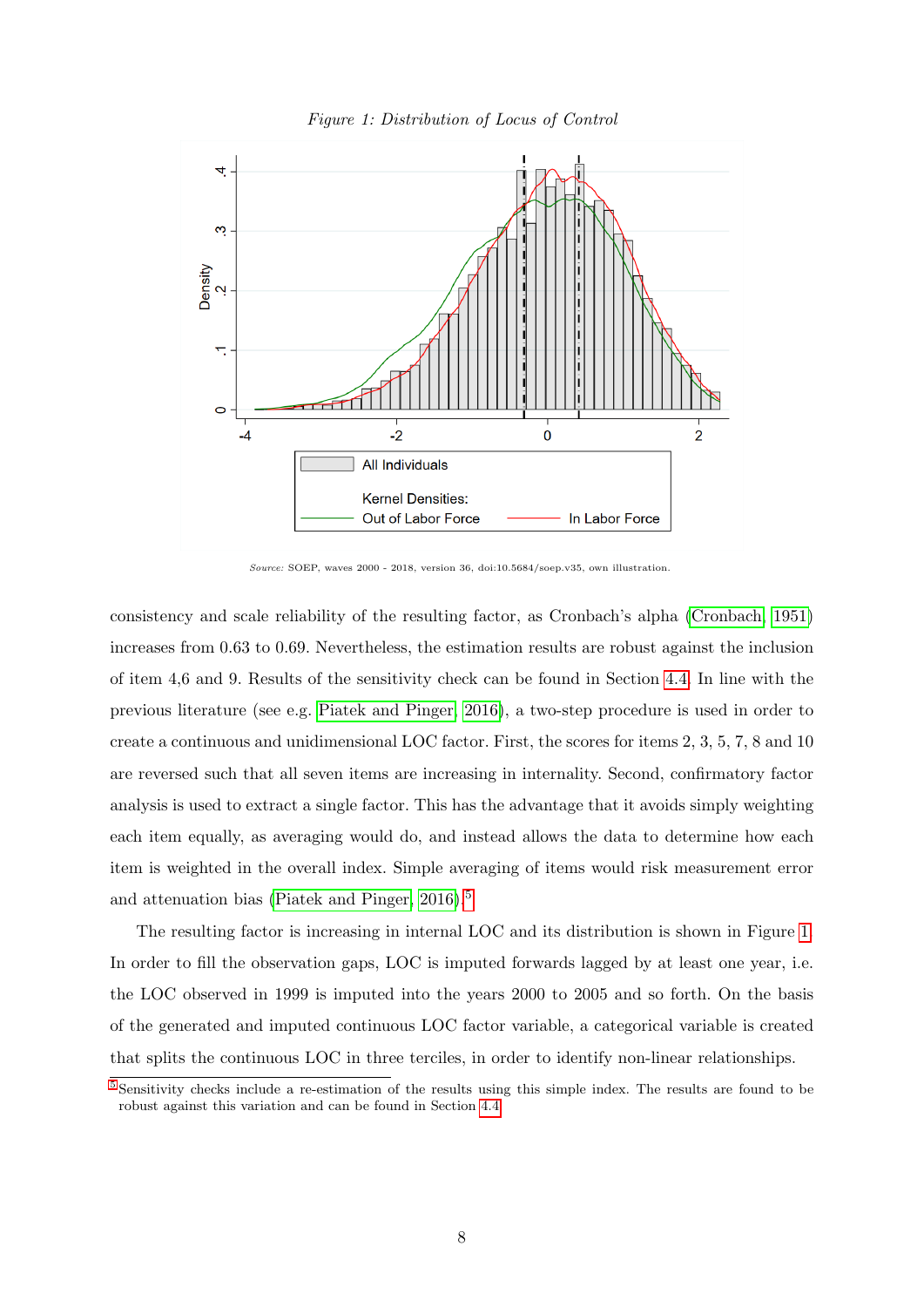<span id="page-9-1"></span>

|                           | All          | Low LOC<br>$[LOC_{min}, LOC_{P33}]$ | Medium LOC<br>$(LOC_{P33}, LOC_{P66}]$ | High LOC<br>$(LOC_{P66}, LOC_{max}]$ |
|---------------------------|--------------|-------------------------------------|----------------------------------------|--------------------------------------|
|                           | share $(\%)$ | share $(\%)$                        | share $(\%)$                           | share $(\%)$                         |
| Labor Force Status        |              |                                     |                                        |                                      |
| Employed                  | 71.90        | 68.94                               | 73.19                                  | 73.52                                |
| Unemployed                | 6.57         | 9.99                                | 5.66                                   | 4.13                                 |
| and searching             | 3.53         | 5.26                                | 3.07                                   | 2.29                                 |
| Self-Employed             | 5.96         | 3.81                                | 6.11                                   | 7.90                                 |
| Not-Working               | 11.98        | 14.46                               | 11.30                                  | 10.22                                |
| and searching             | 0.45         | 0.53                                | 0.41                                   | 0.41                                 |
| Maternity Leave           | 3.60         | 2.80                                | 3.74                                   | 4.23                                 |
| Labor Force Participation | 82.08        | 78.82                               | 83.06                                  | 84.29                                |
| Observations              | 70.662       | 23,319                              | 23,320                                 | 24,023                               |

Table 1: Descriptive Statistics by LOC - Labor Force Status

Source: SOEP, waves 2000 - 2018, version 36, doi:10.5684/soep.v35, own calculations.

#### 3.2 Labor Force Participation

Labor force participation (LF) is measured as a binary indicator that indicates a woman's availability to the labor market. In line with the ILO definition of labor force participation, a woman is counted as being in the labor force if she is either employed or self-employed or if she is registered unemployed or non-working (not registered unemployed) but intends to work and is searching for a job (see [International Labour Organization, 2018\)](#page-29-8). Registered unemployed and non-working women are recoded on the basis of the information available on intention to work, active search and ability to start working from the personal questionnaire.<sup>[6](#page-9-0)</sup>

<span id="page-9-2"></span>Table [1](#page-9-1) gives an overview of the current labor force status of women in our sample. In the full sample of all women (column 1), 71.90% are employed, 5.96% are self-employed, 6.57% are unemployed and in total 15.58% indicate that they are not working or are on maternity leave. If, in addition to these raw shares, the information on active job search, intention to work and availability to start working are also considered, a labor force participation rate of 82.08% results, as only 3.53% are unemployed and indicate that they are actively searching plus another 0.45% of individuals are coded as not working but indicate that they are searching for a job. When compared to official statistics on labor force participation in Germany, available from the [International Labour Organization](#page-29-8) [\(2018\)](#page-29-8), this share seems reasonable. While the total estimated labor force participation of women from the EU Labour Force Survey, which was 56% in 2018, refers to all women in the age of 15 or above, the participation share of women between 25 and 64 is with 83% very similar to the shares in the SOEP-sample.

<span id="page-9-0"></span><sup>&</sup>lt;sup>[6](#page-9-2)</sup> Registered unemployed women who indicate that they were not actively searching for work in the last 4 weeks are coded to "not participating" while women who were originally coded as "not working" but indicate that they actively searched for a job, have the unconstrained intention to work and are ready to immediately start working are coded to "participating".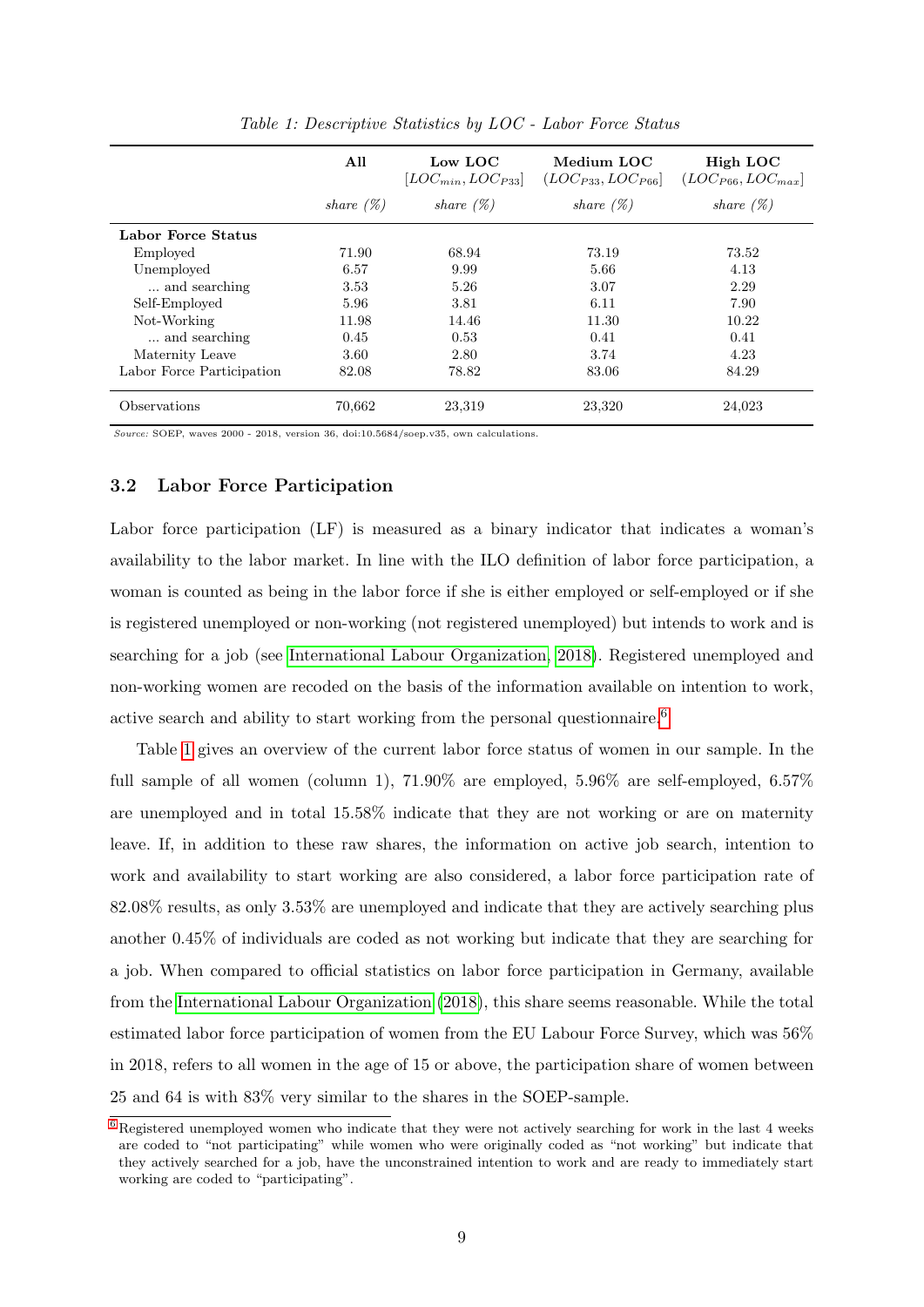Table [1](#page-9-1) also gives descriptive evidence for the relationship between LOC and labor force status and participation of the women in the sample. The shares of all labor force statuses, as well as the dependent variable  $LF_{it}$ , are given separately for all three terciles of LOC. It can be seen that due to a higher share of employed and self-employed women and a lower share of non-working women for the medium and highest tercile, the overall share of LF is higher for women with a medium and a high LOC than for those with a low LOC. This is also supported by the kernel densities illustrated in Figure [1,](#page-8-1) which clearly indicates an interesting non-linearity in the raw association between LOC and labor force participation.

Nevertheless, this descriptive relationship is very likely to be driven by a long list of sociodemographic characteristics that are associated with a higher participation probability and a higher LOC, such as education, age and family status (e.g. number and age of children) and other strongly correlated personality traits. See Table [A.1](#page-31-0) for summary statistics separately for all three terciles of LOC.

#### <span id="page-10-5"></span>3.3 Estimation Strategy

For the main empirical analysis, a reduced-form approach is employed to estimate the association between a woman's propensity to be available to the labor force and her last LOC:

<span id="page-10-4"></span>
$$
P(LF_{it} = 1) = P(\beta_1 + \beta_2 loc_{it-n} + \beta_3 I_{it} + \beta_3 X_{it} + \beta_4 F_{it} + \beta_5 P_i + \epsilon_{it} > 0),
$$
\n(5)

where  $LF_{it}$  is the indicator for labor force participation of woman i at time t and loc<sub>it−n</sub> is the locus of control of woman  $i$  in the last LOC interview prior to  $t$ , i.e.  $n$  interviews prior to  $t$  with  $n = \{1, \ldots, 6\}$ . In order to identify potential non-linearities in the relationship, the analysis is repeated with a categorical variable that indicates in which tercile of the LOC distribution a woman is classified.

As the most basic set of control variables, we control for a comprehensive list of time and regional variables  $(I_{it})$  such as the year and month of the interview. Additionally,  $I_{it}$  includes federal state fixed effects as well as an indicator for the rurality of the region to control for regional variation in LOC and labor force participation.[7](#page-10-0)

<span id="page-10-3"></span><span id="page-10-2"></span>In a next step, we add  $X_{it}$ , a vector which contains an extensive list of socio-demographic information (age, nationality, mental health and physical health scales  $\delta$  as well as highest school and vocational degree).

<span id="page-10-0"></span>[<sup>7</sup>](#page-10-2) Due to restrictions in the data availability more detailed geocodes are not available to the author but the model has been checked for sensitivity against the use of regional fixed effects on the level of local planning regions (Raumordungsregionen) at an earlier stage and all estimated effects were robust.

<span id="page-10-1"></span> $8$  For more information on the scales see [Andersen](#page-27-13) *et al.* [\(2007\)](#page-27-13). The scales are surveyed biennially since 2002 and are thus imputed into other years from the closest observation while always preferring forward imputation.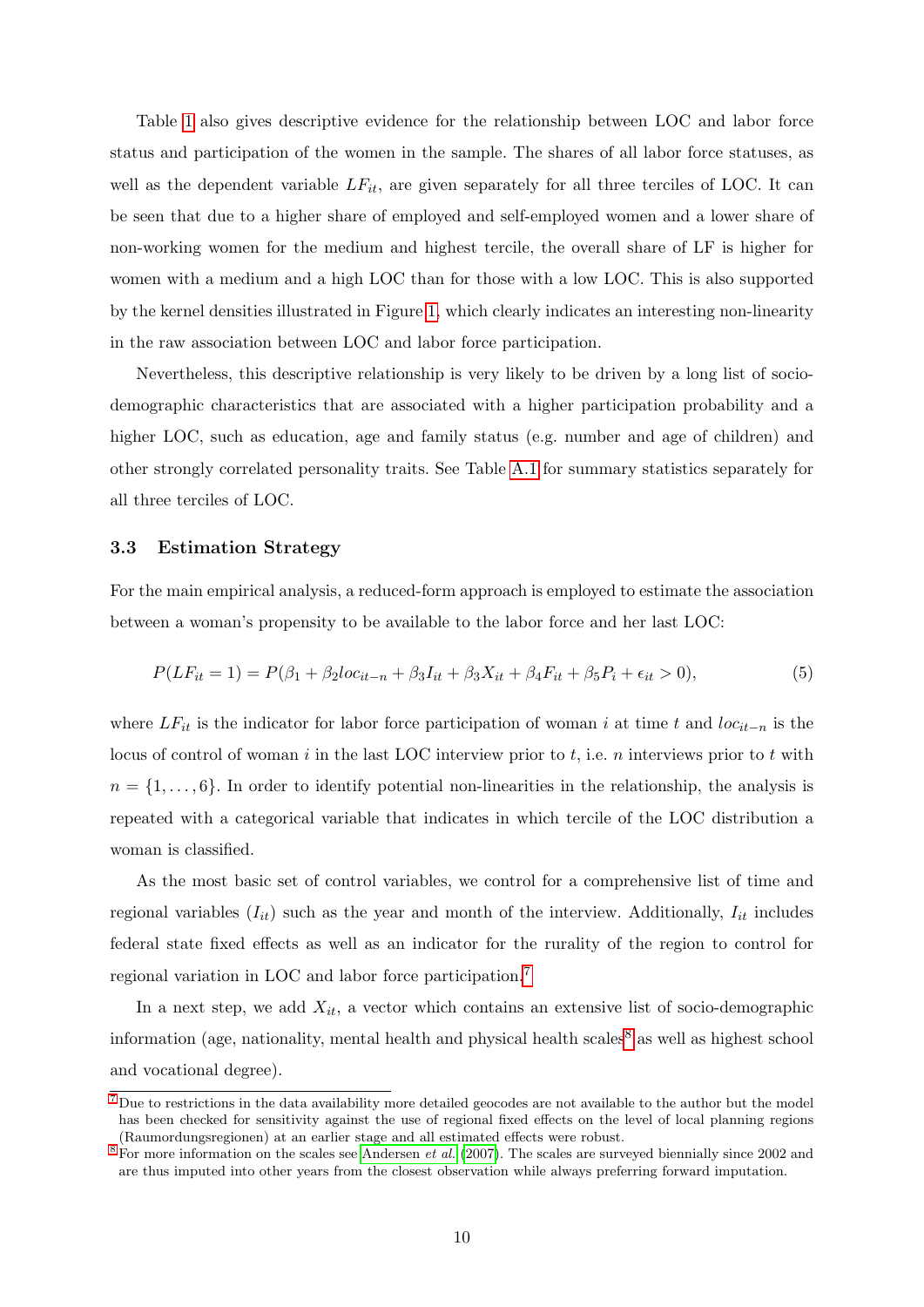<span id="page-11-3"></span><span id="page-11-2"></span>Additionally,  $F_{it}$  complements the list of control variables with a number of family characteristics (partner status, number of children, indicators for children in certain age ranges and pregnancy<sup>[9](#page-11-0)</sup> as well as unearned household income<sup>[10](#page-11-1)</sup>).

Next,  $P_i$  completes the full specification with control variables with an extensive set of inherent preferences and personality traits measures. This set includes risk preferences (willingness to take risk), time preferences (patience and impulsiveness) and the Big Five personality traits (openness, conscientiousness, agreeableness, extraversion, neuroticism). All personality and preferences measures are standardized and included as a time-invariant average over all available observations due to observation gaps. See Table [A.1](#page-31-0) for the full list of controls.

Equation [5](#page-10-4) is estimated using a binary logit model. Standard errors are clustered on the personal level which considers the panel structure of the data and takes care of serial correlation of the error term  $\epsilon_{it}$  across time for a given individual i. The results presented in Section [4.1](#page-12-1) are the average marginal effects.

Identification Issues - Reverse Causality and Omitted Variable Bias The study at hand suffers from two major identification issues which are 1) the risk of reverse causality due to the instability of LOC itself or its measurement as well as 2) the endogeneity of LOC due to omitted variable bias. The first issue has largely been discussed in the related literature and is mostly dismissed with references to studies which find indication for relative stability of LOC in adulthood such as for example [Cobb-Clark and Schurer](#page-28-18) [\(2013\)](#page-28-18). In order to further minimize concerns about potential reverse causality most studies ensure that LOC is always included as a pre-market rather than a contemporaneous or post-market measure, i.e. always obtained prior to t. This approach is also taken in the empirical study at hand as LOC is imputed forward lagged by at least one period. Nevertheless, based on the findings in [Preuss](#page-29-15) [and Hennecke](#page-29-15) [\(2018\)](#page-29-15), this procedure does not prevent the risk of selection and attenuation bias due to a temporary measurement error in LOC for example during periods of unemployment. If individuals tend to report their LOC differently in periods of unemployment, this might distort the findings in this study as unemployment is a crucial part of the outcome variable of interest. In line with this, additional sensitivity checks are conducted, in which LOC is imputed from the closest employment spell of the women as well as an average over all available observation periods, which reduces the risk of the instability in measurement. The findings are discussed in Section [4.4.](#page-17-0)

<span id="page-11-0"></span>[<sup>9</sup>](#page-11-2) Pregnancy is a generated variable based on observed childbirth in the 9 months after the interview.

<span id="page-11-1"></span><sup>&</sup>lt;sup>[10](#page-11-3)</sup> Unearned household income is approximated by subtracting the reported labor net income as well as individual unemployment insurance payments from the reported net household income. The variable is thus assumed to capture all earnings which are not generated through labor force participation.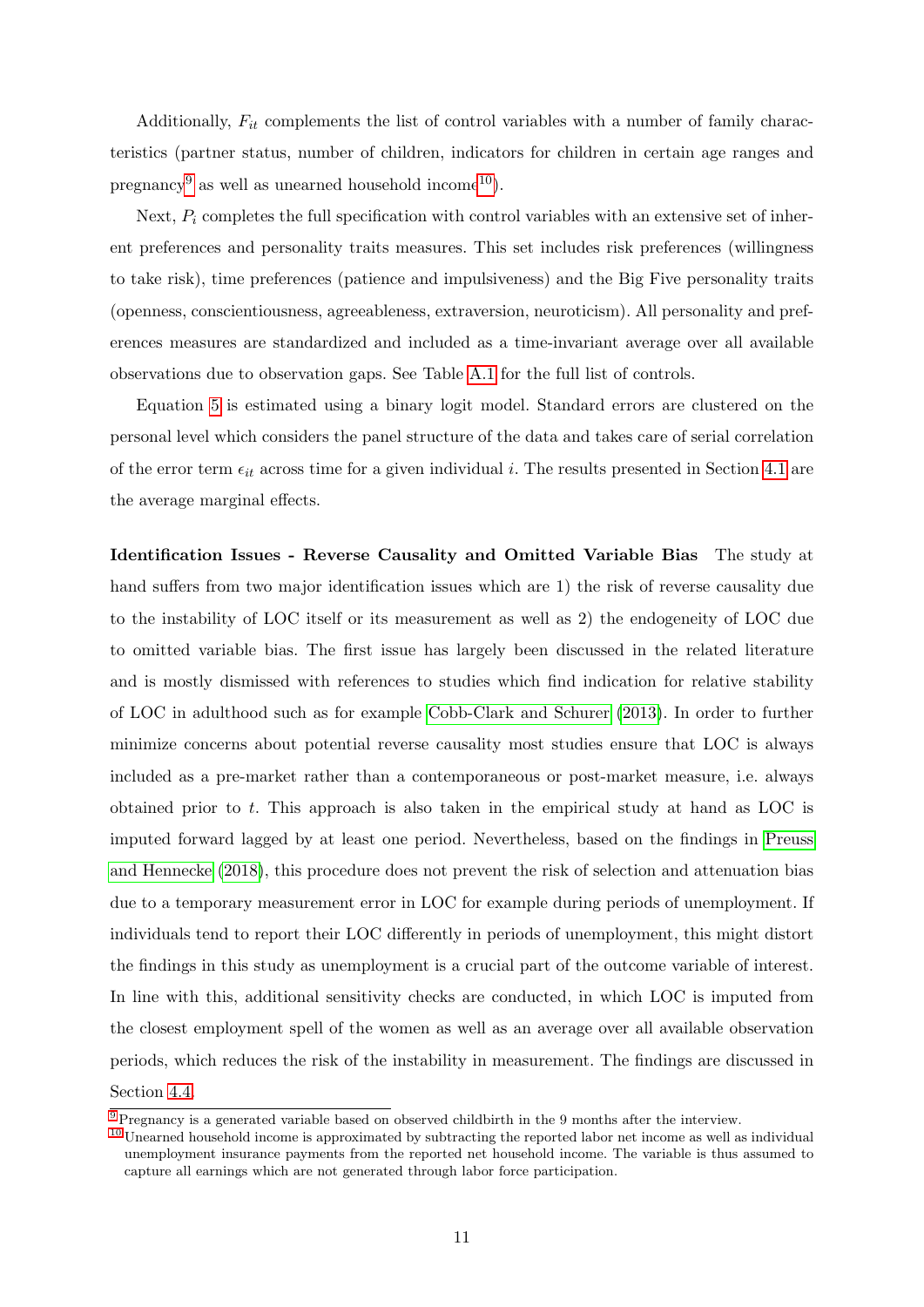Secondly, a major drawback of the study at hand is the inevitability of endogeneity in locus of control even if it is assumed to be stable during adulthood. Although the model already controls for an extensive list of exogenous as well as potentially endogenous control variables, the observed relationships are still likely to be affected by omitted unobserved heterogeneity such as e.g. parental upbringing (see for example [Carton and Nowicki, 1994\)](#page-27-14) and thus are only conditional associations due to the strong link of LOC with countless unobservable aspects of individual socialization, behavior and life outcomes. Based on the findings in [Preuss and](#page-29-15) [Hennecke](#page-29-15) [\(2018\)](#page-29-15), it can be assumed that much of the observable within-individual variation in LOC is likely to arise from temporary measurement inaccuracy and noise. It is thus not possible to use an individual fixed effects framework in order to test whether within-person changes in LOC are predictive of future labor participation. Also the use of twin or sibling fixed effects models such as in Xue [et al.](#page-30-2) [\(2020\)](#page-30-2) is not feasible in the study at hand due to the very low number of observed female siblings in the estimation sample. Thus, the study at hand concentrates on the clean estimation of conditional associations with a rich set of control variables and the sensitivity of the results with respect to omitted variables following [Oster](#page-29-17) [\(2019\)](#page-29-17) will be further analyzed in Section [4.4.](#page-17-0)

#### <span id="page-12-0"></span>4 Results

#### <span id="page-12-1"></span>4.1 Main Results

Table [2](#page-13-1) presents an overview of the estimated average marginal effects of LOC while gradually including more and more sets of control variables for the full estimation samples of all women. This is done for the continuous LOC variable in columns (1) to (5) while estimates for the categorial LOC variable is presented for the full specification in column (6).

In line with the descriptive evidence in the previous subsection, the results of the raw difference, as well as of the specification which only controls for time and regional characteristics, indicate that, on average, the estimated marginal effect of LOC is significantly positive, indicating an increasing probability of participation with increasing values of LOC (column 1 and 2). Including additional control variables indicates that the raw gap was biased upwards by omitted variable bias through socio-demographic background as well as other personality traits while family characteristics seem to have biased the estimates downwards. Also, in the full specification (columns 5 and 6), the average marginal effect is still statistically and economically significant. Increasing the LOC by approximately one standard deviation, increases the probability of participation by 1.2 percentage points (column 5). When comparing this effect to the mean non-participation rate in the full sample of 18 percent (see Table [1\)](#page-9-1), this amounts to a 7.2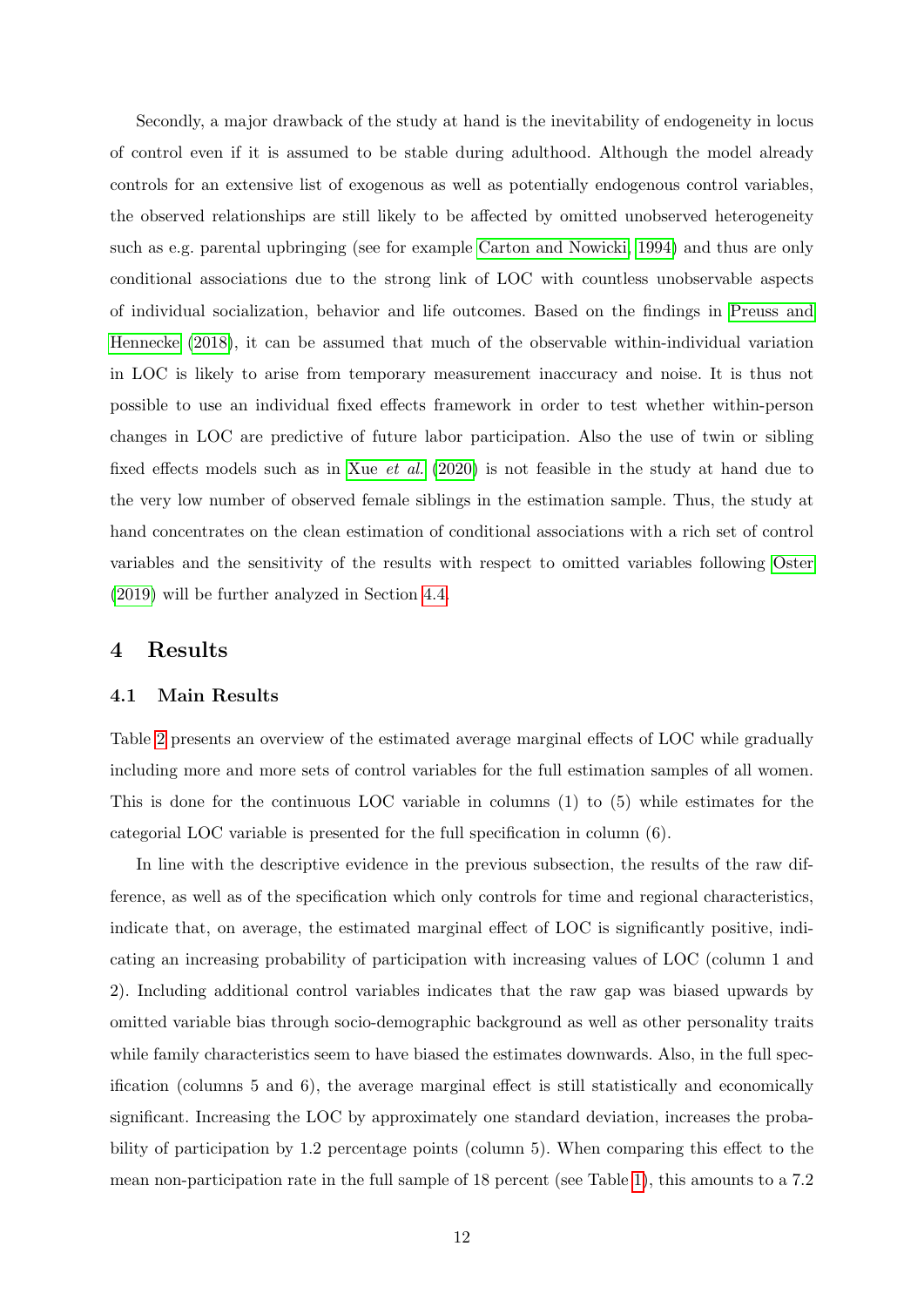<span id="page-13-1"></span>

|                                                                                                                     |                       | <b>Outcome Variable: Labor Force Participation</b> |                       |                       |                       |                                                |  |  |  |  |
|---------------------------------------------------------------------------------------------------------------------|-----------------------|----------------------------------------------------|-----------------------|-----------------------|-----------------------|------------------------------------------------|--|--|--|--|
|                                                                                                                     | $\left( 1\right)$     | $\left( 2\right)$                                  | $\left( 3\right)$     | $\left( 4\right)$     | (5)                   | (6)                                            |  |  |  |  |
| Locus of Control Terciles (Ref.: $[LOC_{min}, LOC_{P33}]$ )<br>$(LOC_{P33}, LOC_{P66}]$<br>$(LOC_{P66}, LOC_{max}]$ | $0.027***$<br>(0.003) | $0.027***$<br>(0.003)                              | $0.010***$<br>(0.003) | $0.017***$<br>(0.003) | $0.012***$<br>(0.003) | $0.024***$<br>(0.006)<br>$0.022***$<br>(0.006) |  |  |  |  |
| Observations<br>Time & Region<br>Socio-Demographics<br>Family<br>Personality                                        | 70,662                | 70,662                                             | 70,662<br>✔           | 70,662                | 70,662                | 70,662                                         |  |  |  |  |

Table 2: Main Results - Average Marginal Effects (Sample: All)

Source: SOEP, waves 2000 - 2018, version 36, doi:10.5684/soep.v35, own calculations.

*Notes:* Standard Errors in parentheses. \*  $p < 0.1$  \*\*  $p < 0.05$ , \*\*\*  $p < 0.01$ <br>Full estimation results for the specification in column (6) can be found in Table [S.1](#page-31-0) in the supplementary material.

percent decrease in the probability of staying at home.

Having a medium (or a high LOC) increases the probability of being in the labor force by, on average, 2.4 (2.2) percentage points compared to having a low LOC. When comparing the marginal effects of a medium and a high LOC, a non-linearity in the effect of LOC on the participation probability becomes apparent. While a medium LOC is associated with an increased probability of participation, this effect flattens out. Women with a very high LOC are not significantly more likely to participate than women with a medium LOC. In line with the one-dimensionality of the LOC scale, the findings indicate that the effect is mainly driven by a negative impact of being strongly external, rather than a positive impact of being strongly internal.

When compared to the effect of other important predictors of female labor force participation (see Table [S.1](#page-31-0) in the supplementary material), these effects are also reasonably big in economic terms. The effect of a one standard deviation increase in LOC is comparable to the effect of a similar increase in risk attitude and larger than the effect of e.g. agreeableness or neuroticism but lower than the effect of e.g. conscientiousness. Having a medium or high LOC (as compared to a low) has a stronger effect on the participation probability than for example one child less or being single (as compared to being married) and a similar effect to, for example, having an apprenticeship (as opposed to no vocational degree).

#### <span id="page-13-0"></span>4.2 Channels and endogenous controls

In order to rule out a number of alternative mechanisms behind a conditional association between LOC and LFP while still considering potential "bad control" issues in line with [Angrist and](#page-27-15)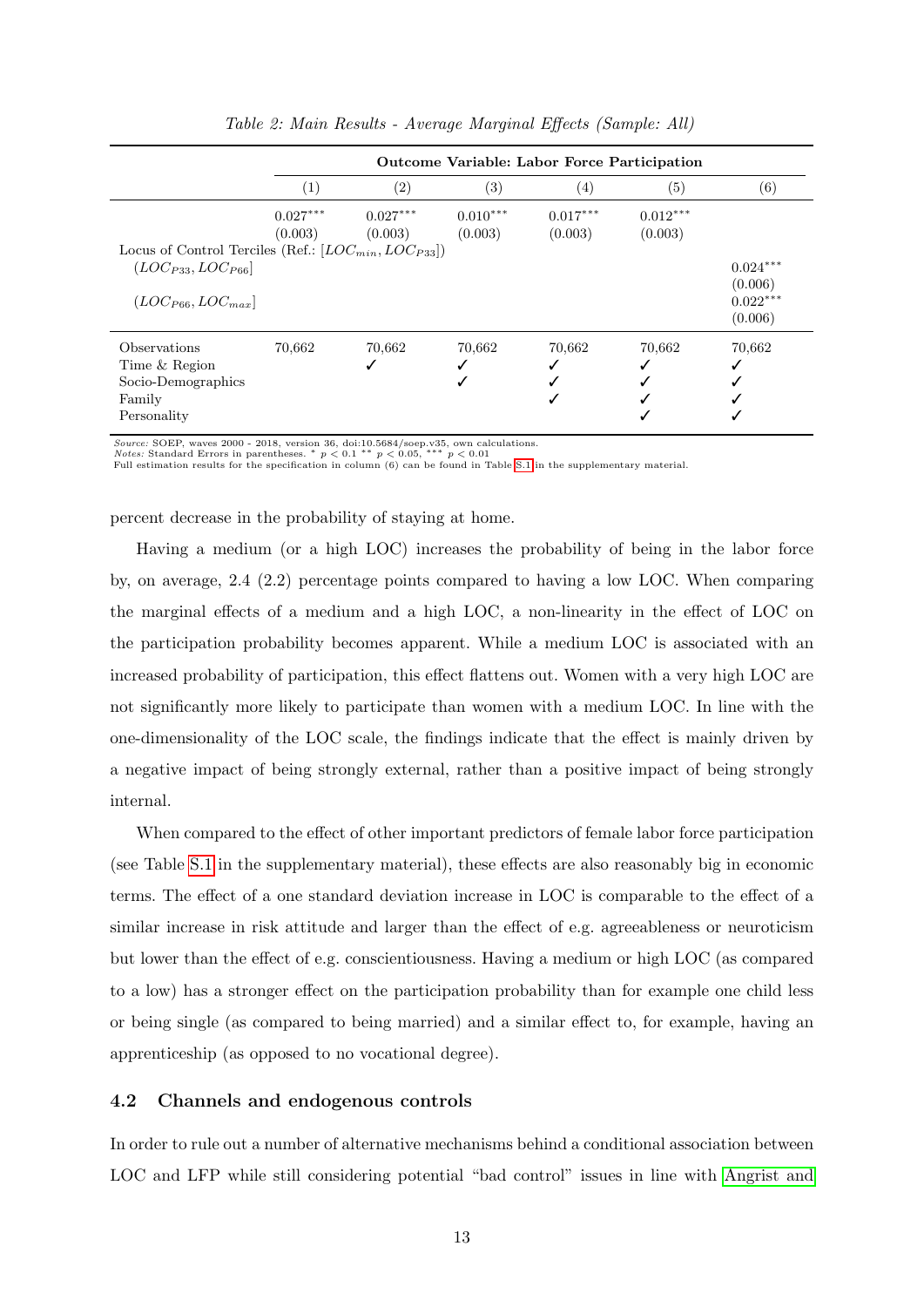[Pischke](#page-27-15) [\(2008\)](#page-27-15), a number of potentially endogenous control variables are added to the model in the next step. The results can be found in Table [A.3](#page-34-0) in the Appendix.

First, a set of latent belief and ideology control variables is added to the specification. These variables, which include religious as well as political party affiliation and life satisfaction, are likely to be highly correlated with female labor force participation and LOC but the direction of the effect between LOC and these variables is less clear, which is why they are treated as endogenous variables as opposed to exogenous control variables. As these variables are not observed for all women in our original estimation sample, column (2) gives the estimation results for the reduced sample without these variables, while the variables are added to the specification in column (3). In line with expectation, including the variables reduces the effects by approximately 17-27% but the effect remains positive and statistically significant.

Secondly, as has been discussed in the theoretical considerations, differences in participation probabilities between internal and external women might be driven by omitted differences in the objective budget constraints. Thus, controlling for them is necessary to identify the direct behavioral effect of LOC on participation decisions instead of the indirect effects through differences in opportunities and constraints such as occupational selection and wage differences. Due to a high likelihood of path and state dependencies in employment biographies, controlling for these potentially endogenous variables is, however, not straightforward. Simply including the information on the current or last job would leave us with a large multicollinearity problem caused by the characteristics themselves, but especially by their availability in general. The information on employment characteristics (occupation and wage) has to be imputed from the last employment or self-employment spell if a woman is not (self-)employed at the moment. Nevertheless, it is not possible to observe any information on employment for a lot of women if they were either never employed or at least never employed during their time in the SOEP. This is, by definition, more often the case in the group of women who do not participate in the labor force at the moment. Driven by this proposed role of state dependence, the indicator for non-availability of the information would thus be a "bad control", in line with the arguments by [Angrist and Pischke](#page-27-15) [\(2008\)](#page-27-15), as it is highly multi-collinear with the labor force participation indicator. Not only are external women more likely to be observed outside the labor force at the moment, but they are also more likely never to be observed in the labor force, and the indicator could just as well be a dependent variable in the estimation model. To disentangle the endogeneity problem from the true effects of controlling for occupational characteristics and wages, column (4) of Table [A.3](#page-34-0) starts by reducing the observation sample to the women who are observed in occupation during their time in the SOEP at least once ("ever employed"). In line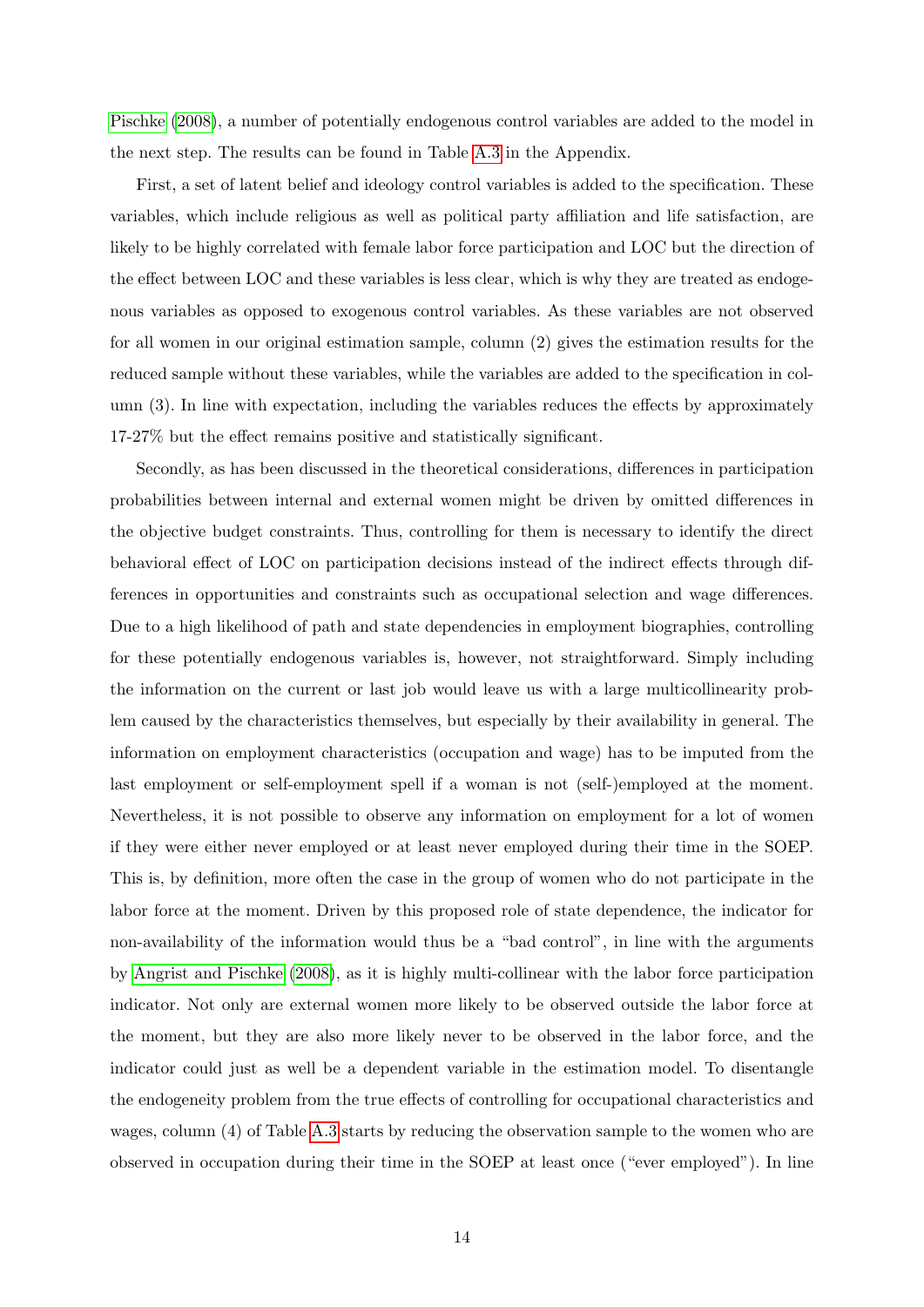with expectations, the estimated effects for the LOC drop if the sample is reduced, indicating an endogeneity problem due to state dependencies in the observability of information. Hence, the estimated effects from this reduced sample are taken as the new baseline in the following, in order to eradicate parts of the bad control problem. In columns 5 and 6 of Table [A.3](#page-34-0) potentially omitted information on the industry and occupation type of women in their current or last job, as well as net labor income of the last observed working spell, are added as controls to the model. Although the effect size does go down, especially when wage is controlled for, the effects remain significantly positive. Hence, an effect of LOC on participation probabilities via occupational selection and differences in the expected future costs of non-participation can largely be rejected while we do observe a demand-side response to LOC via higher expected wages which leads to higher participation probabilities.

Lastly, information on a woman's partner has to be controlled for in order to rule out assortative mating as a cause for the observed relationship between LOC and labor force participation. Fortunately, the SOEP makes it possible to merge cohabiting women with their partners. Thus, column 8 present the results of the estimation in which the partner's current net labor income is included as additional control variables for cohabiting women. The results do not change if partner's net income and LOC are included as control variables, indicating that the results of the main estimation are not driven by assortative mating.

#### 4.3 Labor Force Activity, Working Hours and Lifetime Participation

The behavioral implications of LOC on labor force availability have been the center of attention in the theoretical considerations as well as the main part of the empirical analysis. Nevertheless, it is interesting to investigate whether those static behavioral effects actually translate into higher employment probabilities, higher participation on the intensive margin as well as higher average lifetime participation, as these are the variable with the desired positive macro- and microeconomic consequences in the long run. If a higher probability of being available to the market for internal women does not translate into higher employment probabilities, the positive economic implications of LOC are limited by other unobserved factors such as market conditions and frictions.

In order to assess the generalizability of the results with respect to the choices made about the participation indicator as described in Section [3.2,](#page-8-3) three major components of the dependent variable are investigated: 1) the concentration on labor force availability instead of labor force activity, 2) the restriction to the extensive margin as well as 3) the focus on a one-period discrete choice rather than a intertemporal lifetime perspective on labor force participation. The results of these additional estimations can be found in Table [3.](#page-16-0)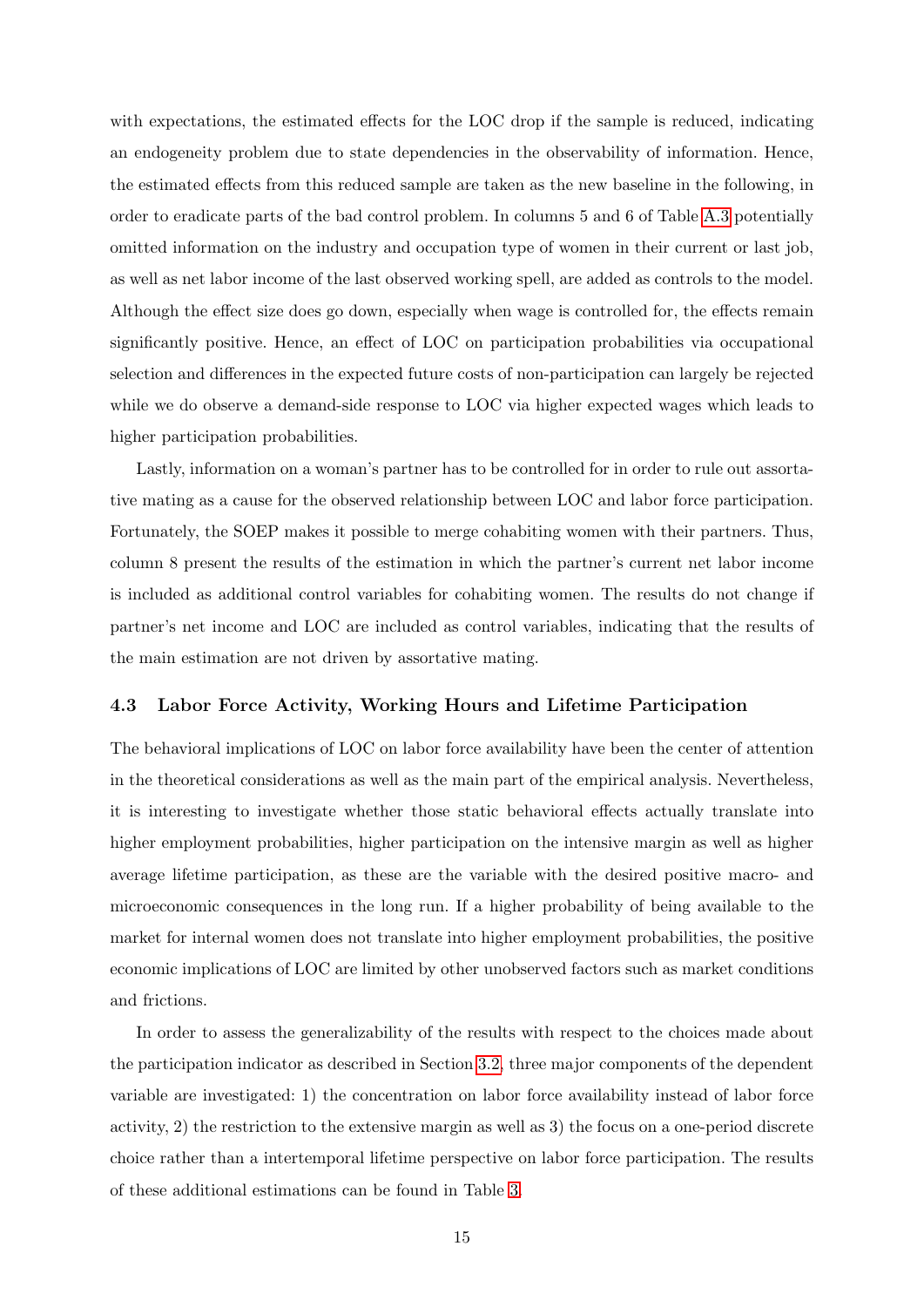| Sample:                                                     | All                                         |                      | All Employed          | Cross-Section - Women $55+^1$ |                      |                            |                        |  |
|-------------------------------------------------------------|---------------------------------------------|----------------------|-----------------------|-------------------------------|----------------------|----------------------------|------------------------|--|
| Outcome:                                                    | Work<br>$\left( {\rm{E}}/{\rm{SE}} \right)$ | Working<br>Hours     | FT                    | Years in LF<br>$25-55v$       |                      | Years Employed<br>$25-55v$ |                        |  |
|                                                             | $\left(1\right)$                            | (2)                  | (3)                   | Years<br>(4)                  | %<br>(5)             | Years<br>(6)               | %<br>$\left( 7\right)$ |  |
| Locus of Control Terciles (Ref.: $[LOC_{min}, LOC_{P33}]$ ) |                                             |                      |                       |                               |                      |                            |                        |  |
| $(LOC_{P33}, LOC_{P66}]$                                    | $0.039***$<br>(0.006)                       | 0.230<br>(0.227)     | 0.013<br>(0.009)      | $0.548*$<br>(0.321)           | $0.018*$<br>(0.011)  | $1.084***$<br>(0.333)      | $0.036***$<br>(0.011)  |  |
| $(LOC_{P66}, LOC_{max}]$                                    | $0.041***$<br>(0.007)                       | $0.529**$<br>(0.241) | $0.021***$<br>(0.010) | $0.668*$<br>(0.343)           | $0.022**$<br>(0.011) | $1.268***$<br>(0.356)      | $0.043***$<br>(0.012)  |  |
| Observations<br><b>Full Controls</b>                        | 70,662                                      | 50,007<br>✓          | 50,007<br>✓           | 3,812<br>✓                    | 3,812                | 3,812<br>✓                 | 3,812<br>✓             |  |

<span id="page-16-0"></span>Table 3: Additional Results (Marginal Effects): Outcome Variable - Labor Force Activity and Aggregated Participation

Source: SOEP, waves 2000 - 2018, version 36, doi:10.5684/soep.v35, own calculations.

*Notes:* Standard Errors in parentheses. \*  $p < 0.1$  \*\*  $p < 0.05$ , \*\*\*  $p < 0.01$ <br><sup>1</sup> Locus of Control is calculated based on the average over all available LOC observations.

Labor Force Activity and Working Hours As a first step, the dependent variable is adjusted such that it only captures labor force activity ("working") instead of availability. Thus, the indicator is one if a woman is actually employed or self-employed and zero if she is unemployed or not-working, independent of her intention to work. This alternative definition was neglected in the main part of the empirical analysis as it captures unobserved returns to LOC with respect to employment probabilities and therefore does not concentrate on the behavioral aspects of labor force participation.

Column 1 of Table [3](#page-16-0) give the results of this new indicator while still concentrating on the extensive margin. The results indicate that the behavioral changes are fully translated into higher employment probabilities. The effects are considerably stronger than in the main estimations. This is likely due to unobserved returns to LOC in employment probabilities as observed in the negative correlation between LOC and unemployment as seen in Table [1.](#page-9-1) Having a medium (high) LOC thus on average increases the probability of working by 3.9 (4.1) percentage points.

In addition to this, columns 2 and 3 give the estimated marginal effects of LOC on participation indicators at the intensive margin. For the sub-sample of all women who are employed  $(LF = 1$  in columns 1), the outcome variable in column 2 indicates the actual working hours (contracted hours plus overtime) of a woman whereas the outcome variable in column 3 indicates whether a woman is full-time employed (FT), defined by at least 35 contracted working hours per week. While a medium LOC positively affects labor force availability as well as participation at the extensive margin, no effects can be identified at the intensive margin. As opposed to this, having a high LOC does on average increase the amount worked by 0.53 hours and the probability of being full-time employed by 2.1 percentage points.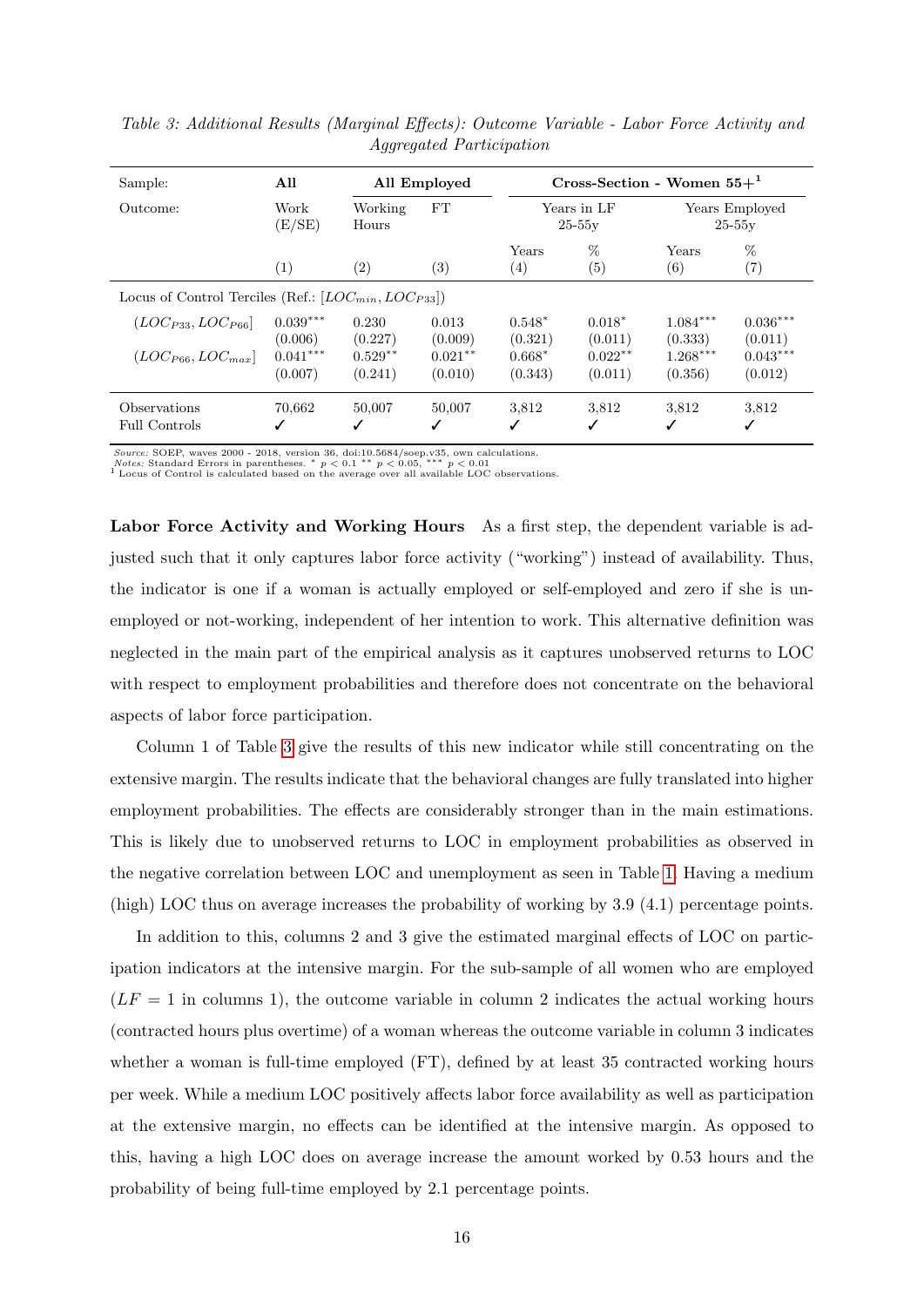<span id="page-17-2"></span>Lifetime Participation Additionally, the lifetime perspective should be considered in order to understand whether this static relationship actually translates into differences for the whole working life due to the potentially important role of path and state dependencies in women's employment biographies. Thus, in the additional results presented in columns 4 to 7 of Table [3,](#page-16-0) the accumulated years in the labor force as well as in employment between the age of 25 and 55 are the outcome variables of interest. Using the detailed biographical information available for every SOEP participant, the aggregated time in the labor force is calculated by adding the years a woman spent in employment or registered unemployment during those  $30 \text{ years.}^{11}$  $30 \text{ years.}^{11}$  $30 \text{ years.}^{11}$  As no biographical information is available on the job-search behavior, the analysis relies on the reported labor force status in order to identify LF. As job-search is likely to be an important determinant of true willingness to participate, it has to be taken into account that this is, therefore, only a rough measure of participation. The cross-sectional estimation sample consists of the first available observation in the age of 55 or later, per woman. The explanatory variable is a measure for the average LOC over all available observations. The effects are estimated using a linear regression model. Columns 4 and 6 present the results for absolute count of years while columns 5 and 7 present the share of years in LF or employment of the total years labor force statuses are observed for the woman during this time-span. The results indicate a significant positive effect of LOC on lifetime labor force availability and activity. Women with a high LOC spend on average approximately 0.668 more years in the labor force (2.2%) and 1.27 more years in employment (4.3%) during this time.

#### <span id="page-17-0"></span>4.4 Robustness Checks

Omitted Variable Bias As has already been discussed in detail in Section [3.3,](#page-10-5) a drawback of the study at hand is that it does not rule out endogeneity in LOC due to omitted variables bias. In order to access the impact of additional unobserved factors on the estimation results, the approach proposed by [Oster](#page-29-17) [\(2019\)](#page-29-17) is applied. This method exploits the assumption that the bias from observed factors provides information about this unobserved bias, as it assumes a certain amount of proportionality between both biases and assesses the movements in coefficients and R-squared. Table [4](#page-18-0) contains the results of this sensitivity analysis.

Comparing Columns (1) and (2) in Table [4](#page-18-0) reveals that the estimated effect of the continuous LOC Factor on LF decreases from 0.028 in a model without any control variables to 0.011 in the full specification, which includes all sets of control variables except the endogenous variables discussed in Section [4.2.](#page-13-0) Guided by the rule of thumb provided in [Oster](#page-29-17) [\(2019\)](#page-29-17), the maximum

<span id="page-17-1"></span> $11$  A women is assumed to spend a full year in a certain labor force status if she only reports one spell during a certain year. If she reports multiple spells during one year, she is assumed to have spent an equal share of the year in either spell and consequently the value (1\number of spells) is added to the counter.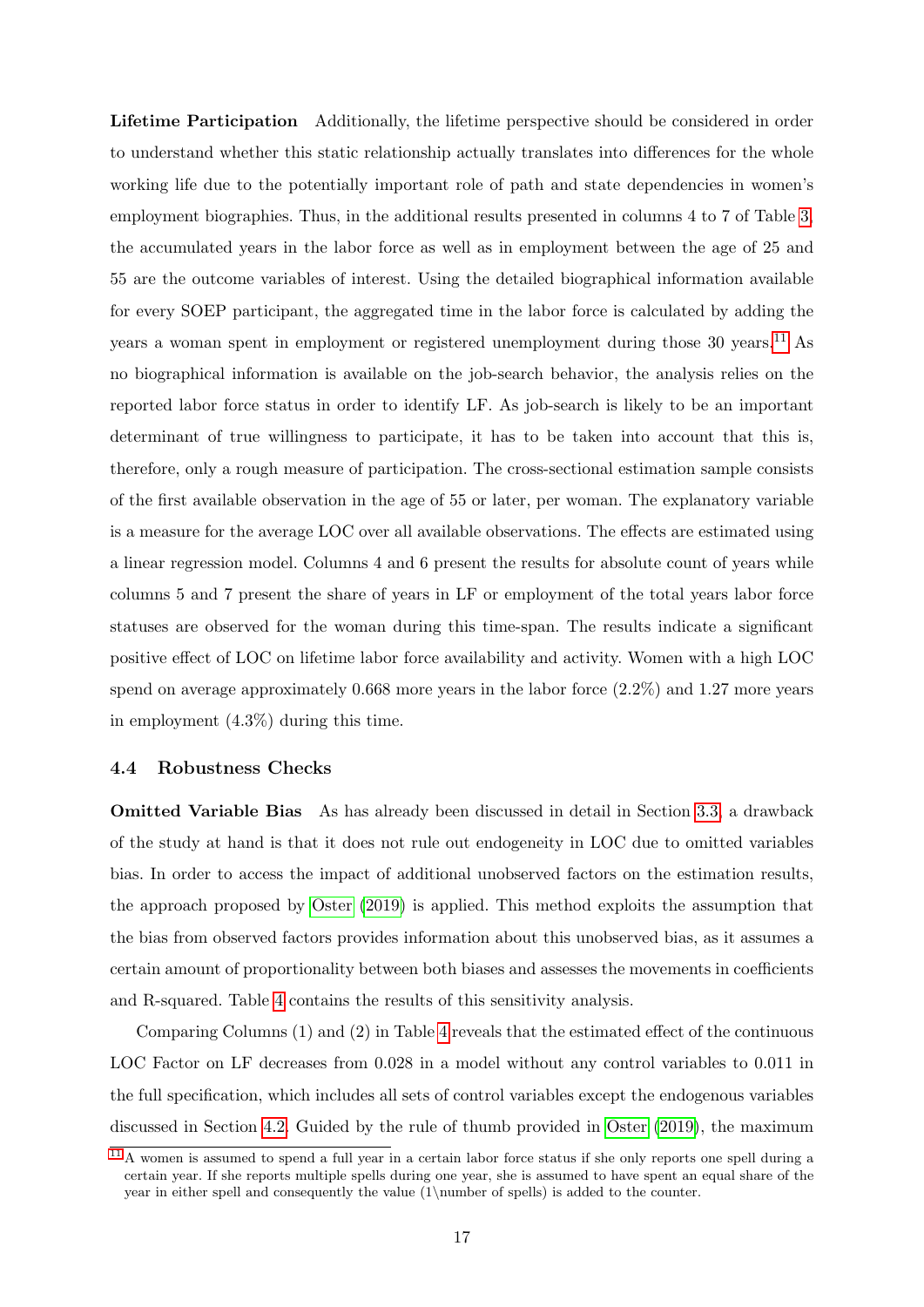<span id="page-18-0"></span>

|                          | Baseline effect<br>$(SE), [R^2]$                            | Controlled effect $(\tilde{\beta})$<br>$(SE), [R^2]$ | <b>Identified Set</b><br>$[\tilde{\beta}, \beta^*]$ | $\delta$ for $\beta = 0$<br>given $R_{max}$ |  |
|--------------------------|-------------------------------------------------------------|------------------------------------------------------|-----------------------------------------------------|---------------------------------------------|--|
|                          | (1)                                                         | (2)                                                  | (3)                                                 | (4)                                         |  |
| LOC Factor (cont.)       | $0.028***$<br>(0.003)<br>$\left[0.023\right]$               | $0.011^{***}\,$<br>(0.003)<br>[0.235]                | [0.005, 0.011]                                      | 1.73                                        |  |
| Observations             | 70,662                                                      | 70,662                                               |                                                     |                                             |  |
| $R_{max}$                |                                                             | 0.306                                                |                                                     |                                             |  |
|                          | Locus of Control Terciles (Ref.: $[LOC_{min}, LOC_{P33}]$ ) |                                                      |                                                     |                                             |  |
| $(LOC_{P33}, LOC_{P66}]$ | $0.043***$                                                  | $0.023***$                                           | [0.017, 0.023]                                      | 3.57                                        |  |
|                          | (0.007)                                                     | (0.006)                                              |                                                     |                                             |  |
| $(LOC_{P66}, LOC_{max}]$ | $0.056^{\ast\ast\ast}$                                      | $0.020***$                                           | [0.006, 0.021]                                      | 1.42                                        |  |
|                          | (0.007)                                                     | (0.006)                                              |                                                     |                                             |  |
|                          | [0.022]                                                     | 0.235                                                |                                                     |                                             |  |
| Observations             | 70,662                                                      | 70,662                                               |                                                     |                                             |  |
| $R_{max}$                |                                                             | 0.306                                                |                                                     |                                             |  |
| Time & Region            | Х                                                           |                                                      |                                                     |                                             |  |
| Socio-Demographics       | Х                                                           |                                                      |                                                     |                                             |  |
| Family                   | Х                                                           |                                                      |                                                     |                                             |  |
| Personality              | Х                                                           |                                                      |                                                     |                                             |  |

Table 4: Relative Degree of Selection Test [\(Oster](#page-29-17) [\(2019\)](#page-29-17)) (OLS, Outcome – Moderate or Regular Drinking)

Source: SOEP, waves 2000 - 2018, version 36, doi:10.5684/soep.v35, own calculations.<br>Notes: Clustered standard errors in parentheses. \*  $p < 0.1$ , \*\*  $p < 0.05$ , \*\*\*  $p < 0.01$ . Columns (1) and (2) report coefficients of lin regressions using the continous LOC Factor (in Panel I) or the binary LOC indicators Panel II.  $R_{max}$  is set to 1.3  $\ast$   $\tilde{R}$  and reported in the bottom row of each panel. Column (3) reports the identified set, which is bounded below by  $\beta^*$  at  $\delta = 1$  at  $R_{max}$  and above by  $\tilde{\beta}$  . Column (4) shows the value of  $\tilde{\delta}$  that would produce  $\beta = 0$  given the values of  $R_{max}$ .

 $R<sup>2</sup>$  (i.e. the R-squared from a hypothetical regression of the outcome on the treatment and both observed and all unobserved controls) is set to 1.3 times the  $R^2$  in the fully-controlled model for each of the estimations. The method is based on assumptions about the relative degree of selection on observed and unobserved variables  $(\delta)$ .  $\delta = 1$  would imply that observed and unobserved factors are equally important in explaining the outcome, while  $\delta > 1$  implies a larger impact of unobserved than observed factors. Column (3) contains the identified set of coefficients at  $\delta = 1$  which is [0.005; 0.011] for the continuous LOC factor and would thus still be positive even if we consider a set of potential unobserved factors which has an equal importance as the already very rich set of control variables in our full specification. Reassuringly, the identified set of coefficients only includes zero if  $\tilde{\delta}$  exceeds 1.73, meaning the unobserved factors would have to be nearly twice as important as the already included observed factors.

Similar robustness can also be identified for the binary indicators in Panel II of Table [4.](#page-18-0) Especially the estimated effect of a medium LOC is very robust with the identified set of coefficients only includes zero if the set of potential unobserved factors is over thrice as important as the already included observed factors.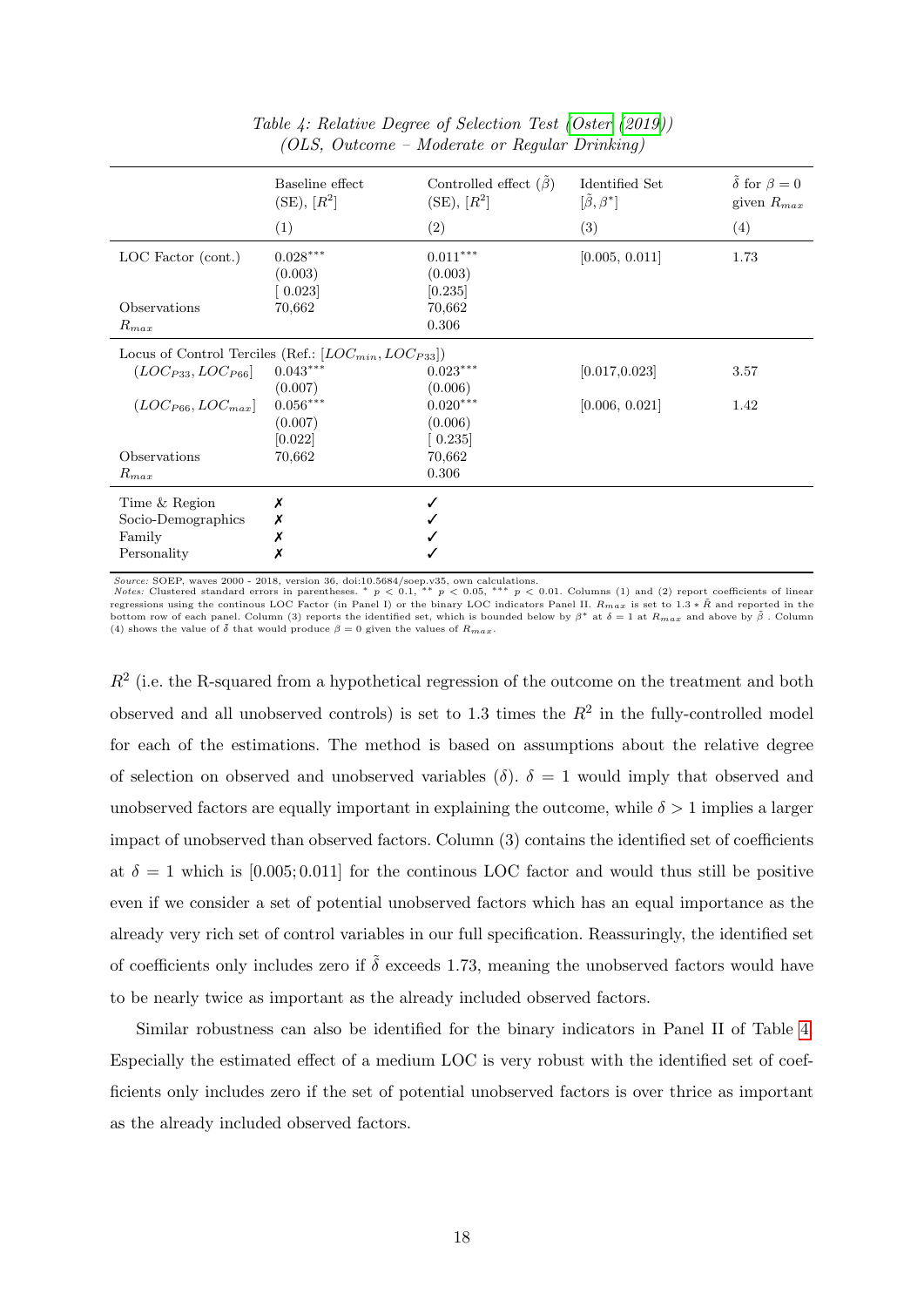Locus of Control As a second important set of sensitivity checks, the construction and imputation of locus of control as explanatory variable is tested. Panel 1 of Table [A.4](#page-35-0) presents the results of four alternative forms of construction of the LOC factor, which have already been introduced in Section [3.](#page-6-0) The construction of the factor is robust against variations in the items considered in the factor predictions as well as against the use of a simple index instead of the prediction based on the loadings from factor analysis.

<span id="page-19-1"></span>Secondly, the timing of the LOC measurement and thus the imputation approach is tested for its impact on the robustness of the estimated results. As [Preuss and Hennecke](#page-29-15) [\(2018\)](#page-29-15) pointed out, there is a considerable risk of reverse causality or attenuation bias due to temporary measurement errors in the LOC. Using the same data from the SOEP, they found a significant negative shortrun effect of exogenous job-loss on LOC for individuals who are still unemployed during the LOC interview. They conclude that this is likely to be driven by temporary state-dependent reporting in the LOC for unemployed individuals even though LOC can be assumed to be stable in the long-run. Due to the fact that employed and non-employed individuals are pooled in the present estimation sample, there might be a risk of biased results due to a measurement bias in LOC, which would, by definition, be greater in the group of non-participating women due to a higher share of non-employed individuals in this group<sup>[12](#page-19-0)</sup>. In order to circumvent this measurement problem, two alternative approaches are implemented. Firstly, instead of the forward imputed LOC, a variable which averages all available LOC observations of an individual between 1999 and 2015 is used as the explanatory variable. This approach is likely to reduce the attenuation bias in the LOC due to temporary measurement errors to a minimum. The results of this alternative estimation are presented in columns 1 and 2 in panel II of Table [A.4.](#page-35-0) The estimated effects increase in magnitude and remain statistically significant. It has to be noted that these alternative estimates nevertheless are again at risk of being biased by reverse causality, which is why the forward imputation is still the preferred imputation method.

Using the average LOC nevertheless does not solve problems with reverse causality if the measurement error is selective, as women who are not employed in t have a higher probability to also be not employed in the periods before and after  $t$ . These women thus always report a lower LOC due to their non-activity on the labor market. Therefore, additionally the LOC observation during the closest employment or self-employment spell to  $t$  is used. The two conditions for imputing the LOC observation from a period  $t + x$  or  $t - x$  into t are that (a) LOC has to be observed in that year and (b) the woman is observed to be employed or self-employed in

<span id="page-19-0"></span> $\frac{12}{12}$  $\frac{12}{12}$  $\frac{12}{12}$  While in the group of participating women potentially only some of the women, i.e. those who are unemployed, might have a state-bias in their observed LOC, the share is expected to be greater in the group of nonparticipating women as 100% of women in this sample might be affected by such a state-bias.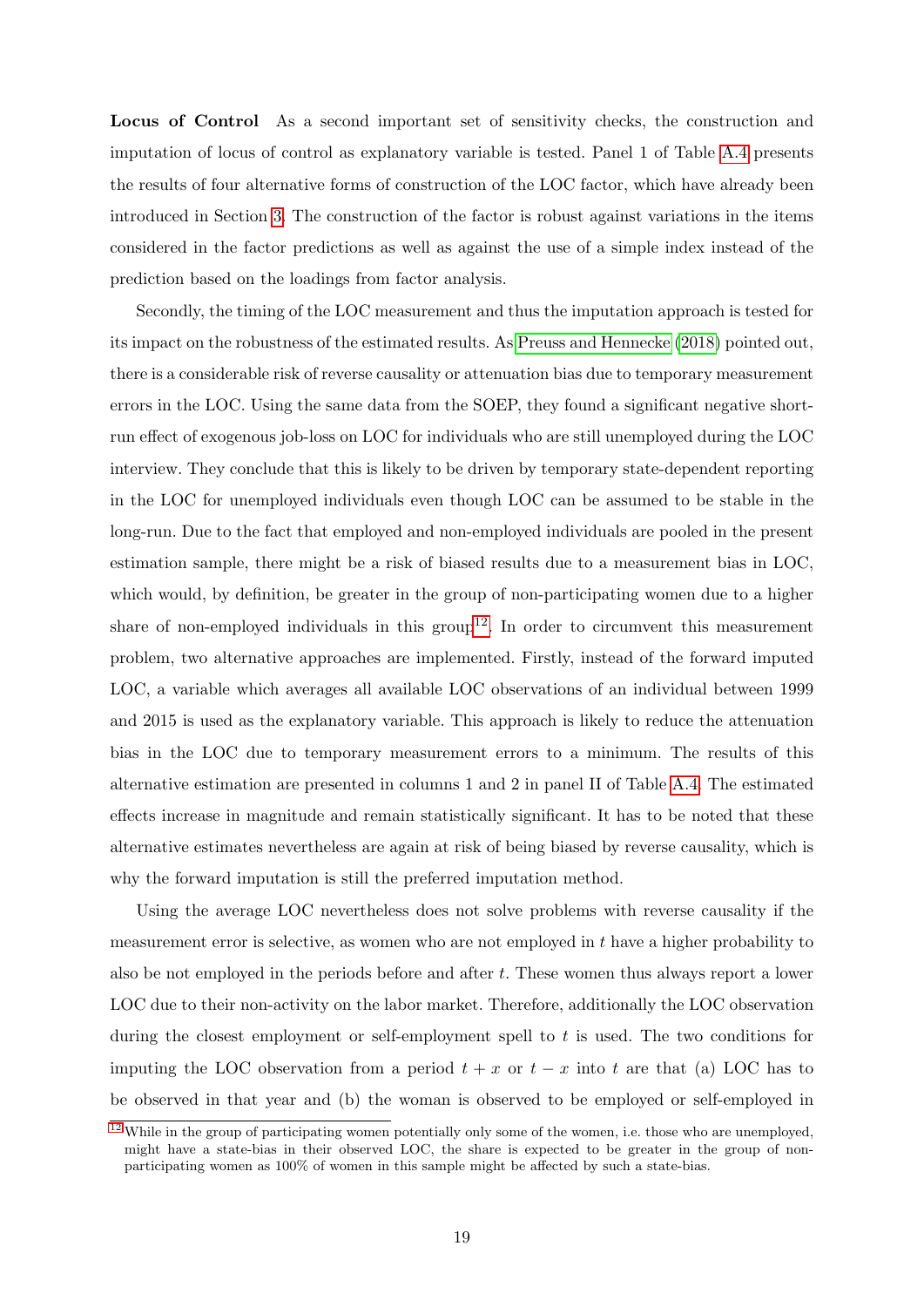<span id="page-20-2"></span>that year.[13](#page-20-1) Nevertheless, this approach has one main caveat: by imputing from the closest employment spell, all women who are never observed in (self-)employment are lost. Never being observed in (self-)employment is highly endogenous to the model in line with the argumentation in Section [4.2.](#page-13-0) Columns 3 and 4 in panel II of Table [A.4](#page-35-0) thus check the effect of the LOC variable in the baseline model, using only the sample of women for which the LOC variable from the closest employment is observed. As expected, although still positive and significant, the estimated effect is now considerably smaller, indicating a problem with endogeneity in the observability of employment spells. Based on this reduced sample, columns 5 and 6 present the results for the alternative approach of imputation for the LOC factor. When using the reduced sample, the alternative LOC variable slightly increases the estimated effects. Thus, if the main estimations are at risk of being biased, this is likely to be a bias towards zero by attenuation.

## <span id="page-20-0"></span>5 Effect Heterogeneity

The influence of personality on participation can be assumed to crucially depend on the overall size of underlying participation incentives. If monetary and non-monetary incentives for either market or home production are very strong, the power of personality to affect participation probabilities may be comparably low. Thus, the estimated effects are expected to be highly heterogeneous with respect to, for example, overall size of the available household income or the monetary and non-monetary utility from home production as well as with respect to underlying differences in social norms of working.

Consequently, in this section, the heterogeneity of the estimated effects with respect to the family status (i.e. existence of a partner and children in the household) as well as with respect to underlying differences in social norms of working (represented by region of living and cohort indicators) is considered. Nevertheless, a major drawback of this heterogeneity analysis is the endogeneity of these variables and the high likelihood of them being correlated with other potentially important unobserved factors such as for example latent values and norms. The heterogeneity analysis at hand, thus, only provides additional evidence and has to be interpreted with caution.

Since not only  $\beta_2$ , i.e. the marginal effect of loc, is regarded to be heterogeneous, the heterogeneity is examined using fully separated models for the different subgroups  $SG_{it}$ :

$$
P(LF_{it} = 1|SG_{it}) = P(\beta_1 + \beta_2 loc_{it-n} + \beta_3 X_{it} + \beta_4 F_{it} + \beta_5 P_i + \epsilon_{it}|SG_{it}).
$$
\n(6)

<span id="page-20-1"></span> $13$  Backwards imputation is allowed to avoid problems with sample size. This is based on the assumption that, besides measurement bias in LOC through non-employment, non-employment has no long-term effect on LOC based on the findings in [Preuss and Hennecke](#page-29-15) [\(2018\)](#page-29-15).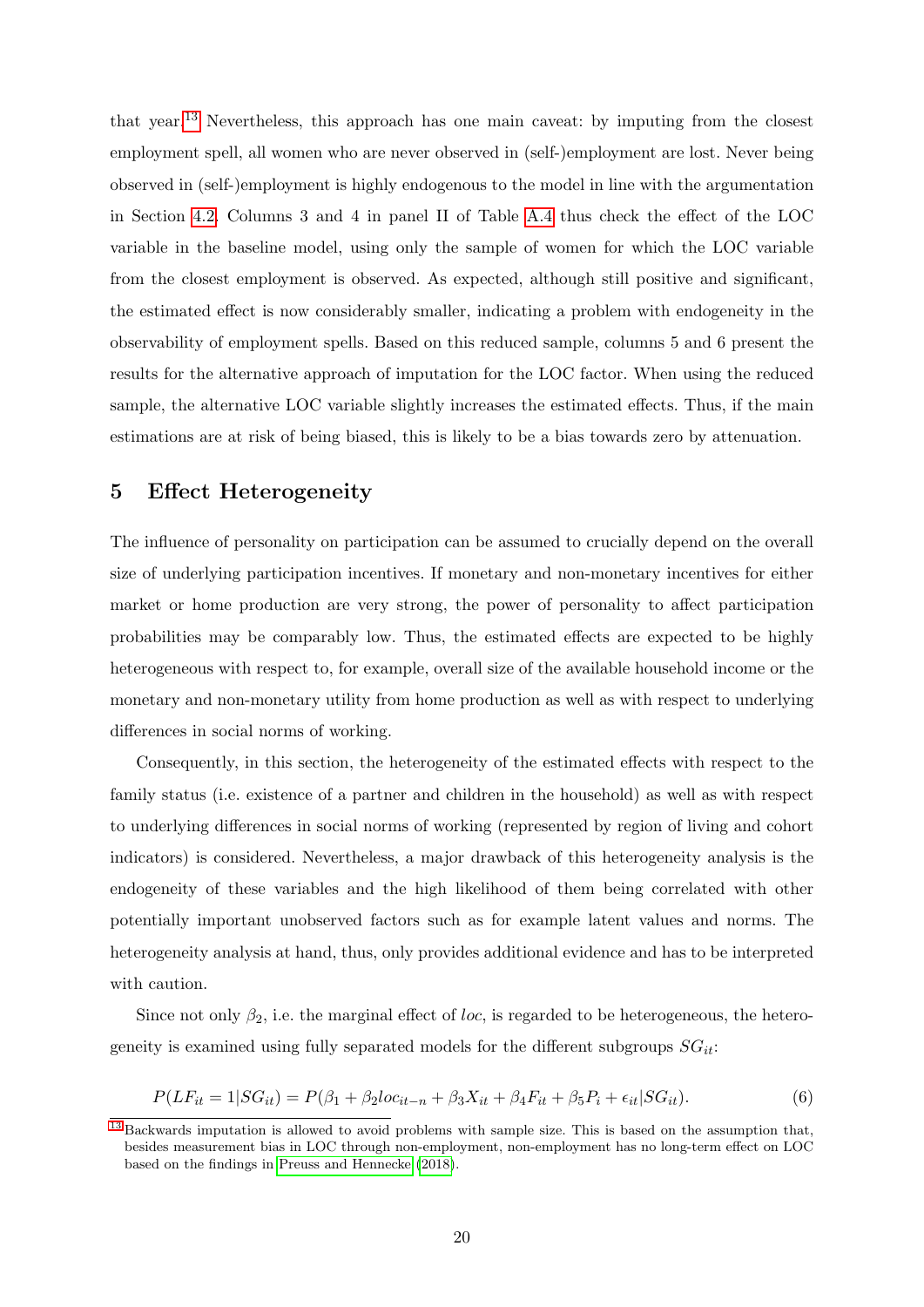<span id="page-21-1"></span>

|                                                             | <b>Baseline</b> | All        |                   |                   | Non-Cohabiting    | Cohabiting |                   |  |
|-------------------------------------------------------------|-----------------|------------|-------------------|-------------------|-------------------|------------|-------------------|--|
|                                                             |                 |            | Children under 16 |                   | Children under 16 |            | Children under 16 |  |
|                                                             |                 | No         | Yes               | No                | Yes               | No         | Yes               |  |
|                                                             | (1)             | (2)        | (3)               | $\left( 4\right)$ | (5)               | (6)        | (7)               |  |
| Locus of Control Terciles (Ref.: $[LOC_{min}, LOC_{P33}]$ ) |                 |            |                   |                   |                   |            |                   |  |
| $(LOC_{P33}, LOC_{P66}]$                                    | $0.024***$      | $0.025***$ | $0.025***$        | 0.002             | $0.021*$          | $0.035***$ | $0.022**$         |  |
|                                                             | (0.006)         | (0.007)    | (0.008)           | (0.009)           | (0.012)           | (0.009)    | (0.009)           |  |
| $(LOC_{P66}, LOC_{max}]$                                    | $0.022***$      | $0.019**$  | $0.025***$        | 0.012             | 0.009             | $0.023**$  | $0.028***$        |  |
|                                                             | (0.006)         | (0.009)    | (0.008)           | (0.010)           | (0.014)           | (0.011)    | (0.009)           |  |
| Observations                                                | 70.662          | 36,076     | 34,586            | 9,170             | 5,382             | 26,906     | 29,204            |  |
| $LF = 1$                                                    | 82.08\%         | 85.59%     | 78.41\%           | 93.03\%           | 86.88%            | 83.06\%    | 76.85%            |  |
| Full Controls                                               | ✓               | ✓          | ✓                 | √                 | ℐ                 | ✓          | ✓                 |  |

Table 5: Heterogeneity Analysis (Marginal Effects): Family Status and Children

Source: SOEP, waves 2000 - 2018, version 36, doi:10.5684/soep.v35, own calculations.<br>Notes: Standard Errors in parentheses. \*  $p < 0.1$  \*\*  $p < 0.05$ , \*\*\*  $p < 0.01$ .  $Notes: Standard Errors in parentheses. * p < 0.1$ 

<span id="page-21-2"></span>In order to reduce problems with selection into these sub-groups depending on LOC, LOC is standardized and cut into terciles for each sub-group separately such that women are always compared to women in the same sub-group<sup>[14](#page-21-0)</sup>.

Family Status and Children Table [5](#page-21-1) presents the results for the sub-samples based on family status and existence of biological children under the age of 16. These subgroup analyses correspond to the supposed heterogeneity of the effect of LOC on participation probabilities with respect to underlying monetary and non-monetary incentives and disincentives to work, driven by the existence of partners and children in the household. Participation shares in the sub-samples are reported in the bottom row of the table and already indicate the different levels of incentives for the different groups with incentives for working being especially high in the groups of women without partners in the household (columns 4 and 5), likely due to the absence of a unconditional baseline household income provided by the partner. But also the absence of children in the household increases participation probabilities, likely due to lower monetary and non-monetary incentives for home production such as childcare costs or direct non-monetary utility from spending time with your children.

Looking at the estimated average marginal effects for the separate groups, we can see that the effect is, in large part, driven by cohabiting women. Cohabiting women with a medium (high) LOC are, on average, ceteris paribus 2.2 - 3.5 (2.3 - 2.8) percentage points more likely to be in the labor force than cohabiting women with a low LOC, depending on whether they

<span id="page-21-0"></span><sup>&</sup>lt;sup>[14](#page-21-2)</sup> Nevertheless, the use of within group standardization of LOC (group specific tertile groups), might again restrict absolute comparability of results across groups, especially if distributions differ across groups: Women reporting the same LOC may be in the bottom of one distribution, but in the middle of another. The sensitivity of the results to the within-group definition of LOC has been checked and results do not change if instead an across-group distribution is used.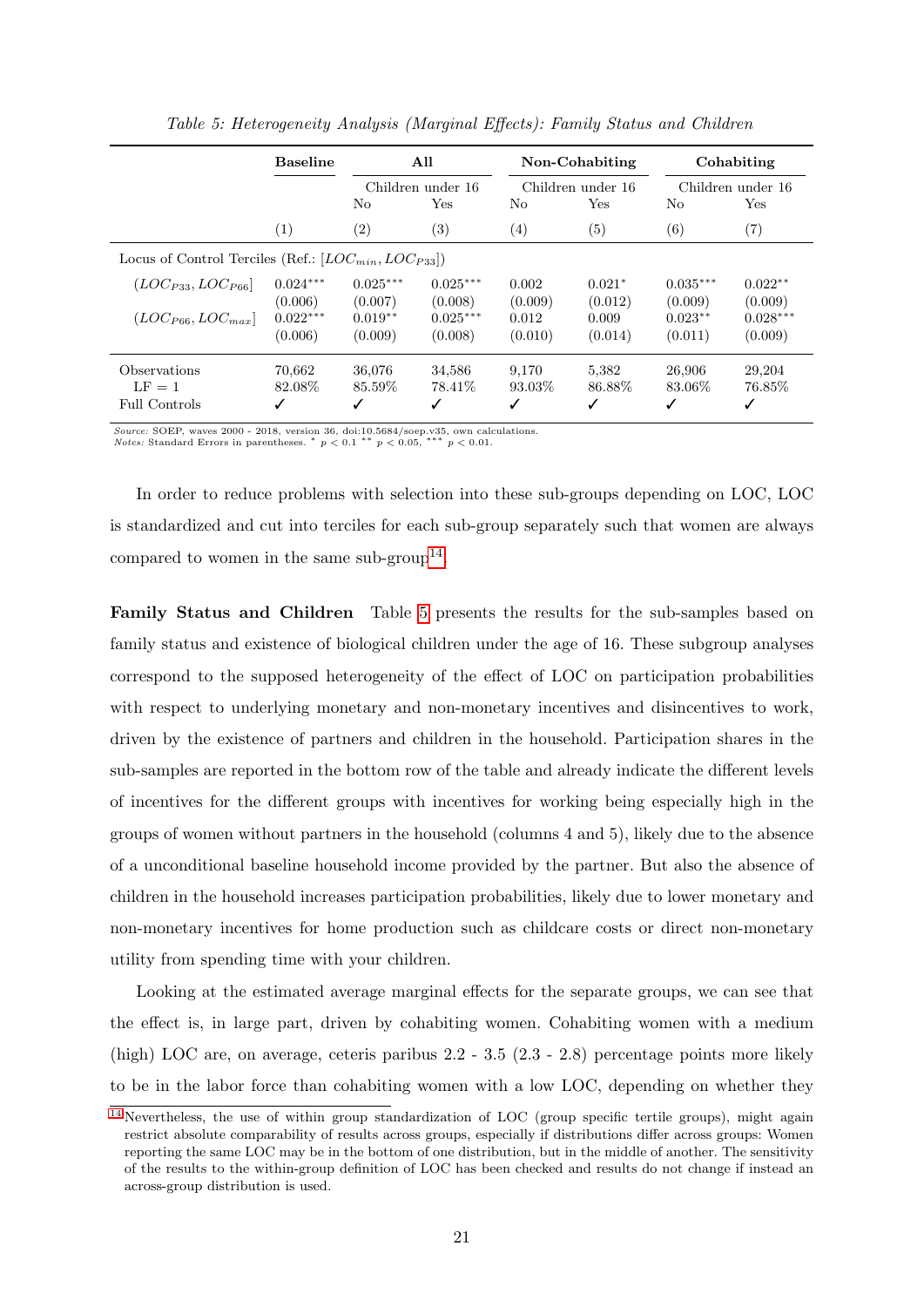have children under 16 in the household (column 6 and 7). The effects differ only marginally between cohabiting women with and without children, with the non-linearity of the LOC effect being stronger for women without children.

For non-cohabiting women, the effect is insignificant and close to zero if no children are present in the household. However, in the subgroup of non-cohabiting women with children under 16, i.e. single mothers, the effect of a medium LOC is positive and significant on the 10% level. Single mothers with a medium LOC are, on average, ceteris paribus 2.1 percentage points more likely to be in the labor force than single mothers with a low LOC. Nevertheless, a high LOC does not significantly increase the probability of being in the labor force for single mothers.[15](#page-22-0)

<span id="page-22-4"></span><span id="page-22-3"></span>All these results support the theoretical idea that the effect of LOC on participation probabilities strongly interacts with underlying incentives and disincentives to work. If the monetary incentives for market production, such as in the case of single women without children,<sup>[16](#page-22-1)</sup> already considerably exceed the decision threshold, personality and preferences have no power to affect the participation decision.<sup>[17](#page-22-2)</sup>

<span id="page-22-5"></span>There is no clear evidence for the theoretical idea that an internal LOC might be associated with a lower participation probability for mothers due to considerations about their own influence on children's outcomes, but this consideration might be reflected in the non-linearity of the effects.

Social Norms of Working In additional to budget constraints, a woman's decision making might also be constrained by prevailing non-monetary utility from participation such as social norms of working. If, for example, one group of women is exposed to strong social norms for working and another group is exposed to weak social norms of working, even women in the first group who individually gain lower marginal utility from participation (i.e. external women) still have a high probability of participating as the marginal utility from participation is already considerably high. This is also in line with the idea that, for example, for men the social norms

<span id="page-22-0"></span><sup>&</sup>lt;sup>[15](#page-22-3)</sup> Table [S.2](#page-38-0) in the supplementary material also provides analog estimation results for mothers depending on the age of their children. Women with pre-school and young school children (until the age of 12) exhibit the largest effects (columns 1 and 2).

<span id="page-22-1"></span><sup>&</sup>lt;sup>[16](#page-22-4)</sup> Consideration about monetary constraints do not fully apply for single mothers with young children. In German law, employment is, amongst others, not "reasonable" if this employment would, for example, endanger the upbringing of children. As is regulated in §10 SGB II, this applies to children under the age of 3. Hence, these single mothers do have the opportunity to choose home production and receive social transfers as an equivalent to partners income.

<span id="page-22-2"></span><sup>&</sup>lt;sup>[17](#page-22-5)</sup> These findings are supported by an additional heterogeneity analysis with respect to available family income presented in Table [S.3](#page-38-1) in the supplementary material. Family income is approximated by subtracting the reported labor net income as well as individual unemployment insurance payments from the reported net household income. The variable is thus assumed to capture all earnings which are not generated through own labor force participation.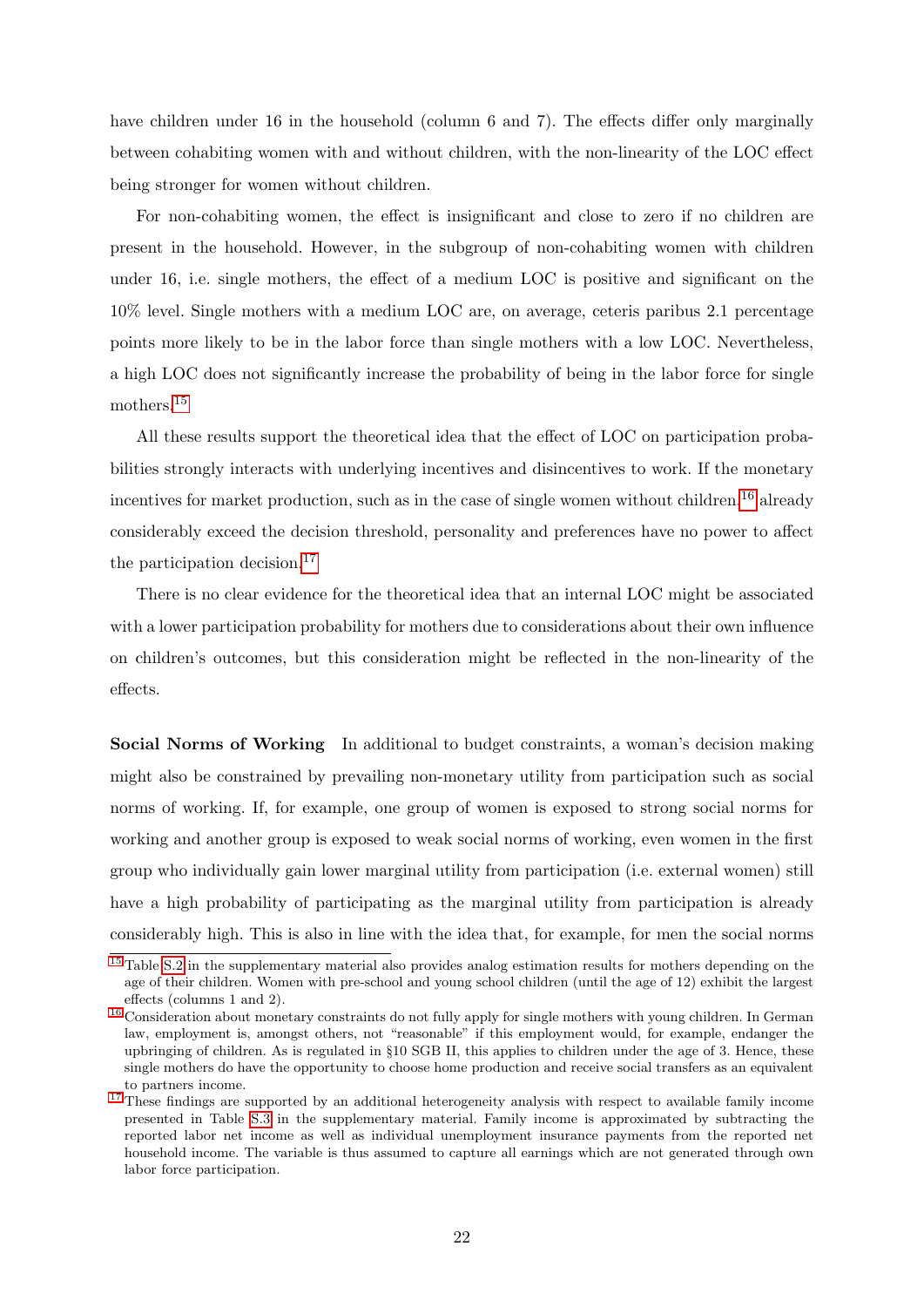<span id="page-23-1"></span>

|                                                             |                        |                        | Region                  | $\text{Cohort}^1$      |                       |                       |                        |
|-------------------------------------------------------------|------------------------|------------------------|-------------------------|------------------------|-----------------------|-----------------------|------------------------|
|                                                             | West<br>Urban<br>Rural |                        | $\text{East}$           |                        |                       |                       |                        |
|                                                             |                        |                        | Urban                   | Rural                  | Early<br>$\lt$ '58    | Middle<br>$58 - 68$   | Late<br>> 68           |
|                                                             | (1)                    | (2)                    | (3)                     | (4)                    | (5)                   | (6)                   | (7)                    |
| Locus of Control Terciles (Ref.: $[LOC_{min}, LOC_{P33}]$ ) |                        |                        |                         |                        |                       |                       |                        |
| $(LOC_{P33}, LOC_{P66}]$                                    | $0.021***$<br>(0.008)  | $0.038***$<br>(0.014)  | 0.010<br>(0.012)        | 0.010<br>(0.010)       | $0.035***$<br>(0.011) | $0.023***$<br>(0.008) | 0.010<br>(0.008)       |
| $(LOC_{P66}, LOC_{max}]$                                    | $0.016*$<br>(0.009)    | $0.050***$<br>(0.015)  | $0.030**$<br>(0.013)    | 0.000<br>(0.012)       | $0.028**$<br>(0.013)  | $0.018*$<br>(0.009)   | $0.014*$<br>(0.008)    |
| Observations<br>$LF = 1$<br><b>Full Controls</b>            | 38,882<br>80.10\%      | 13,228<br>79.83 %<br>✓ | 7,550<br>$87.55\%$<br>✓ | 11,002<br>88.01\%<br>√ | 23,786<br>78.68%      | 26,654<br>86.58%<br>✓ | 20,217<br>80.15\%<br>✓ |

Table 6: Heterogeneity Analysis: Social Working Norms (Sample: All)

Source: SOEP, waves 2000 - 2018, version 36, doi:10.5684/soep.v35, own calculations.<br>Notes: Standard Errors in parentheses. \*  $p < 0.1$  \*\*  $p < 0.05$ , \*\*\*  $p < 0.01$ . In order to achieve convergence for all the small samples

<span id="page-23-4"></span>of "being the breadwinner" are expected to be very strong in general and thus independent from their LOC (see e.g. [Killingsworth and Heckman, 1986;](#page-29-18) [Bertrand](#page-27-3) et al., [2015;](#page-27-3) [Knabe](#page-29-2) et al., [2016;](#page-29-2) [Charles](#page-27-4) *et al.*, [2018\)](#page-27-4).<sup>[18](#page-23-0)</sup> The same might be true for groups of women who are subject to very strong social norms of working. For them, the harm from staying at home exceeds the gains from participation independent of their personality.

As prevailing social norms of working are unobserved and no direct measure for them exists in the data at hand, the analysis relies on three different discontinuities of social working norms already observed in the earlier literature: East and West Germany, urban and rural regions and age cohorts. Table [6](#page-23-1) presents the results of this heterogeneity analysis. The estimation results again are presented for fully separated models and LOC is predicted and standardized separately within each group.

<span id="page-23-5"></span>Firstly, heterogeneity can be expected with respect to differences between the eastern and western parts of Germany. Due to the long-term socialist political influence in the former GDR, the east of Germany has a longer tradition of women's participation in the labor force.[19](#page-23-2) As we would nevertheless also expect the rurality of the region to play a role for the prevalence of social working norms, we distinguish between 4 types of regions: West urban, West rural, East urban and East rural<sup>[20](#page-23-3)</sup>. As the direct marginal utility from participation is expected to be

<span id="page-23-6"></span><span id="page-23-0"></span><sup>&</sup>lt;sup>[18](#page-23-4)</sup> In an additional analysis, presented in Table [S.4](#page-38-2) in the supplementary material, we replicate the results in our main analysis Table [2](#page-13-1) for the sample of men and find significant positive but distinctly lower effects.

<span id="page-23-2"></span><sup>&</sup>lt;sup>[19](#page-23-5)</sup> The socialist system was characterized by a strong emphasis on the dual-earner/state-carer system of family labor supply, i.e. an extremely high levels of female labor force participation in combination with an extensive system-level organization of family-support structures and child care (see e.g. [Braun](#page-27-16) et al., [1994;](#page-27-16) [Rosenfeld](#page-29-19) [et al.](#page-29-19), [2004\)](#page-29-19).

<span id="page-23-3"></span> $20$  The indicator for rural vs. urban settlement is based on spatial categorization provided by the Federal Institute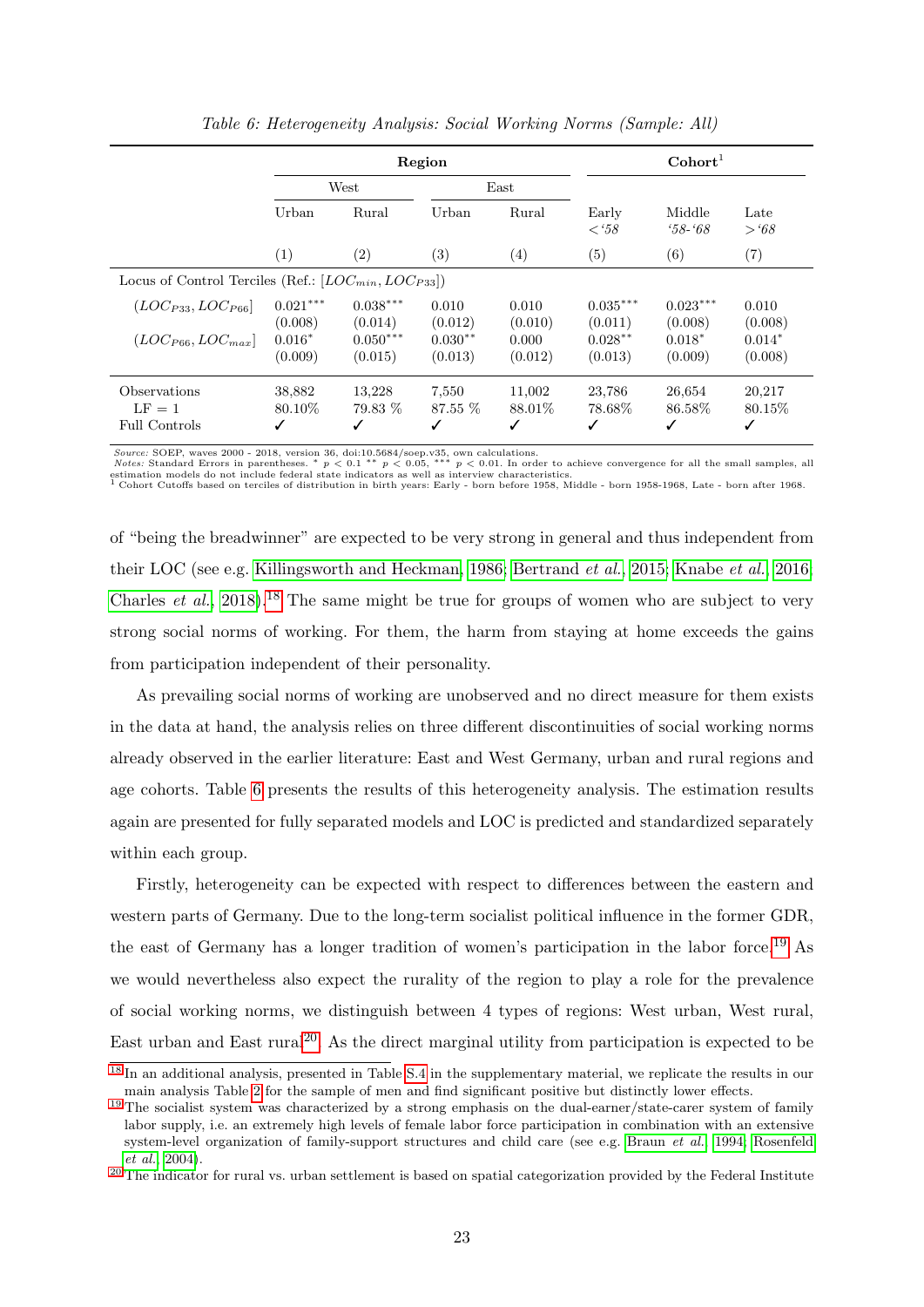higher for eastern German women as well as women in urban areas, the absolute effect of LOC on participation probabilities is expected to be lower.

The observation numbers (columns 1 to 4 in bottom panel of Table [6\)](#page-23-1) support this assumption especially with respect to East versus West Germany. The participation probability is with around 80% distinctly lower in the west of Germany than in the east of Germany (approx. 88%) but largely independent from whether the woman lives in a rural or urban area. In line with the assumption the results reveal that the significant positive marginal effect of a medium and a high LOC is mainly observable for women in the rural areas in the west of Germany. The effect for urban regions in the West is still significant but distinctly lower. While the effect for rural regions in the East is, as expected, essentially zero, we do see some effects for a high LOC in urban regions in the East. Nevertheless, these effects are driven by women in Berlin who make up  $36\%$  of the women in the East German, urban regions sample<sup>[21](#page-24-1)</sup>. A potentially strongly connected explanation for the regional differences could be underlying differences in child care availability in East and West as well as rural and urban regions, which could also explain the specific case of Berlin. Non-monetary and monetary factors can, thus, not be cleanly separated.

<span id="page-24-2"></span>Additionally, based on the continuous decrease in the importance of traditional gender roles over time in almost all modern Western societies (see e.g. [Goldin, 2006\)](#page-28-2), women in later cohorts are assumed to be more affected by a generalized social pressure to be economically independent from external forces than women of earlier cohorts [\(Heim, 2007\)](#page-28-19). For the former, the marginal utility from participation can be assumed to be higher than for the latter. They might therefore have a higher participation probability independent from LOC. Thus, columns 5 to 7 of Table [6](#page-23-1) present the results of the estimations. The cutoffs for the manifestations of the birth cohort indicator "early", "middle" and "late" were generated based on the terciles of year of birth in the full estimation sample, i.e.  $P(33) = 1958$  and  $P(66) = 1968$ , in order to obtain groups of approximately similar size. The results indicate a strong heterogeneity of the effect with respect to cohort. The distinct marginal effects of a medium and high LOC on participation probabilities can mainly be observed for women from the early cohorts, i.e. born before 1958 (column 5). The effect is distinctly lower for both the women in the medium as well as in the latest cohorts.

<span id="page-24-0"></span>for Research on Building, Urban Affairs and Spatial Development [\(BBSR, 2020\)](#page-27-17). Urban settlements include all counties which have at least a population density of 150 inhabitants per  $km^2$  or include at least one large city with 100.000 inhabitants or more.

<span id="page-24-1"></span> $21$  A more detailed sensitivity analysis with respect to women in Berlin as well as the main estimation results when Berlin is excluded from the sample can be found in Table [S.5](#page-39-0) in the supplementary material. Estimation results for the main analysis are robust to this exclusion.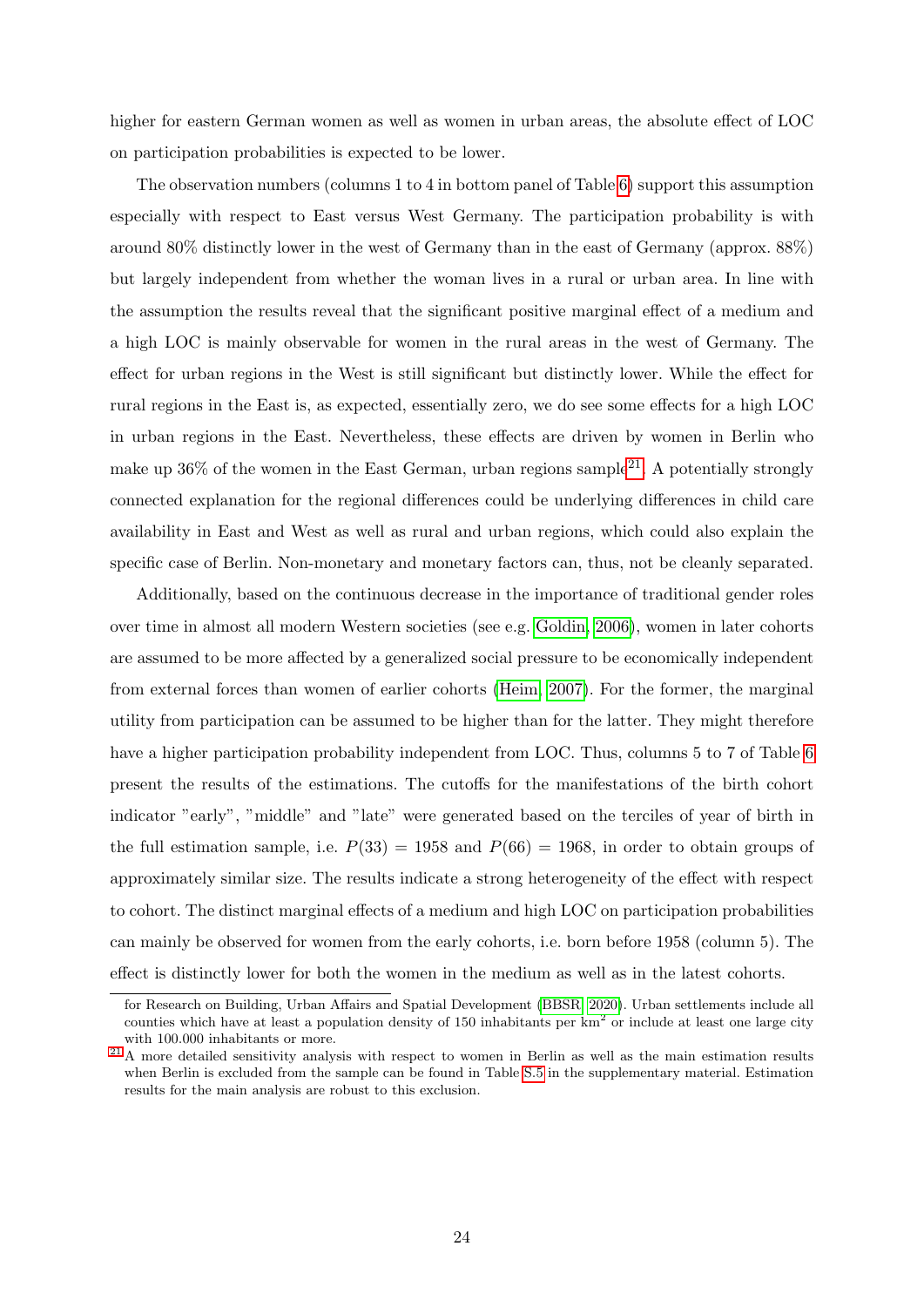## 6 Conclusion

How do women make decisions about their labor force participation at a given point in time and what factors determine heterogeneity in participation probabilities between and within genders? This is a question economists have already been interested in for many years of fruitful theoretical and empirical research. Nevertheless, we are still far from solving the puzzles within this long-lasting "hot topic" in labor economics. This paper contributes to this research by theoretically and empirically discussing the role of the personality trait locus of control for differences in participation probabilities between women. Due to the rich facets of the construct LOC, it can be assumed to influence multiple components of a woman's maximization problem when choosing the optimal labor force status. Existing literature predicts that LOC plays a crucial role in independence preferences and expected returns to investment decisions. Therefore, a positive relationship between LOC and the marginal utility from participation, through subjective monetary and non-monetary gains, is expected.

Based on the theoretical considerations, a reduced form estimation of the relationship between LOC and a woman's probability of being available to the labor market is conducted. The analysis finds that internal women, i.e. women who believe in the importance of their own efforts for life outcomes are, on average, more likely to be available to the labor force. Nevertheless, the relationship is found to be non-linear with especially strongly external women having a significantly lower likelihood of participation.

LOC thus adds explanatory power to the participation decision above and beyond traditional socio-economic factors as well as other preference measures. Hence, the paper significantly adds to the existing economic literature on female labor force participation as well as the important economic consequences of LOC by suggesting and empirically identifying distinct behavioral implications of LOC in the participation decision. Hence, the paper primarily contributes to the investigation of the psychological black box behind female labor force participation and, additionally, broadens the knowledge on the economic importance of LOC.

Additionally, a heterogeneity analysis identified an interesting sensitivity of the effect with respect to given monetary constraints as well as prevalent social working norms. This suggests that inherent traits, preferences and tastes are only able to inform participation decisions if the underlying budget constraints are fulfilled and if the decision-making is not constrained by exogenously imposed social norms. It seems natural to argue that this is not a phenomenon which is specific to LOC, but very likely also translates to other measures of psychological traits and economic preferences.

The identified role of locus of control for a woman's decision-making process as well as the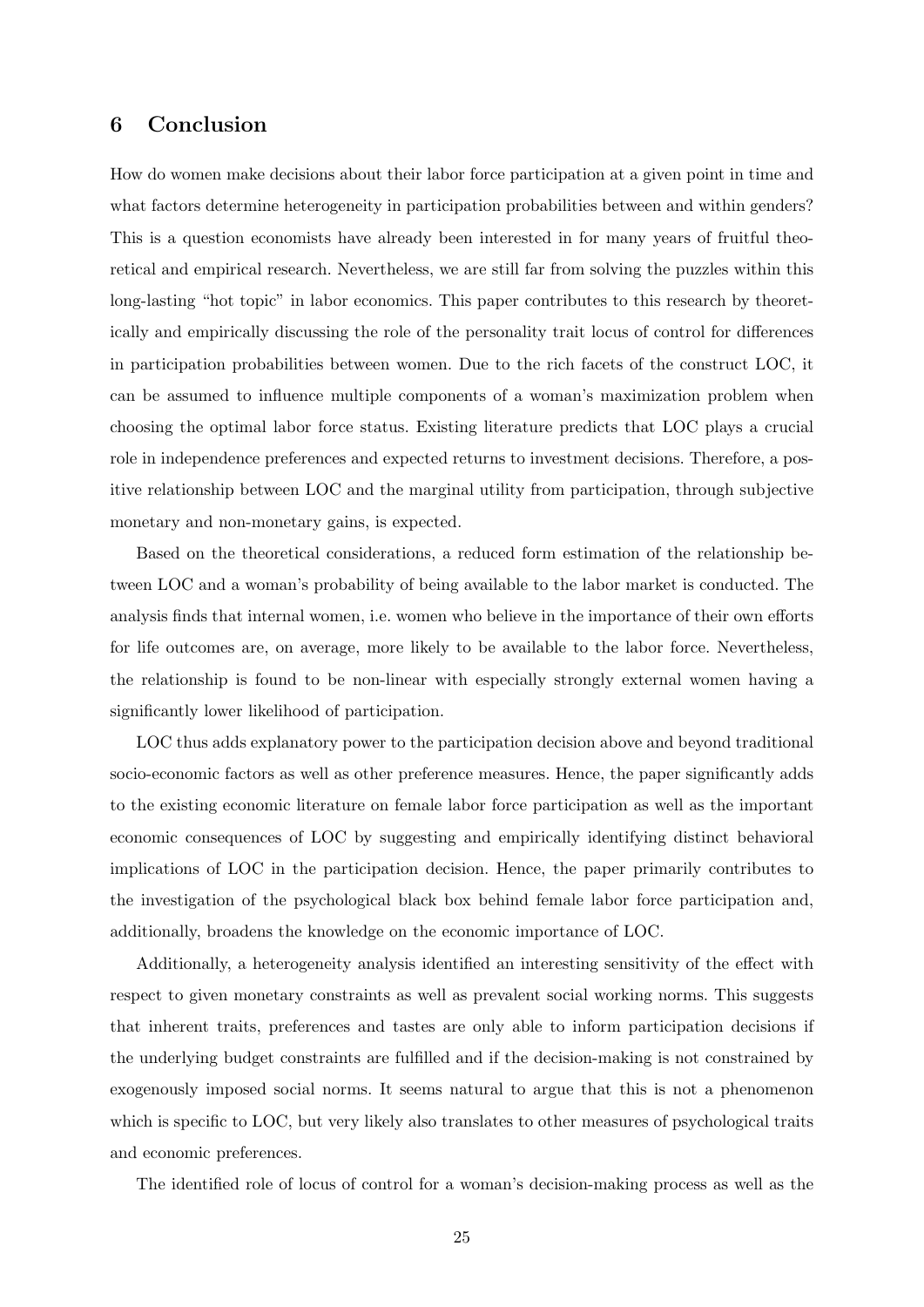prevalent importance of exogenous constraints in the relationship has crucial implications for the widespread political discourse about low labor force participation rates of women. When discussing and evaluating political measures targeted at increasing participation rates, such as active labor market policies, quotas or childcare availability, it is therefore extremely important to understand the boundaries of monetary incentives set by latent psychological characteristics. Considerations about the effectiveness of active labor market policies need to be aware of the component in individual decision making which cannot be influenced by monetary incentives, as it is based on inherent personal attributes and preferences for either participation or home production. Given the knowledge about stability of personality traits in adulthood, we might not be able to influence these aspects of women's decision making at all. Nevertheless, the results from the heterogeneity analysis also illustrate that preference-based decision making is enabled or bounded by exogenous monetary and non-monetary constraints leading to a situation in which only a selective group of women is able to make relatively unconstrained decisions about their labor force participation. Reducing these constraints would presumably raise a woman's welfare as her freedom of choice is increased.

## Declaration

Funding not applicable Conflicts of interest/Competing interests none Availability of data and material publicly available data Code availability replication code available from authors upon request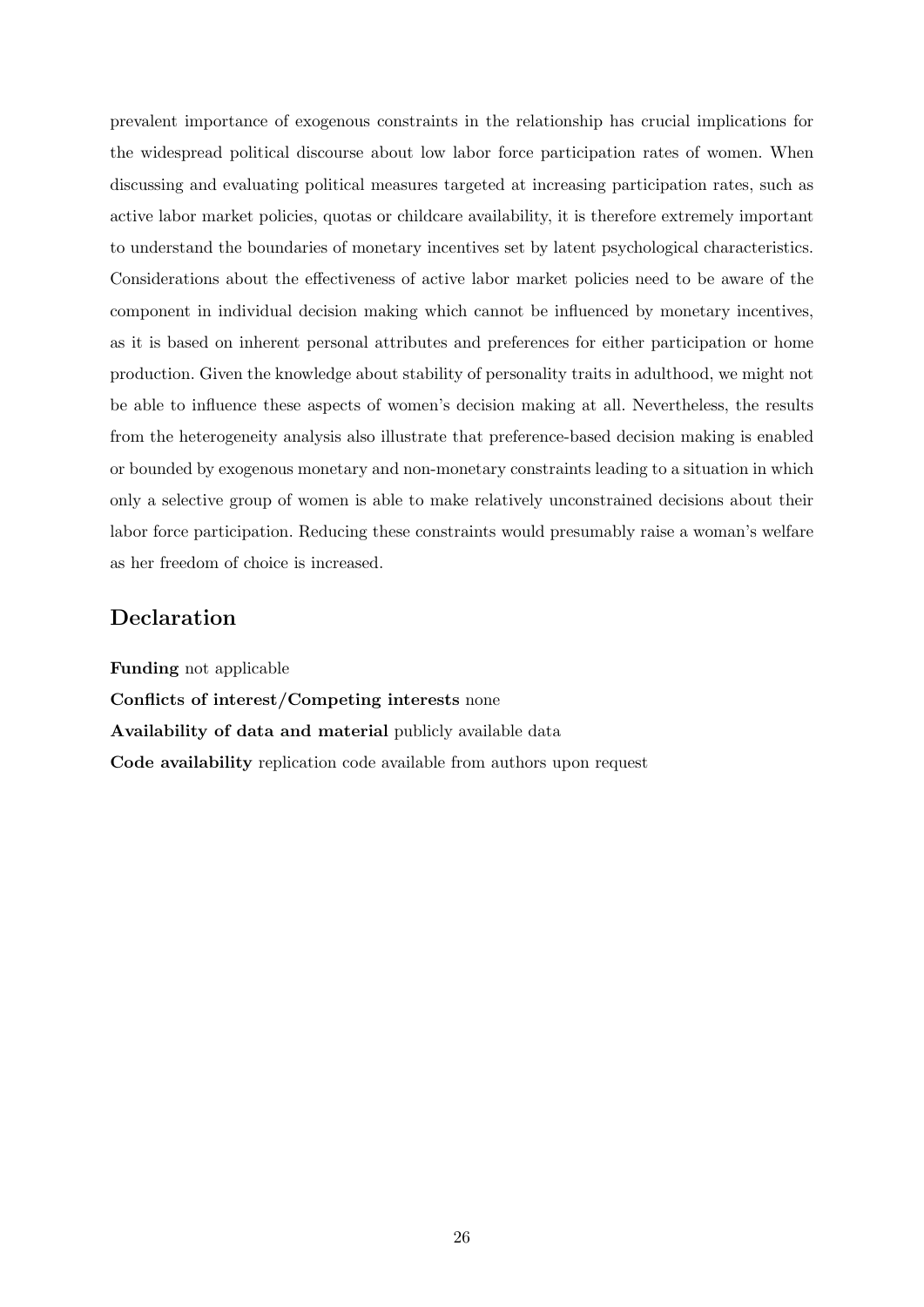## References

- <span id="page-27-11"></span>AKERLOF, G. A. and KRANTON, R. E. (2000). Economics and identity. The Quarterly Journal of Economics, 115 (3), 715–753.
- <span id="page-27-10"></span>Almlund, M., Duckworth, A. L., Heckman, J. and Kautz, T. (2011). Personality Psychology and Economics. In E. Hanushek, S. Machin and L. Woessmann (eds.), Handbook of the Economics of Education, vol. 4, 1, Elsevier, pp. p.1–181.
- <span id="page-27-13"></span>ANDERSEN, H. H., MÜHLBACHER, A., NÜBLING, M., SCHUPP, J. and WAGNER, G. G. (2007). Computation of Standard Values for Physical and Mental Health Scale Scores Using the SOEP Version of SF-12v2. Schmollers Jahrbuch - Journal of Applied Social Science Studies, 127, 171–182.
- <span id="page-27-0"></span>Angrist, J. D. (2002). How Do Sex Ratios Affect Marriage and Labor Markets ? Evidence from America' s Second Generation. The Quarterly Journal of Economics, 117 (3), 997–1038.
- <span id="page-27-15"></span>— and Pischke, J. S. (2008). Mostly harmless econometrics: an empiricist's companion. Princeton University Press.
- <span id="page-27-17"></span>BBSR (2020). Laufende Raumbeobachtung – Raumabgrenzungen, Städtischer und Ländlicher Raum. Federal Institute for Research on Building, Urban Affairs and Spatial Development, Online Resource, [https://www.bbsr.bund.de/BBSR/DE/forschung/raumbeobachtung/](https://www.bbsr.bund.de/BBSR/DE/forschung/raumbeobachtung/Raumabgrenzungen/deutschland/kreise/staedtischer-laendlicher-raum/kreistypen.html?nn=2544954 ) [Raumabgrenzungen/deutschland/kreise/staedtischer-laendlicher-raum/kreistypen.](https://www.bbsr.bund.de/BBSR/DE/forschung/raumbeobachtung/Raumabgrenzungen/deutschland/kreise/staedtischer-laendlicher-raum/kreistypen.html?nn=2544954 ) [html?nn=2544954](https://www.bbsr.bund.de/BBSR/DE/forschung/raumbeobachtung/Raumabgrenzungen/deutschland/kreise/staedtischer-laendlicher-raum/kreistypen.html?nn=2544954 ) (Accessed February 23 26, 2021).
- <span id="page-27-8"></span>BERGER, E. M. and HAYWOOD, L. (2016). Locus of control and mothers' return to employment. Journal of Human Capital,  $10(4)$ ,  $442-481$ .
- <span id="page-27-3"></span>Bertrand, M., Pan, J. and Kamenica, E. (2015). Gender Identity and Relative Income Within Households. The Quarterly Journal of Economics, 130 (2), 571-614.
- <span id="page-27-1"></span>Blau, F. D. and Kahn, L. M. (2007). Changes in the labor supply behaviour of married women: 1980-2000. Journal of Labor Economics, 25 (3), 393–438.
- <span id="page-27-2"></span>— and — (2017). The Gender Wage Gap: Extent, Trends, and Explanations. *Journal of Eco*nomic Literature, **55** (3), 789–865.
- <span id="page-27-16"></span>BRAUN, M., SCOTT, J. and ALWIN, D. F. (1994). Economic necessity or self-actualization? Attitudes toward women's labour-force participation in East and West Germany. European Sociological Review, 10 (1), 29–47.
- <span id="page-27-7"></span>CALIENDO, M., COBB-CLARK, D. A., HENNECKE, J. and UHLENDORFF, A. (2019). Locus of control and internal migration. Regional Science and Urban Economics, 79.
- <span id="page-27-5"></span> $-$ ,  $-$  and UHLENDORFF, A. (2015). Locus of control and job search strategies. Review of Economics and Statistics, 97 (1), 88–103.
- <span id="page-27-6"></span>—, Fossen, F. and Kritikos, A. S. (2014). Personality characteristics and the decisions to become and stay self-employed. Small Business Economics, 42 (4), 787–814.
- <span id="page-27-14"></span>Carton, J. and Nowicki, J. (1994). Antecedents of individual differences in locus of control of reinforcement: A critical review. Genetic, Social, and General Psychology Monographs, 120 (January 1994), 31–81.
- <span id="page-27-4"></span>Charles, K. K., Guryan, J. and Pan, J. (2018). The Effects of Sexism on American Women: The Role of Norms vs. Discrimination. NBER Working Paper Series, No. 24904.
- <span id="page-27-9"></span>Cobb-Clark, D. A. (2015). Locus of control and the labor market. IZA Journal of Labor Economics, 4 (1), 1–19.
- <span id="page-27-12"></span>—, Kassenboehmer, S. C. and Schurer, S. (2014). Healthy habits: The connection between diet, exercise, and locus of control. Journal of Economic Behavior and Organization, **98**, 1–28.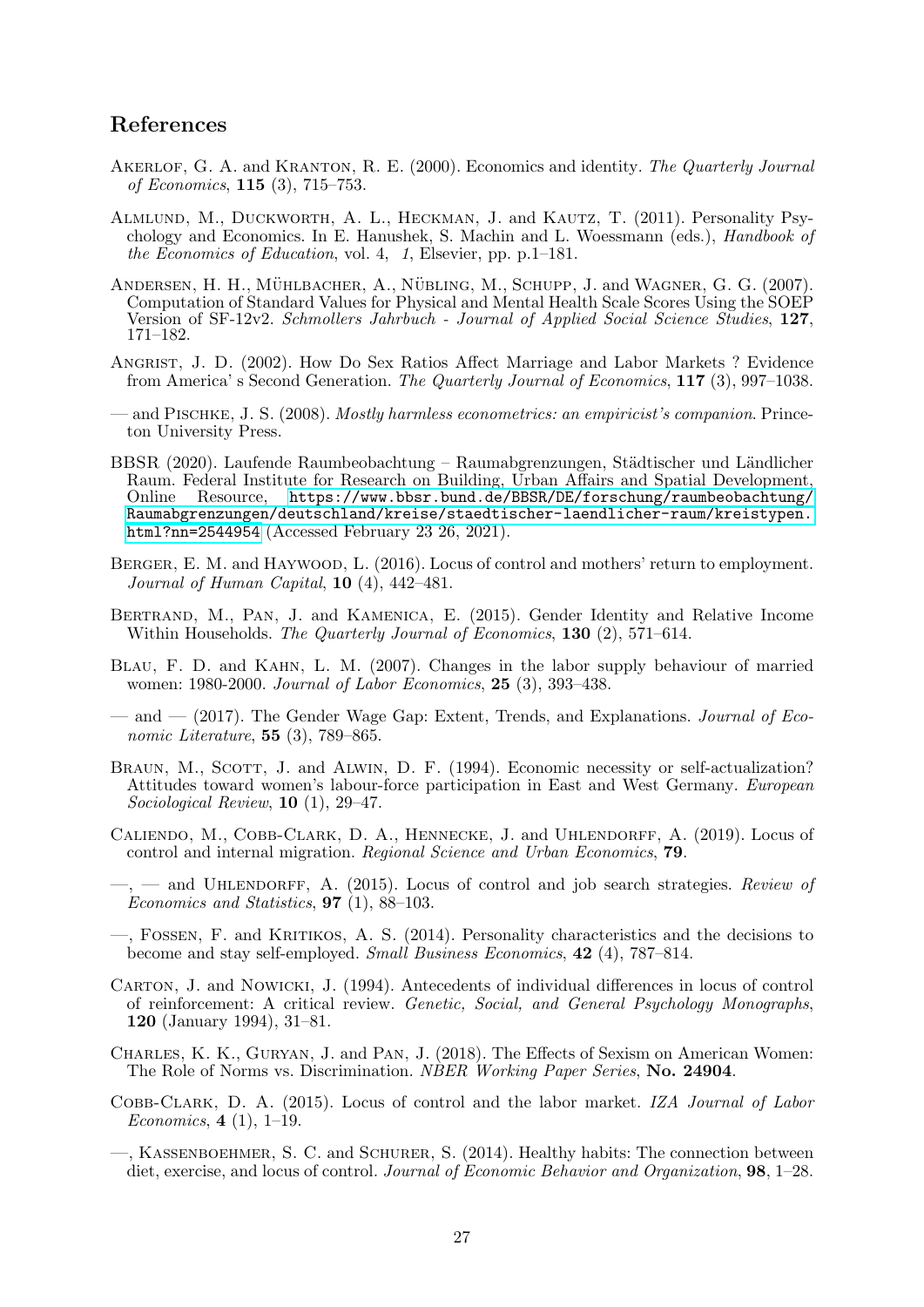- <span id="page-28-18"></span>— and SCHURER, S.  $(2013)$ . Two economists' musings on the stability of locus of control. The Economic Journal, 123 (570), 358–400.
- <span id="page-28-6"></span>— and Tan, M. (2011). Noncognitive skills, occupational attainment, and relative wages. Labour Economics, 18 (1), 1–13.
- <span id="page-28-5"></span>Coleman, M. and DeLeire, T. (2003). An economic model of locus of control and the human capital investment decision. Journal of Human Resources, 38 (3), 701–721.
- <span id="page-28-17"></span>Cronbach, L. J. (1951). Coefficient alpha and the internal structure of tests. Psychometrika, 16 (3), 297–334.
- <span id="page-28-12"></span>DEVEREUX, P. J. (2004). Changes in Relative Wages and Family Labor Supply. The Journal of Human Resources, 39 (3), 696–722.
- <span id="page-28-11"></span>Eissa, N. and Liebman, J. B. (1996). Labor Supply Response to the Earned Income Tax Credit. The Quarterly Journal of Economics, 111 (2), 605–637.
- <span id="page-28-3"></span>Fortin, N. M. (2015). Gender Role Attitudes and Women's Labor Market Participation: Opting-Out, AIDS, and the Persistent Appeal of Housewifery. Annals of Economics and Statistics,  $117/118$ , 379-401.
- <span id="page-28-10"></span>Fuenmayor, A., Granell, R. and Mediavilla, M. (2016). The effects of separate taxation on labor participation of married couples. An empirical analysis using propensity score. Review of Economics of the Household 2016 16:2,  $16$  (2), 541-561.
- <span id="page-28-4"></span>GAY, V., HICKS, D. L., SANTACREU-VASUT, E. and SHOHAM, A. (2017). Decomposing culture: an analysis of gender, language, and labor supply in the household. Review of Economics of the Household 2017 16:4, 16 (4), 879–909.
- <span id="page-28-16"></span>GOEBEL, J., GRABKA, M. M., LIEBIG, S., KROH, M., RICHTER, D., SCHRÖDER, C. and SCHUPP, J. (2019). The German Socio-Economic Panel (SOEP). *Jahrbücher für Na*tionalökonomie und Statistik, 239  $(2)$ , 345–360.
- <span id="page-28-0"></span>GOLDIN, C. (1990). Understanding the gender gap : an economic history of American women. Oxford University Press, Inc.
- <span id="page-28-2"></span>— (2006). The Quiet Revolution that Transformed Women's Employment, Education, and Family. The American Economic Review, 96, 1–21.
- <span id="page-28-1"></span>— and Katz, L. F. (2002). The Power of the Pill: Oral Contraceptives and Women's Career and Marriage Decisions. Journal of Political Economy, 110 (4), 730–770.
- <span id="page-28-13"></span>GÖRGES, L. (2014). The power of love: A subtle driving force for unegalitarian labor division? *Review of Economics of the Household 2014 13:1,* **13** (1), 163-192.
- <span id="page-28-8"></span>HANSEMARK, O. C. (2003). Need for achievement, locus of control and the prediction of business start-ups: a longitudinal study. Journal of Economic Psychology, 24 (3), 301–319.
- <span id="page-28-9"></span>HECKMAN, J. J., STIXRUD, J. and URZUA, S. (2006). The Effects of Cognitive and Noncognitive Abilities on Labor Market Outcomes and Social Behavior. Journal of Labor Economics, 24 (3),  $411 - 482.$
- <span id="page-28-19"></span>Heim, B. T. (2007). The Incredible Shrinking Elasticities: Married Female Labor Supply, 1978 2002. J. Human Resources, XLII (January 2007), 881–918.
- <span id="page-28-15"></span>HEINECK, G. and ANGER, S. (2010). The returns to cognitive abilities and personality traits in Germany. Labour Economics, 17 (3), 535–546.
- <span id="page-28-7"></span>HEYWOOD, J. S., JIRJAHN, U. and STRUEWING, C. (2017). Locus of control and performance appraisal. Journal of Economic Behavior  $\mathcal C$  Organization, 142, 205–225.
- <span id="page-28-14"></span>HILL, R. (2011). Teach internal locus of control: A positive psychology app. Will To Power Press.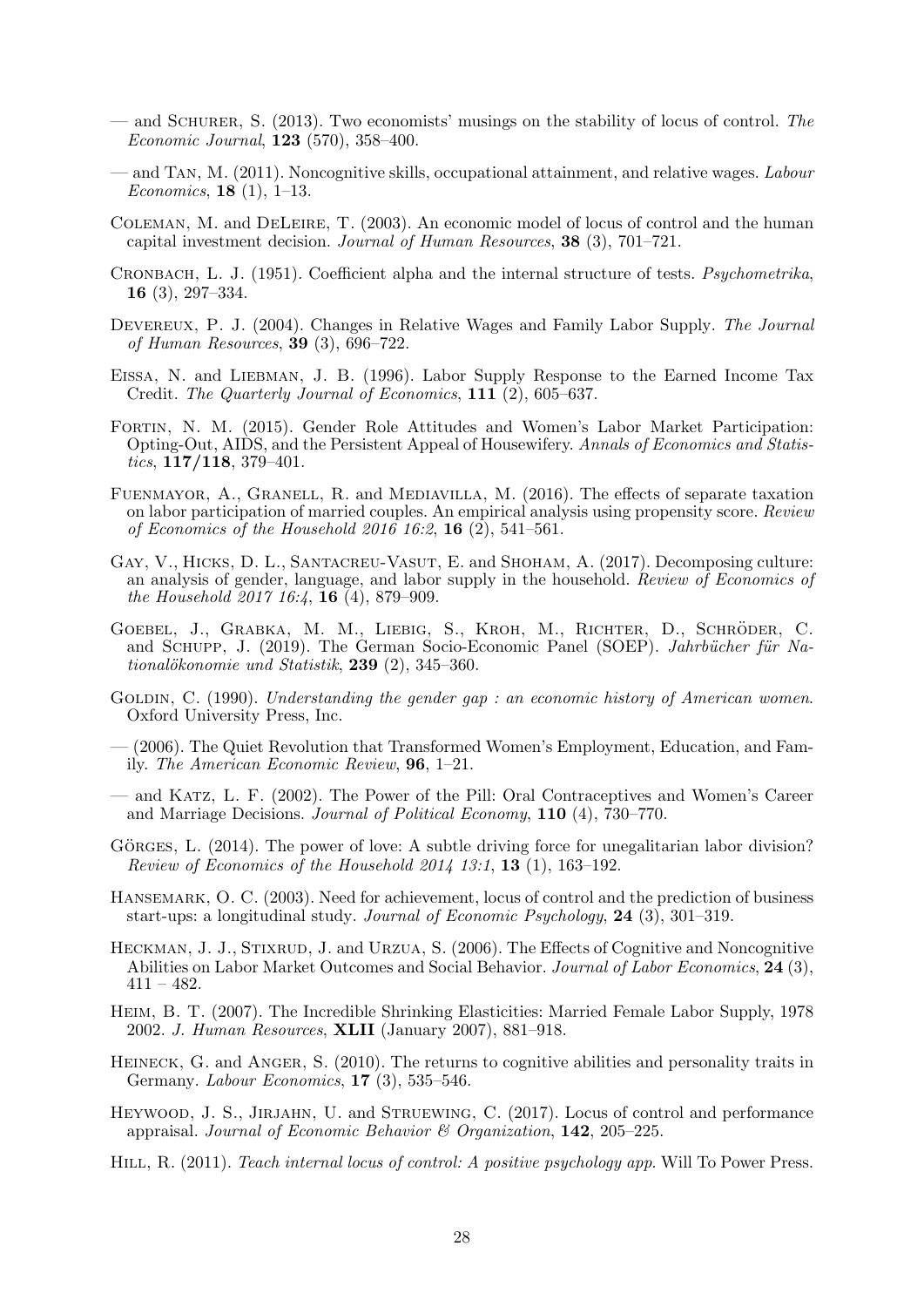- <span id="page-29-8"></span>International Labour Organization (2018). Labour force participation rate – ILO modelled estimates. [https://www.ilo.org/shinyapps/bulkexplorer26/?lang=en&segment=](https://www.ilo.org/shinyapps/bulkexplorer26/?lang=en&segment=indicator&id=EAP_2WAP_SEX_AGE_RT_A) [indicator&id=EAP\\_2WAP\\_SEX\\_AGE\\_RT\\_A](https://www.ilo.org/shinyapps/bulkexplorer26/?lang=en&segment=indicator&id=EAP_2WAP_SEX_AGE_RT_A), accessed: 2019-12-02.
- <span id="page-29-12"></span>Jahoda, M. (1981). Work, employment, and unemployment: Values, theories, and approaches in social research. American Psychologist, 36, 184–191.
- <span id="page-29-9"></span>James, S. (1992). Taxation and female participation in the labour market. Journal of Economic Psychology, 13 (4), 715–734.
- <span id="page-29-1"></span>Juhn, C. and Murphy, K. M. (1997). Wage Inequality and Family Labor Supply. Journal of Labor Economics, 15 (1), 72–97.
- <span id="page-29-18"></span>Killingsworth, M. R. and Heckman, J. J. (1986). Female labor supply: A survey. In O. C. Ashenfelter and R. L. Layard (eds.), *Handbook of Labor Economics*, vol. 1, *Chapter 2*, Amsterdam: Elsevier Science Publishers BV, pp. 103–204.
- <span id="page-29-2"></span>KNABE, A., SCHÖB, R. and WEIMANN, J. (2016). Partnership , Gender Roles and the Well-Being Cost of Unemployment. Social Indicators Research, 129 (3), 1255–1275.
- <span id="page-29-13"></span>Lekfuangfu, W. N., Powdthavee, N., Warrinnier, N. and Cornaglia, F. (2018). Locus of Control and its Intergenerational Implications for Early Childhood Skill Formation. The Economic Journal, 128 (608), 298–329.
- <span id="page-29-11"></span>LUNDBERG, S. (1988). Labor supply of husbands and wives: A simultaneous equations approach. The Review of Economics and Statistics, 70 (2), 224–235.
- <span id="page-29-14"></span>— (2012). Personality and Marital Surplus Personality and Marital Surplus. IZA Journal of Labor Economics,  $1(3)$ , 1–21.
- <span id="page-29-5"></span>McGee, A. D. and McGee, P. (2016). Search, effort, and locus of control. Journal of Economic Behavior and Organization,  $126$  (2), 89-101.
- <span id="page-29-4"></span>MENDOLIA, S. and WALKER, I. (2015). Youth unemployment and personality traits. IZA Journal of Labor Economics, 4 (1).
- <span id="page-29-0"></span>Mincer, J. (1962). Labor Force Participation of Married Women: A Study of Labor Supply. In National Bureau Committee for Economic Research (ed.), Aspects of Labor Economics, Princeton University Press, pp. 63–106.
- <span id="page-29-10"></span>MORRISSEY, T. W. (2016). Child care and parent labor force participation: a review of the research literature. Review of Economics of the Household 2016 15:1, 15 (1),  $1-24$ .
- <span id="page-29-6"></span>Osborne Groves, M. (2005). How important is your personality? Labor market returns to personality for women in the US and UK. Journal of Economic Psychology, 26 (6), 827–841.
- <span id="page-29-17"></span>Oster, E. (2019). Unobservable Selection and Coefficient Stability: Theory and Evidence. Journal of Business and Economic Statistics, 37 (2), 187–204.
- <span id="page-29-16"></span>Piatek, R. and Pinger, P. (2016). Maintaining (locus of) control? Data combination for the identification and inference of factor structure models. Journal of Applied Econometrics, 31 (4), 734–755.
- <span id="page-29-15"></span>PREUSS, M. and HENNECKE, J. (2018). Biased by success and failure: How unemployment shapes locus of control. Labour Economics, 53, 63–74.
- <span id="page-29-19"></span>Rosenfeld, R. A., Trappe, H. and Gornick, J. C. (2004). Gender and Work in Germany: Before and After Reunification. Annual Review of Sociology, 30 (1), 103–124.
- <span id="page-29-3"></span>ROTTER, J. B. (1966). Generalized Expectancies for Internal Versus External Control of Reinforcement. Psychological Monographs: General and Applied, 80 (1), 1–28.
- <span id="page-29-7"></span>SCHNITZLEIN, D. D. and STEPHANI, J. (2016). Locus of control and low-wage mobility. Journal of Economic Psychology, 53, 164–177.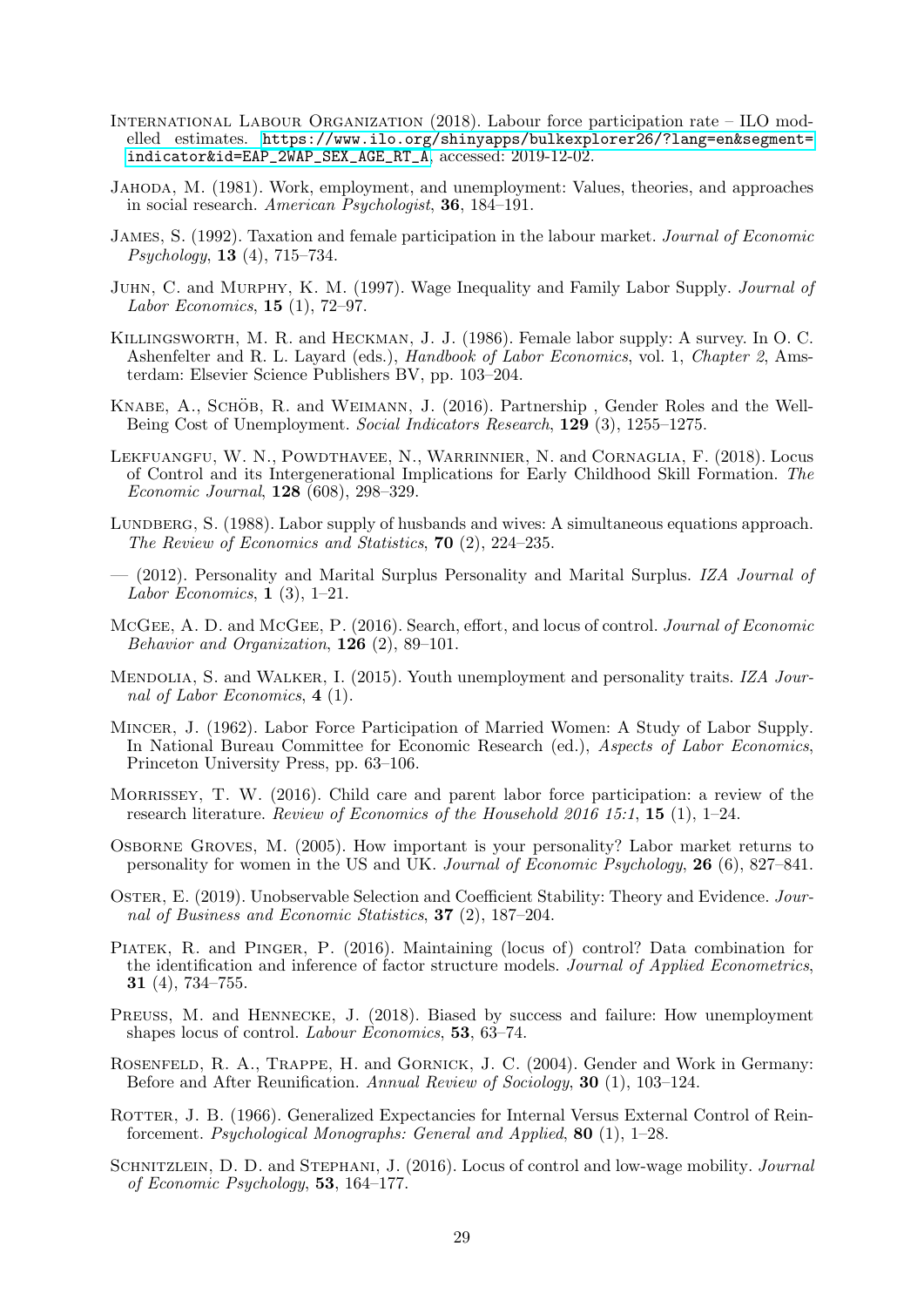- <span id="page-30-1"></span>Semykina, A. and Linz, S. J. (2007). Gender differences in personality and earnings: Evidence from Russia. Journal of Economic Psychology, 28 (3), 387–410.
- <span id="page-30-3"></span>SOEP (2020). Socio Economic Panel Data: Data for years 1984-2019, version 36, Doi: 10.5684/soep-core.v36.
- <span id="page-30-5"></span>SPECHT, J., EGLOFF, B. and SCHMUKLE, S. C. (2013). Everything under control? The effects of age, gender, and education on trajectories of perceived control in a nationally representative German sample. Developmental Psychology, 49 (2), 353–364.
- <span id="page-30-4"></span>WICHERN, F. and NOWICKI, S. (1976). Independence training practices and locus of control orientation in children and adolescents. Developmental Psychology, 12 (1), 77.
- <span id="page-30-0"></span>WICHERT, L. and POHLMEIER, W. (2010). Female labor force participation and the big five, ZEW Discussion Paper 10-003. ZEW Discussion Paper, No. 10-003.
- <span id="page-30-2"></span>XUE, S., KIDD, M. P., LE, A. T., KIRK, K. and MARTIN, N. G. (2020). The role of locus of control in adulthood outcomes: Evidence from Australian twins. Journal of Economic Behavior and Organization, 179, 566–588.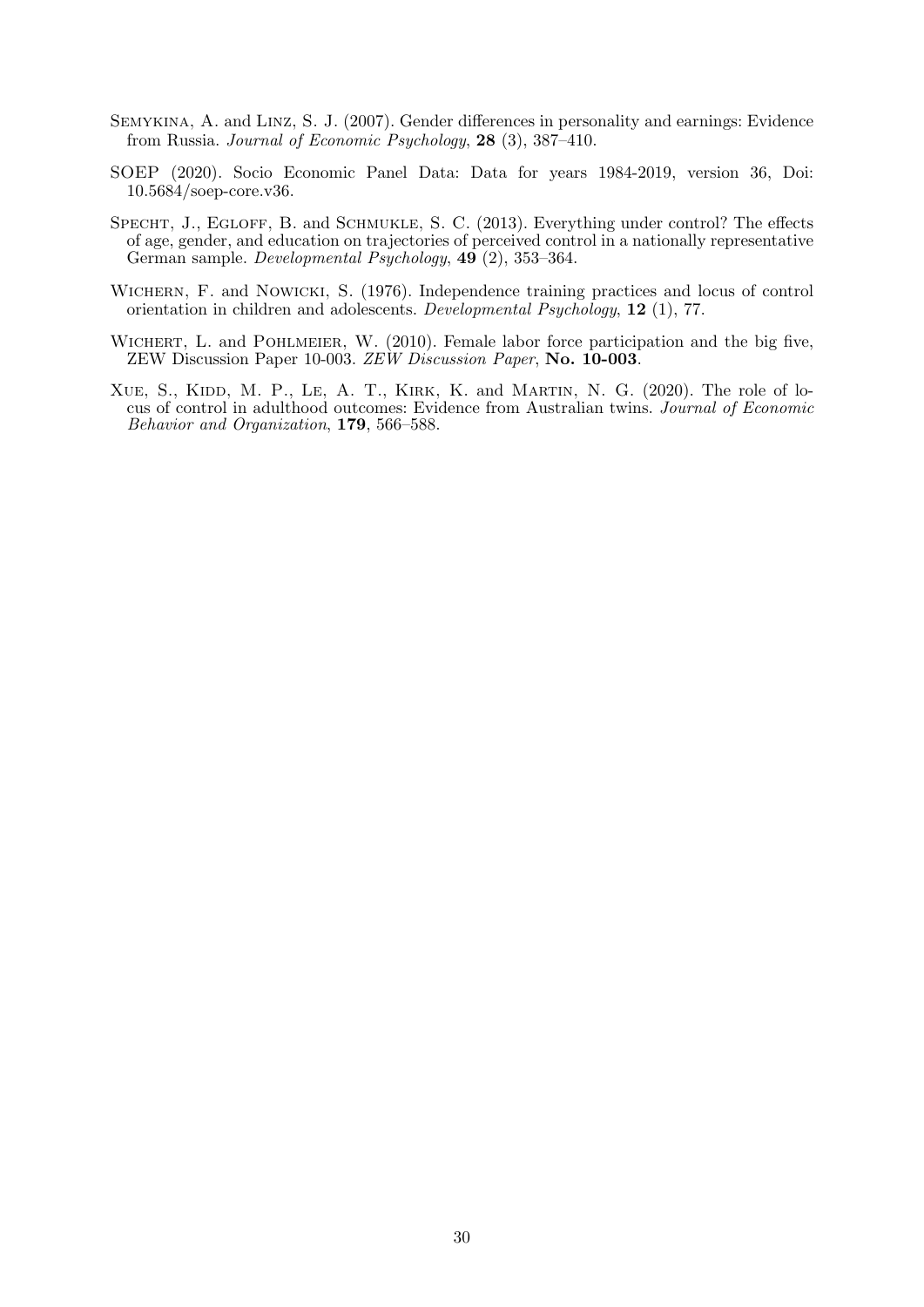## Appendix

<span id="page-31-0"></span>

|                                       | All      | Low LOC<br>$[LOC_{min}, LOC_{P33}]$ | Medium LOC<br>$(LOC_{P33}, LOC_{P66}]$ | High LOC<br>$(LOC_{P66}, LOC_{max}]$ |
|---------------------------------------|----------|-------------------------------------|----------------------------------------|--------------------------------------|
|                                       | mean     | mean                                | mean                                   | mean                                 |
| Socio-Demographics Information        |          |                                     |                                        |                                      |
| Age Categories                        |          |                                     |                                        |                                      |
| 25 - 34 Years                         | 0.17     | 0.15                                | 0.18                                   | 0.17                                 |
| 35 - 44 Years                         | $0.31\,$ | 0.29                                | 0.32                                   | 0.34                                 |
| $45 - 54$ Years                       | 0.32     | 0.33                                | 0.32                                   | 0.32                                 |
| $55 - 65$ Years                       | 0.19     | 0.23                                | 0.18                                   | 0.17                                 |
| German Nationality                    | 0.82     | 0.78                                | 0.84                                   | 0.85                                 |
| Physical Health Score                 | 50.06    | 47.85                               | 50.15                                  | 52.14                                |
| Mental Health Score                   | 49.20    | 46.32                               | 49.20                                  | 52.01                                |
| Highest School Degree                 |          |                                     |                                        |                                      |
| No School Degree                      | 0.01     | 0.02                                | 0.01                                   | 0.01                                 |
| Lower Secondary School                | 0.22     | 0.29                                | 0.21                                   | 0.17                                 |
| Middle School                         | 0.39     | 0.37                                | 0.41                                   | 0.39                                 |
| Highschool                            | 0.29     | 0.21                                | 0.30                                   | 0.36                                 |
| Other School                          | 0.08     | 0.10                                | 0.07                                   | 0.06                                 |
| <b>Highest Vocational Degree</b>      |          |                                     |                                        |                                      |
| No Vocational Diploma                 | 0.11     | 0.16                                | 0.10                                   | 0.07                                 |
| Apprenticeship                        | 0.45     | 0.48                                | 0.45                                   | 0.44                                 |
| Higher Technical College              | 0.30     | 0.26                                | 0.31                                   | 0.31                                 |
| College or University Degree          | 0.26     | 0.19                                | 0.26                                   | 0.32                                 |
|                                       |          |                                     |                                        |                                      |
| <b>Family Information</b>             |          |                                     |                                        |                                      |
| Family Status                         |          |                                     |                                        |                                      |
| Single                                | 0.14     | 0.17                                | 0.13                                   | 0.13                                 |
| Partner not in HH                     | 0.06     | 0.06                                | 0.06                                   | 0.07                                 |
| Partner in HH                         | 0.10     | 0.08                                | 0.10                                   | 0.11                                 |
| Married                               | 0.70     | 0.68                                | 0.71                                   | 0.70                                 |
| Number of Children                    | 1.42     | 1.44                                | 1.42                                   | 1.41                                 |
| Pregnant during interview             | 0.02     | 0.01                                | $\rm 0.02$                             | 0.02                                 |
| Has Child under 1                     | 0.03     | 0.02                                | 0.03                                   | 0.03                                 |
| Has Child 1 - 3 Years                 | 0.06     | 0.04                                | 0.06                                   | 0.07                                 |
| Has Child 3 - 7 Years                 | 0.13     | 0.12                                | 0.14                                   | 0.15                                 |
| Has Child between 7 and 16 years      | 0.32     | 0.30                                | 0.33                                   | 0.32                                 |
| Family Income                         |          |                                     |                                        |                                      |
| Low                                   | 0.32     | 0.37                                | 0.31                                   | 0.29                                 |
| Medium                                | 0.33     | 0.34                                | 0.33                                   | 0.31                                 |
| High                                  | 0.35     | 0.29                                | 0.36                                   | 0.40                                 |
| <b>Personality Information</b>        |          |                                     |                                        |                                      |
| Willingness to Take Risk (std., avg.) | $-0.18$  | $-0.27$                             | $-0.18$                                | $-0.09$                              |
| Openness (std., avg.)                 | 0.04     | $-0.04$                             | 0.01                                   | 0.14                                 |
| Conscientiousness (std., avg.)        | 0.09     | 0.01                                | 0.06                                   | 0.18                                 |
| Extraversion (std., avg.)             | 0.02     | $-0.09$                             | 0.01                                   | 0.15                                 |
| Agreeableness (std., avg.)            | 0.18     | 0.37                                | 0.19                                   | $-0.01$                              |
| Neuroticism (std., avg.)              | 0.11     | 0.13                                | $0.12\,$                               | 0.09                                 |
| Patience (std., avg.)                 | $0.01\,$ | $-0.04$                             | $-0.00$                                | 0.07                                 |
| Impulsiveness (std., avg.)            | 0.07     | 0.01                                | 0.06                                   | 0.13                                 |
|                                       |          |                                     |                                        |                                      |
| Time & Region Information             |          |                                     |                                        |                                      |
| Federal State                         |          |                                     |                                        |                                      |
| Schleswig-Holstein                    | 0.03     | 0.02                                | $\rm 0.03$                             | 0.03                                 |
| Hamburg                               | 0.02     | 0.01                                | 0.02                                   | 0.02                                 |
| Lower Saxony                          | $0.09\,$ | 0.09                                | 0.09                                   | 0.09                                 |
| <b>Bremen</b>                         | 0.01     | 0.01                                | 0.01                                   | 0.01                                 |
| North Rhine-Westphalia                | 0.20     | 0.20                                | $0.20\,$                               | 0.21                                 |
| Hesse                                 | 0.07     | 0.06                                | 0.07                                   | 0.07                                 |

Table A.1: Descriptive Statistics

Continued on next page...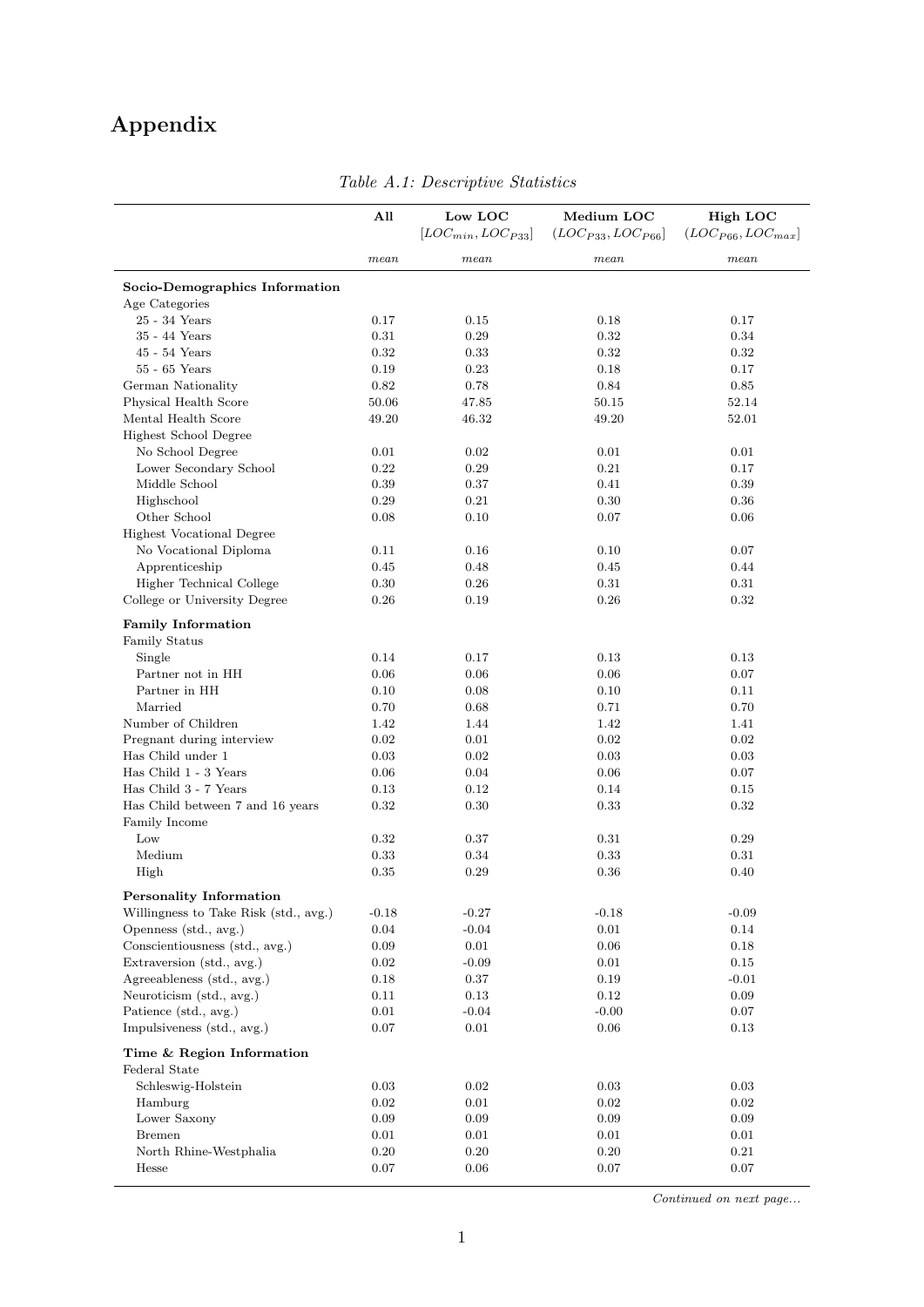... continued from previous page

|                                  | All    | Low LOC | Medium LOC | High LOC |
|----------------------------------|--------|---------|------------|----------|
| Rhinel.-Palatinate               | 0.05   | 0.06    | 0.04       | 0.05     |
| Baden-Wuerttemberg               | 0.11   | 0.12    | 0.11       | 0.12     |
| Bavaria                          | 0.15   | 0.16    | 0.15       | 0.14     |
| Saarland                         | 0.01   | 0.01    | 0.01       | 0.01     |
| Berlin                           | 0.04   | 0.04    | 0.04       | 0.04     |
| Brandenburg                      | 0.04   | 0.04    | 0.04       | 0.04     |
| Mecklenburg-Western Pomerania    | 0.02   | 0.02    | 0.03       | 0.03     |
| Saxony                           | 0.07   | 0.07    | 0.08       | 0.06     |
| Saxony-Anhalt                    | 0.04   | 0.04    | 0.05       | 0.04     |
| Thuringia                        | 0.04   | 0.05    | 0.04       | 0.04     |
| Rural Living                     | 0.34   | 0.36    | 0.36       | 0.32     |
| Beliefs & Ideology Information   |        |         |            |          |
| Life Satisfaction                | 7.08   | 6.50    | 7.12       | 7.61     |
| Religious Affiliation            |        |         |            |          |
| Non                              | 0.33   | 0.31    | 0.33       | 0.35     |
| Christian                        | 0.64   | 0.64    | 0.64       | 0.64     |
| Muslim                           | 0.02   | 0.04    | 0.02       | 0.01     |
| Other                            | 0.01   | 0.02    | 0.01       | 0.01     |
| Political/Party Preference       |        |         |            |          |
| Non                              | 0.62   | 0.67    | 0.61       | 0.57     |
| Labour/Social Demoratic (SPD)    | 0.13   | 0.12    | 0.13       | 0.14     |
| Conservative/Christian (CDU/CSU) | 0.14   | 0.12    | 0.14       | 0.15     |
| Liberals (FDP)                   | 0.01   | 0.01    | 0.01       | 0.01     |
| Green (Die Gruenen)              | 0.07   | 0.05    | 0.08       | 0.09     |
| Left (Die Linke)                 | 0.02   | 0.03    | 0.02       | 0.02     |
| Right (AfD, DVU, NPD, Rep.)      | 0.01   | 0.01    | 0.01       | 0.00     |
| Other                            | 0.01   | 0.00    | 0.01       | 0.01     |
| Observations                     | 70,662 | 23,319  | 23,320     | 24,023   |

 $Source: SOEP,$  waves  $2000$  -  $2018,$  version  $36,$   $\mathrm{doi:}10.5684/\mathrm{see} \mathrm{p.v35},$  own calculations.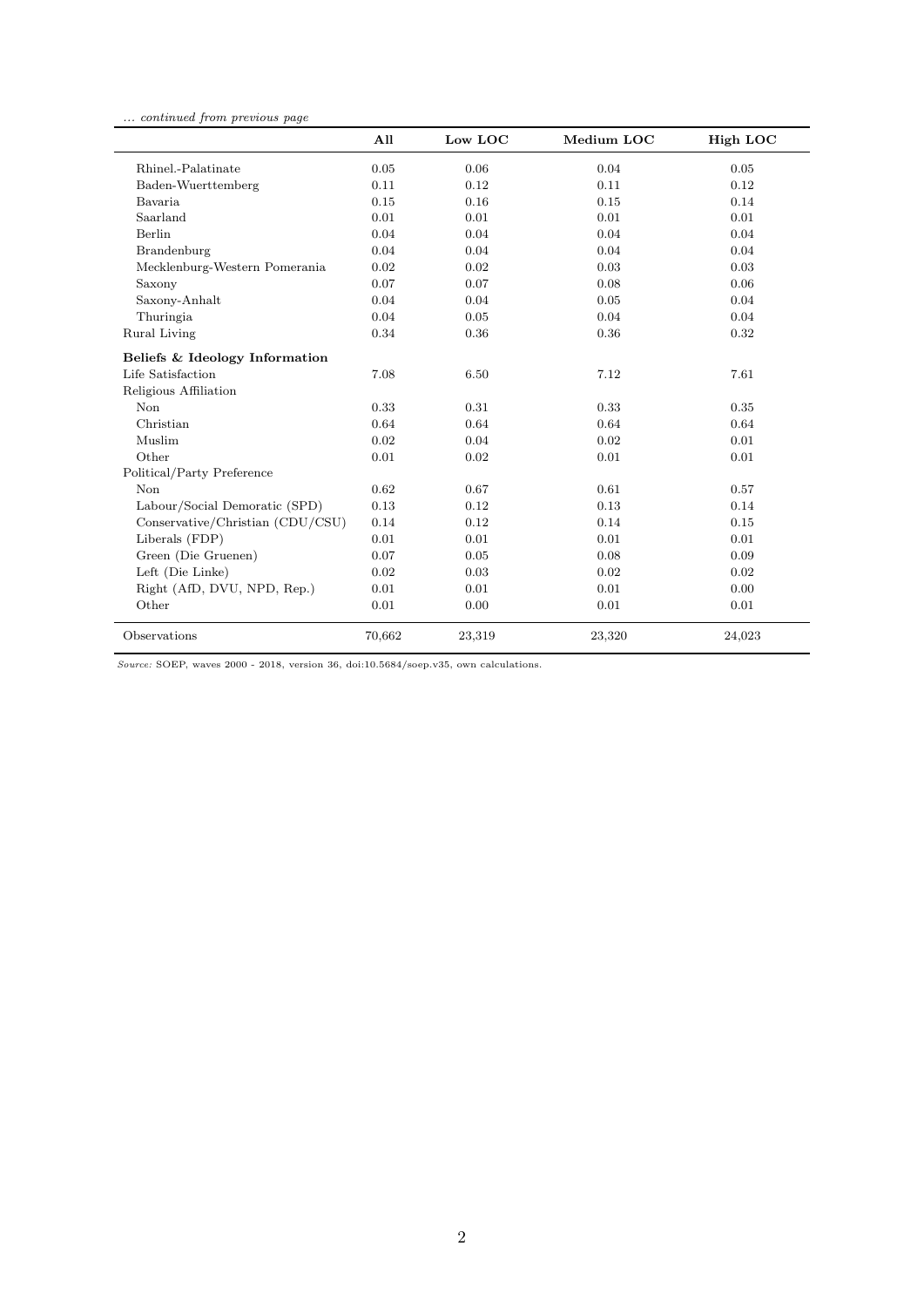Table A.2: Components of Locus of Control (not imputed)

<span id="page-33-0"></span>

| No     | Item                                                                                                                                                                                                                 | mean             | SD.    |
|--------|----------------------------------------------------------------------------------------------------------------------------------------------------------------------------------------------------------------------|------------------|--------|
| Q:     | The following statements apply to different attitudes towards life and the future.<br>To what degree do you personally agree with the following statements?<br>Scale: 1 (Disagree completely) - 7 (Agree completely) |                  |        |
| $I1$ : | How my life goes depends on me                                                                                                                                                                                       | 5.49             | (1.30) |
| 12:    | Compared to other people, I have not achieved what I deserve (-)                                                                                                                                                     | 3.16             | (1.75) |
| I3:    | What a person achieves in life is above all a question of fate or luck $(-)$                                                                                                                                         | 3.54             | (1.64) |
| I4:    | If a person is socially [] active, she can have an effect on social conditions $(E)$                                                                                                                                 | 3.73             | (1.59) |
| I5:    | I have the experience that others have a controlling influence over my life $(\text{-})$                                                                                                                             | 2.64             | (1.48) |
| I6:    | One has to work hard in order to succeed $(E)$                                                                                                                                                                       | 5.90             | (1.16) |
| I7:    | If I run up against difficulties in life, I often doubt my own abilities (-)                                                                                                                                         | 3.47             | (1.66) |
| I8:    | The opportunities that I have in life are determined by the social conditions (-)                                                                                                                                    | 4.52             | (1.44) |
| I9:    | Inform abilities are more important than any efforts one can make $(E)$                                                                                                                                              | 4.79             | (1.33) |
| I10:   | I have little control over the things that happen in my life (-)                                                                                                                                                     | 3.08             | (1.66) |
|        | Observations                                                                                                                                                                                                         | $18,600^{\rm a}$ |        |

Source: SOEP, waves 1999, 2005, 2010 and 2015, version 36, doi:10.5684/soep.v35.<br>Notes: Items marked with a (-) are reversed prior to factor analysis, items marked with a (E) are excluded prior to the factor prediction.<br><sup></sup>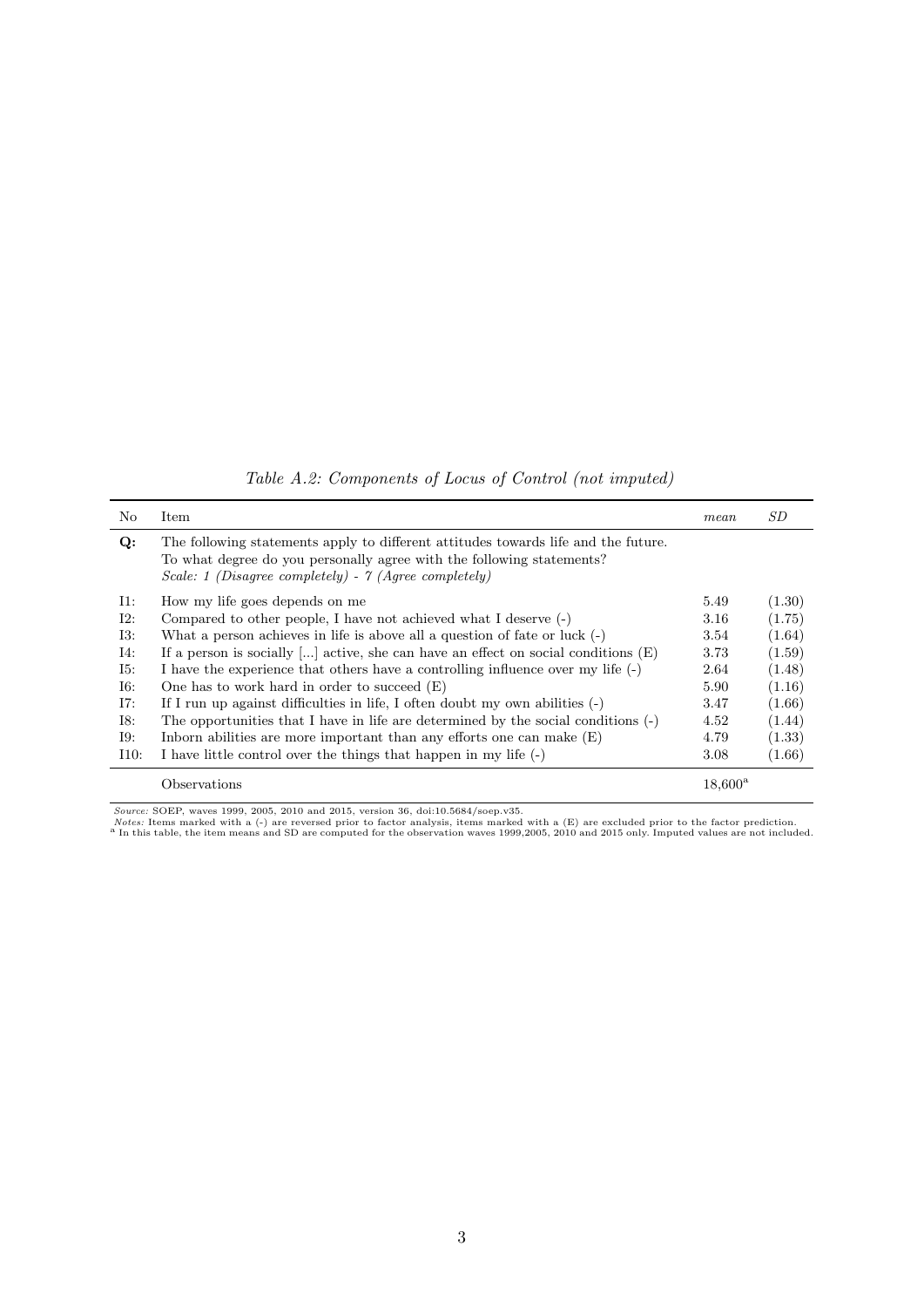<span id="page-34-0"></span>

| Sample:                                                                                 | Base                  |                       | <b>Filled Beliefs</b>           |                       | Ever Employed                     |                                   | With Partner          |                        |
|-----------------------------------------------------------------------------------------|-----------------------|-----------------------|---------------------------------|-----------------------|-----------------------------------|-----------------------------------|-----------------------|------------------------|
|                                                                                         | (1)                   | (2)                   | (3)                             | (4)                   | (5)                               | (6)                               | (7)                   | (8)                    |
| Locus of Control Terciles (Ref.: $[LOC_{min}, LOC_{P33}]$ )<br>$[LOC_{P33}, LOC_{P66}]$ | $0.024***$<br>(0.006) | $0.024***$<br>(0.006) | $0.020***$<br>(0.006)           | $0.014***$<br>(0.005) | $0.013***$<br>(0.005)             | $0.010**$<br>(0.005)              | $0.020***$<br>(0.007) | $0.020***$<br>(0.007)  |
| $(LOC_{P66}, LOC_{max}]$                                                                | $0.022***$            | $0.022***$            | $0.016**$                       | $0.016***$            | $0.016***$                        | $0.010*$                          | $0.017**$             | $0.018**$              |
| Life Satisfaction                                                                       |                       |                       | $0.006***$<br>(0.001)           |                       |                                   |                                   |                       |                        |
| Religion (Ref.: No Religious Affiliation)<br>Christian                                  |                       |                       | $-0.002$<br>(0.007)             |                       |                                   |                                   |                       |                        |
| Muslim                                                                                  |                       |                       | $-0.121$ *<br>**<br>(0.020)     |                       |                                   |                                   |                       |                        |
| Other                                                                                   |                       |                       | $-0.083***$<br>(0.022)          |                       |                                   |                                   |                       |                        |
| Political Party Reference (Ref.:Non)<br>Labour/Social Demoratic (SPD)                   |                       |                       | $0.026***$<br>(0.007)           |                       |                                   |                                   |                       |                        |
| Conservative/Christian<br>(CDU/CSU)                                                     |                       |                       | $-0.004$                        |                       |                                   |                                   |                       |                        |
| Liberals (FDP)                                                                          |                       |                       | (0.007)<br>$-0.023$<br>(0.021)  |                       |                                   |                                   |                       |                        |
| Green (Die Gruenen)                                                                     |                       |                       | $0.025**$<br>(0.011)            |                       |                                   |                                   |                       |                        |
| Left (Die Linke)                                                                        |                       |                       | 0.019<br>(0.016)                |                       |                                   |                                   |                       |                        |
| Right (AfD, DVU, NPD, Rep.)<br>Other                                                    |                       |                       | $-0.074***$<br>(0.025)<br>0.020 |                       |                                   |                                   |                       |                        |
|                                                                                         |                       |                       | (0.020)                         |                       |                                   |                                   |                       |                        |
| Industry (Ref.: Manufacturing)<br>Not Available                                         |                       |                       |                                 |                       | $-0.160***$<br>(0.024)            | $-0.127***$<br>(0.022)            |                       |                        |
| Agriculture                                                                             |                       |                       |                                 |                       | $-0.096***$<br>(0.033)            | $-0.069**$<br>(0.030)             |                       |                        |
| Mining, Quarrying, Energy, Wa-<br>ter                                                   |                       |                       |                                 |                       | $-0.018$                          | $-0.034$                          |                       |                        |
| Chemicals, Pulp, Paper                                                                  |                       |                       |                                 |                       | (0.037)<br>$-0.000$               | (0.039)<br>$-0.001$               |                       |                        |
| Construction                                                                            |                       |                       |                                 |                       | (0.015)<br>0.003                  | (0.016)<br>0.018                  |                       |                        |
| Iron/Steel                                                                              |                       |                       |                                 |                       | (0.018)<br>0.006                  | (0.018)<br>$-0.004$               |                       |                        |
| Textile/Apparel                                                                         |                       |                       |                                 |                       | (0.016)<br>$-0.104***$<br>(0.031) | (0.019)<br>$-0.090***$<br>(0.029) |                       |                        |
| Wholesale/Retail                                                                        |                       |                       |                                 |                       | $-0.029**$<br>(0.012)             | $-0.007$<br>(0.012)               |                       |                        |
| Transport/Communication                                                                 |                       |                       |                                 |                       | $-0.025$<br>(0.017)               | $-0.012$<br>(0.017)               |                       |                        |
| Public Service                                                                          |                       |                       |                                 |                       | 0.004<br>(0.010)                  | 0.015<br>(0.011)                  |                       |                        |
| Financials/ Private Services                                                            |                       |                       |                                 |                       | $-0.024$ **<br>(0.011)            | $-0.007$<br>(0.012)               |                       |                        |
| Other                                                                                   |                       |                       |                                 |                       | $-0.013$<br>(0.013)               | 0.013<br>(0.013)                  |                       |                        |
| Occupational Type (Ref.: Blue-collar Worker)<br>Not Available                           |                       |                       |                                 |                       | $-0.045*$                         | $-0.059**$                        |                       |                        |
| White-collar Worker                                                                     |                       |                       |                                 |                       | (0.027)<br>$-0.004$               | (0.025)<br>$-0.026$               |                       |                        |
| Civil Servant                                                                           |                       |                       |                                 |                       | (0.022)<br>$0.070***$             | (0.022)<br>0.004                  |                       |                        |
| Other Occupations                                                                       |                       |                       |                                 |                       | (0.012)<br>$0.039***$<br>(0.007)  | (0.015)<br>$0.017***$             |                       |                        |
| (Last) Net Labor Income in KEUR                                                         |                       |                       |                                 |                       |                                   | (0.006)<br>$0.073***$             |                       |                        |
| Partners Net Labor Income                                                               |                       |                       |                                 |                       |                                   | (0.005)                           |                       | $-0.007***$<br>(0.003) |
| Observations<br>Full Controls                                                           | 70,662<br>✓           | 69,193<br>✓           | 69,193<br>✓                     | 66,047<br>✓           | 66047<br>✓                        | 66,047<br>✓                       | 41,894<br>✓           | 41,887<br>✓            |

Table A.3: Additional Results (Marginal Effects): Confounders - Full Results

Source: SOEP, waves 2000 - 2018, version 36, doi:10.5684/soep.v35, own calculations.<br>Notes: Standard Errors in parentheses. <sup>†</sup>  $p < 0.1$  \*  $p < 0.05$ , \*\*  $p < 0.01$ , \*\*\*  $p < 0.001$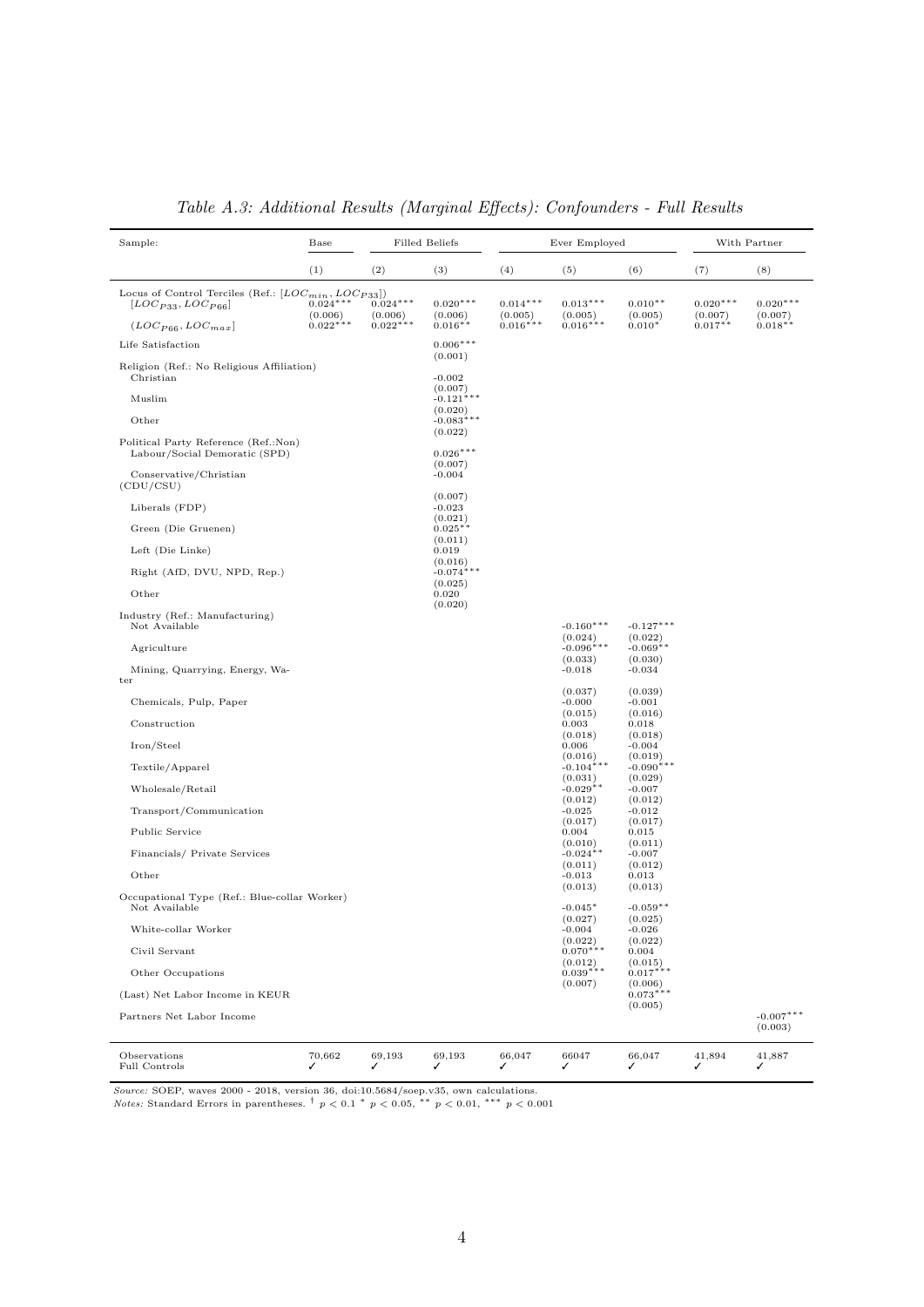|                                                             | Baseline              |                       | With<br>Item $61$     |                       | With<br>Items $6.91$  |                       | With<br>Items $6.9.41$ |                       | Simple<br>Index <sup>2</sup> |                       |
|-------------------------------------------------------------|-----------------------|-----------------------|-----------------------|-----------------------|-----------------------|-----------------------|------------------------|-----------------------|------------------------------|-----------------------|
|                                                             | (1)                   | $\left( 2\right)$     | $^{(3)}$              | $\left( 4\right)$     | $\left( 5\right)$     | (6)                   | $\left( 7\right)$      | (8)                   | (9)                          | (10)                  |
| Loc Factor (cont.)                                          | $0.012***$<br>(0.003) |                       | $0.012***$<br>(0.003) |                       | $0.012***$<br>(0.003) |                       | $0.012***$<br>(0.003)  |                       | $0.012***$<br>(0.003)        |                       |
| Locus of Control Terciles (Ref.: $[LOC_{min}, LOC_{P33}]$ ) |                       |                       |                       |                       |                       |                       |                        |                       |                              |                       |
| $(LOC_{P33}, LOC_{P66}]$                                    |                       | $0.024***$<br>(0.006) |                       | $0.023***$<br>(0.006) |                       | $0.025***$<br>(0.006) |                        | $0.025***$<br>(0.006) |                              | $0.021***$<br>(0.006) |
| $(LOC_{P66}, LOC_{max})$                                    |                       | $0.022***$<br>(0.006) |                       | $0.021***$<br>(0.006) |                       | $0.021***$<br>(0.006) |                        | $0.022***$<br>(0.006) |                              | $0.020***$<br>(0.006) |
| Observations<br>All Controls                                | 70.662                | 70.662                | 70,579                | 70,579<br>✓           | 70,457<br>✓           | 70.457<br>✓           | 70.089<br>✓            | 70,089                | 70,662                       | 70,662<br>J           |

## <span id="page-35-0"></span>Table A.4: Sensitivity Analysis (Marginal Effects): Locus of Control (Sample: All) Panel I - LOC Construction

#### Panel II - LOC Imputation

|                                                             |                       |                       |                      | Filled Employment Sample |                      |                                     |  |  |  |
|-------------------------------------------------------------|-----------------------|-----------------------|----------------------|--------------------------|----------------------|-------------------------------------|--|--|--|
|                                                             | Average <sup>3</sup>  |                       |                      | <b>Baseline</b>          |                      | Closest<br>Emplovement <sup>4</sup> |  |  |  |
|                                                             | (1)                   | $\left( 2\right)$     | $\left( 3\right)$    | $\left( 4\right)$        | (5)                  | (6)                                 |  |  |  |
| Loc Factor (cont.)                                          | $0.015***$<br>(0.003) |                       | $0.005**$<br>(0.002) |                          | $0.004**$<br>(0.002) |                                     |  |  |  |
| Locus of Control Terciles (Ref.: $[LOC_{min}, LOC_{P33}]$ ) |                       |                       |                      |                          |                      |                                     |  |  |  |
| $(LOC_{P33}, LOC_{P66}]$                                    |                       | $0.029***$<br>(0.007) |                      | $0.010**$<br>(0.004)     |                      | $0.012**$<br>(0.005)                |  |  |  |
| $(LOC_{P66}, LOC_{max}]$                                    |                       | $0.024***$<br>(0.008) |                      | $0.009**$<br>(0.005)     |                      | $0.012**$<br>(0.005)                |  |  |  |
| Observations                                                | 70,662                | 70,662                | 60,708               | 60,708                   | 60,708               | 60,708                              |  |  |  |
| All Controls                                                |                       |                       | ✓                    | ✓                        | J                    | √                                   |  |  |  |

Source: SOEP, waves 2000 - 2018, version 36, doi:10.5684/soep.v35, own calculations.<br>
Notes: Standard Errors in parentheses. \* p < 0.05, \*\* p < 0.01, \*\*\* p < 0.001<br>
1LOC Factor for each year is calculated in line with the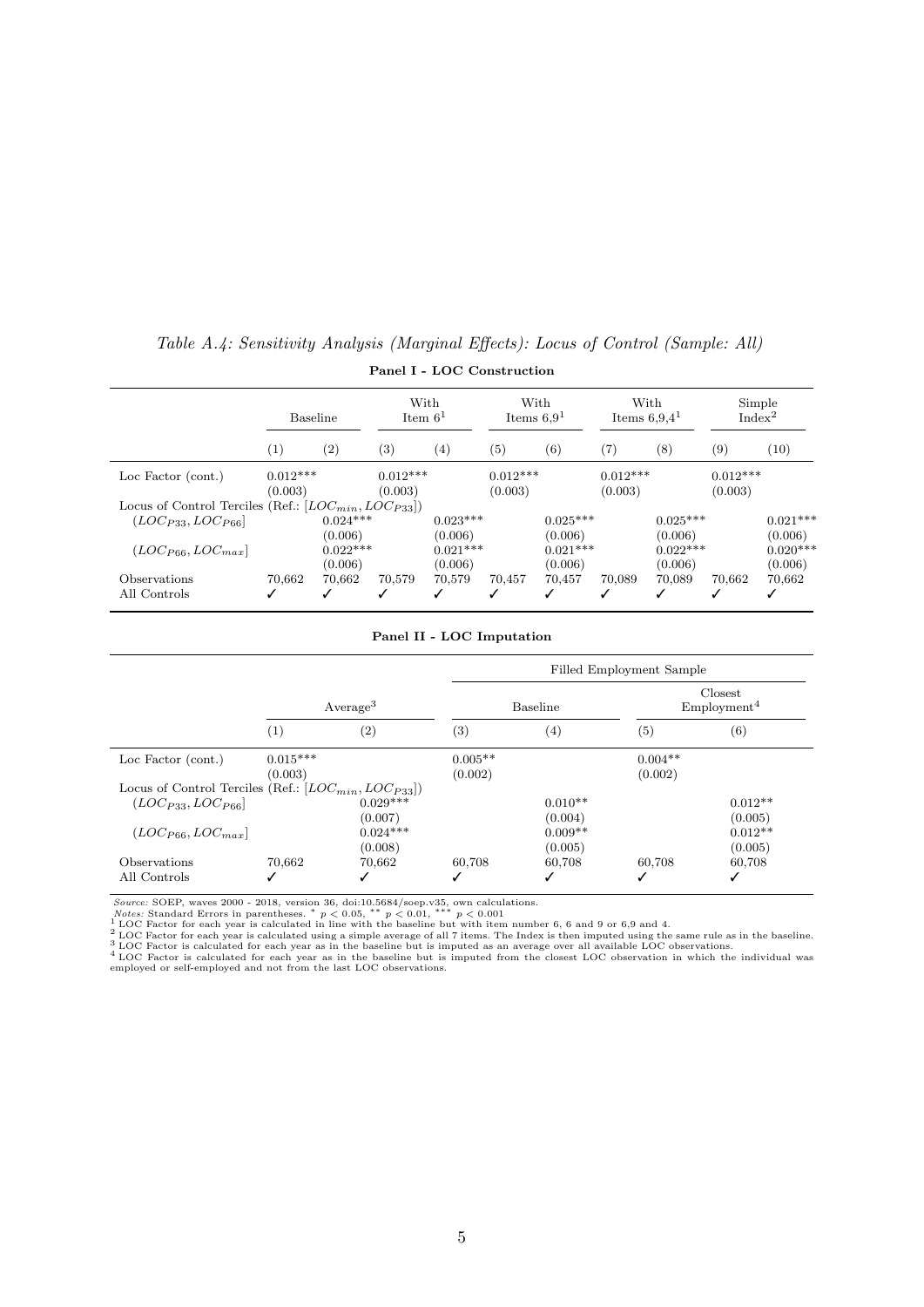## <span id="page-36-0"></span>Supplementary Online Material

![](_page_36_Figure_1.jpeg)

Figure S.1: Factor Loadings Locus of Control

Source: SOEP, waves 1999,2005,2010,2015 version 36, doi:10.5684/soep.v35, own illustration.

|                                   | $\mathbf b$ | se      |
|-----------------------------------|-------------|---------|
| LOC Factor (cont.)                | $0.012***$  | (0.003) |
| Time, Region & Interview $I_{it}$ |             |         |
| Federal State (Ref.: Berlin)      | ref.        |         |
| Schleswig-Holstein                | 0.015       | (0.023) |
| Hamburg                           | $-0.010$    | (0.028) |
| Lower Saxony                      | $0.031*$    | (0.017) |
| Bremen                            | $-0.004$    | (0.042) |
| North Rhine-Westphalia            | 0.001       | (0.016) |
| Hesse                             | 0.026       | (0.019) |
| Rhinel.-Palatinate                | 0.028       | (0.020) |
| Baden-Wuerttemberg                | $0.035**$   | (0.017) |
| Bavaria                           | $0.030*$    | (0.017) |
| Saarland                          | $-0.019$    | (0.035) |
| Brandenburg                       | 0.012       | (0.022) |
| Mecklenburg-Western Pomerania     | 0.006       | (0.027) |
| Saxony                            | $0.043**$   | (0.018) |
| Saxony-Anhalt                     | 0.026       | (0.020) |
| Thuringia                         | 0.022       | (0.021) |
| Rural Region                      | 0.001       | (0.008) |
| Interview Year (Ref.: 2005)       | ref.        |         |
| 2000                              | $-0.027***$ | (0.009) |
| 2001                              | $-0.017**$  | (0.009) |
| 2002                              | $-0.004$    | (0.008) |
| 2003                              | $-0.007$    | (0.008) |
| 2004                              | 0.011       | (0.007) |
| 2006                              | 0.010       | (0.007) |
| 2007                              | $0.020***$  | (0.008) |
| 2008                              | $0.033***$  | (0.008) |
| 2009                              | $0.039***$  | (0.008) |
| 2010                              | $0.038***$  | (0.009) |
| 2011                              | $0.048***$  | (0.009) |
| 2012                              | $0.058***$  | (0.009) |
| 2013                              | $0.065***$  | (0.009) |
| 2014                              | $0.077***$  | (0.009) |
| 2015                              | $0.074***$  | (0.009) |
| 2016                              | $0.076***$  | (0.009) |

Table S.1: Main Results (Marginal Effects) - Full Results

Continued on next page...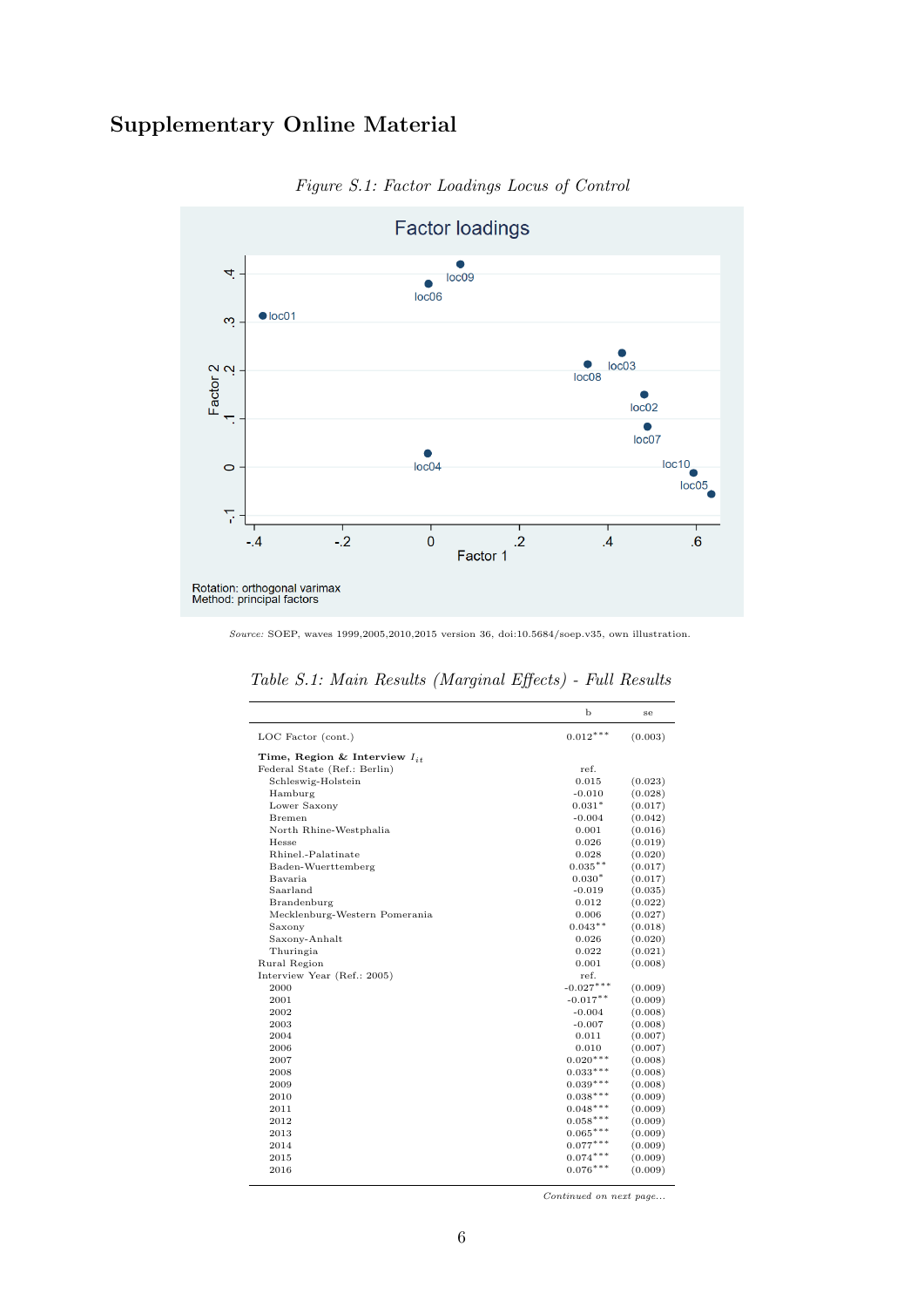| 2017                                                    | $0.085***$  | (0.009) |
|---------------------------------------------------------|-------------|---------|
| 2018                                                    | $0.091***$  | (0.009) |
| Interviewer Month (Ref.: March)                         | ref.        |         |
| February                                                | $-0.024***$ | (0.004) |
| April                                                   | $-0.003$    | (0.005) |
| May                                                     | 0.000       | (0.006) |
| June                                                    | 0.006       | (0.007) |
| July                                                    | $-0.007$    | (0.009) |
| Other                                                   | $-0.017***$ | (0.007) |
| Socio-Demographics $X_{it}$                             |             |         |
| Age Categories (Ref.: 25 - 34 Years)                    | ref.        |         |
| 35 - 44 Years                                           | $-0.001$    | (0.005) |
| $45 - 54$ Years                                         | $-0.029***$ | (0.007) |
| $55 - 65$ Years                                         | $-0.196***$ | (0.010) |
| German Nationality                                      | $0.027***$  | (0.010) |
| Physical Health Scale                                   | $0.002***$  | (0.000) |
| Mental Health Scale                                     | $-0.000*$   | (0.000) |
| Highest School Degree (Ref: No Degree)                  | ref.        |         |
| Lower Secondary School                                  | $0.070***$  | (0.016) |
| Middle School                                           | $0.136***$  | (0.017) |
| Highschool                                              | $0.143***$  | (0.014) |
| Other School                                            | $0.070***$  | (0.014) |
| Highest Vocational Degree (Ref.: No Vocational Diploma) | ref.        |         |
| Apprenticeship                                          | $0.034***$  | (0.008) |
| Higher Technical College                                | $0.052***$  | (0.008) |
| College or University Degree                            | $0.077***$  | (0.008) |
| Family $F_{it}$                                         |             |         |
| Family Status (Ref.: Single)                            | ref.        |         |
| Partner not in HH                                       | 0.006       | (0.011) |
| Partner in HH                                           | $0.052***$  | (0.011) |
| Married                                                 | $-0.002$    | (0.009) |
| Number of Children                                      | $-0.017***$ | (0.003) |
| Pregnant                                                | $-0.141***$ | (0.014) |
| Has Child under 1                                       | $-0.675***$ | (0.011) |
| Has Child 1 - 3 Years                                   | $-0.303***$ | (0.011) |
| Has Child 3 - 7 Years                                   | $-0.071***$ | (0.007) |
| Has Child 7 - 16 Years                                  | $-0.039***$ | (0.006) |
| Family Income (Ref.: Low)                               | ref.        |         |
| Medium                                                  | $-0.061***$ | (0.006) |
| High                                                    | $-0.138***$ | (0.008) |
| Personality $P_i$                                       |             |         |
| Willingness to Take Risk (std., avg.)                   | $0.017***$  | (0.005) |
| Openness (std., avg.)                                   | $-0.008*$   | (0.004) |
| Conscientiousness (std., avg.)                          | $0.030***$  | (0.004) |
| Extraversion (std., avg.)                               | 0.006       | (0.004) |
| Agreeableness (std., avg.)                              | $-0.014***$ | (0.004) |
| Neuroticism (std., avg.)                                | $-0.010**$  | (0.004) |
| Patience (std., avg.)                                   | $-0.009***$ | (0.003) |
| Impulsiveness (std., avg.)                              | 0.004       | (0.004) |
| Observations                                            | 70,662      |         |
| Year Fixed-Effects                                      | ✓           |         |
|                                                         |             |         |

... continued from previous page

Source: SOEP, waves 2000 - 2018, version 36, doi:10.5684/soep.v35, own calculations.<br>Notes: Clustered Standard Errors in parentheses.  $\frac{\dagger}{r}$  p < 0.1 \* p < 0.05, \*\* p < 0.01, \*\*\* p < 0.01.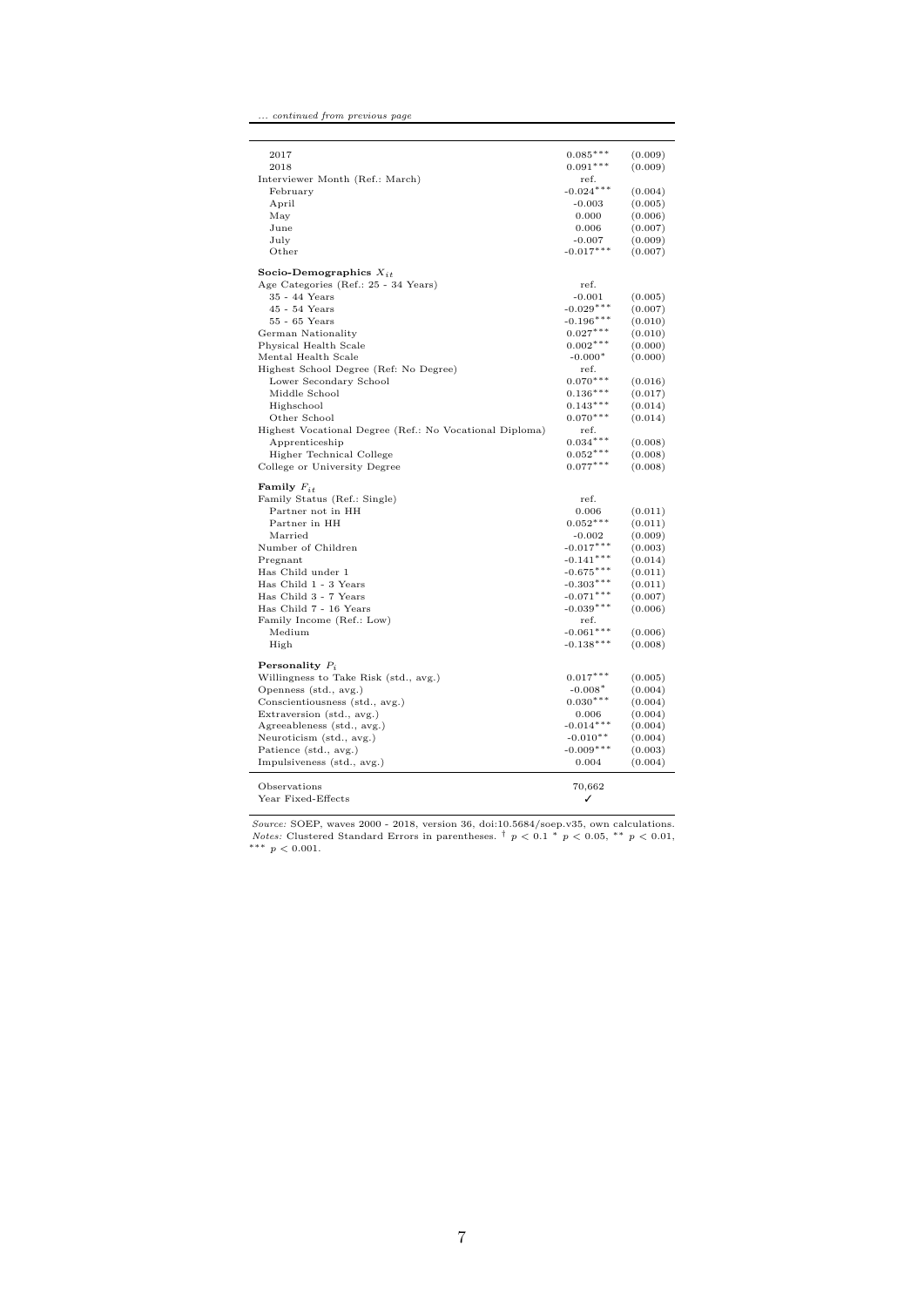<span id="page-38-0"></span>

|                                                             |                                 | Adult Child                    |                             |                                |
|-------------------------------------------------------------|---------------------------------|--------------------------------|-----------------------------|--------------------------------|
|                                                             | Pre-School<br>$0-5$             | Young School<br>$6 - 12$       | Older School<br>$13 - 18$   | over 18                        |
|                                                             | (1)                             | $\left( 2\right)$              | (3)                         | (4)                            |
| Locus of Control Terciles (Ref.: $[LOC_{min}, LOC_{P33}]$ ) |                                 |                                |                             |                                |
| $(LOC\_P33, LOC\_P66]$                                      | $0.031**$                       | $0.024**$                      | 0.017                       | $0.020*$                       |
| $(LOC\_P66, LOC\_max]$                                      | (0.014)<br>$0.029**$<br>(0.014) | (0.011)<br>$0.021*$<br>(0.012) | (0.012)<br>0.020<br>(0.012) | (0.012)<br>$0.022*$<br>(0.013) |
| <b>Observations</b>                                         | 10,854                          | 13,264                         | 10,468                      | 18,382                         |
| $LF = 1$<br>All Controls                                    | $60.35\%$                       | 85.37\%                        | 88.33\%                     | 82.80\%                        |

Table S.2: Additional Heterogeneity Analysis: Age of Youngest Child

Source: SOEP, waves 2000 - 2018, version 36, doi:10.5684/soep.v35, own calculations.<br>Notes: Standard Errors in parentheses. <sup>†</sup>  $p < 0.1$  \*  $p < 0.05$ , \*\*  $p < 0.01$ , \*\*\*  $p < 0.001$ 

<span id="page-38-1"></span>

|                              | Monthly Family Income <sup>1</sup>                          |                         |                      |  |
|------------------------------|-------------------------------------------------------------|-------------------------|----------------------|--|
|                              | Low<br>$< 1370$ EUR                                         | Medium<br>1370-2415 EUR | High<br>$>2415$ EUR  |  |
|                              | (1)                                                         | $\left( 2\right)$       | $\left( 3\right)$    |  |
|                              | Locus of Control Terciles (Ref.: $[LOC_{min}, LOC_{P33}]$ ) |                         |                      |  |
| $(LOC_{P33}, LOC_{P66}]$     | $0.018***$<br>(0.006)                                       | $0.023***$<br>(0.008)   | $0.026**$<br>(0.011) |  |
| $(LOC_{P66}, LOC_{max}]$     | $0.021***$<br>(0.007)                                       | $0.028***$<br>(0.009)   | 0.014<br>(0.012)     |  |
| Observations<br>All Controls | 22.729                                                      | 23,056                  | 24,877<br>√          |  |

<span id="page-38-2"></span>

Source: SOEP, waves 2000 - 2018, version 36, doi:10.5684/soep.v35, own calculations.<br> *Notes:* Standard Errors in parentheses. <sup>†</sup>  $p < 0.1$  \*  $p < 0.05$ , \*\*  $p < 0.01$ , \*\*\*  $p < 0.001$ <br>
<sup>1</sup> Family Income Cutoffs based on ter

|                                                                                                                     | Sample: Men           |                       |                       |                       |                       |                                                |
|---------------------------------------------------------------------------------------------------------------------|-----------------------|-----------------------|-----------------------|-----------------------|-----------------------|------------------------------------------------|
|                                                                                                                     | $\left( 1\right)$     | (2)                   | $\left( 3\right)$     | $\left( 4\right)$     | (5)                   | (6)                                            |
| $LOC$ Factor (cont.)                                                                                                | $0.021***$<br>(0.002) | $0.021***$<br>(0.002) | $0.011***$<br>(0.001) | $0.009***$<br>(0.001) | $0.007***$<br>(0.001) |                                                |
| Locus of Control Terciles (Ref.: $[LOC_{min}, LOC_{P33}]$ )<br>$(LOC_{P33}, LOC_{P66}]$<br>$(LOC_{P66}, LOC_{max}]$ |                       |                       |                       |                       |                       | $0.013***$<br>(0.003)<br>$0.012***$<br>(0.003) |
| Observations<br>Time & Region<br>Socio-Demographics<br>Family<br>Personality                                        | 61,635                | 61,635                | 61,635                | 61,635                | 61,635<br>√           | 61,635                                         |

Table S.4: Additional Results - Average Marginal Effects (Sample: Men)

Source: SOEP, waves 2000 - 2018, version 36, doi:10.5684/soep.v35, own calculations.<br>Notes: Standard Errors in parentheses. \*  $p < 0.1$  \*\*  $p < 0.05$ , \*\*\*  $p < 0.01$